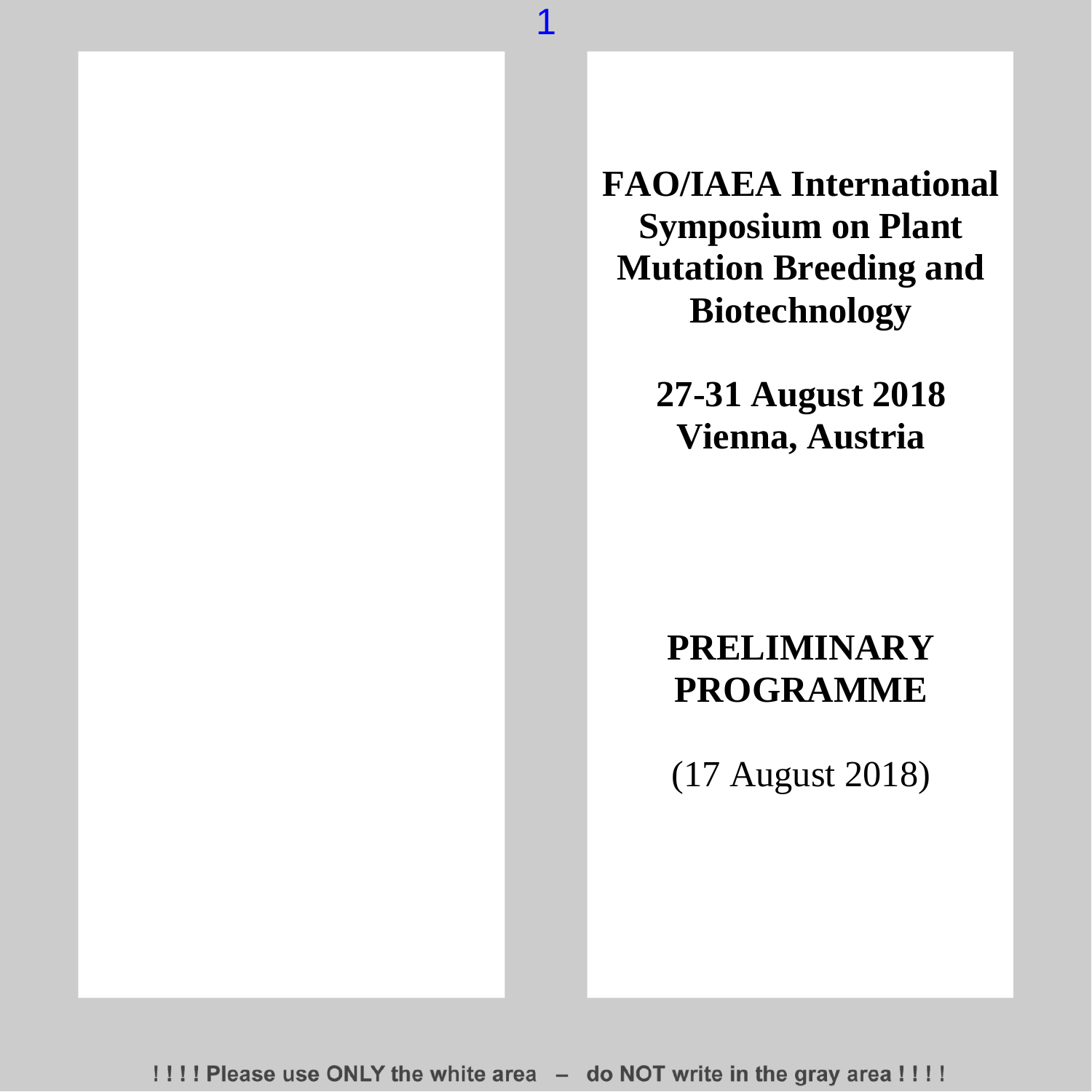#### **FAO/IAEA Programme Committee:**

B. Forster A. Mukhtar Ali Ghanim I. Ingelbrecht L. Jankuloski C. Mba S. Nielen N. Roux F. Sarsu Q. Shu M. Spencer B. Till N. Warthmann

#### **Secretariat:**

| Scientific Secretaries: | L. Jankuloski<br>I. Ingelbrecht                    |
|-------------------------|----------------------------------------------------|
| Symposium Organizer:    | M. Khaelss                                         |
| Scientific Support:     | K. Allaf<br>L.M. Alfonzo Godoy<br>P. Papadimitriou |

#### **Location of the Symposium:**

International Atomic Energy Agency Vienna International Center (VIC) **Board Room B/M1 (Main Room) Room M2 (Parallel Sessions) M Building**

Wagramer Strasse 5 1400 Vienna, Austria [Tel.: \(+43\)](tel:(+43)) 1 2600 0 E-mail[: ismbb2018@iaea.org](mailto:ismbb2018@iaea.org)

**Working Language:** English

**Resolutions:** No resolutions may be submitted for consideration on any subject; no votes will be taken.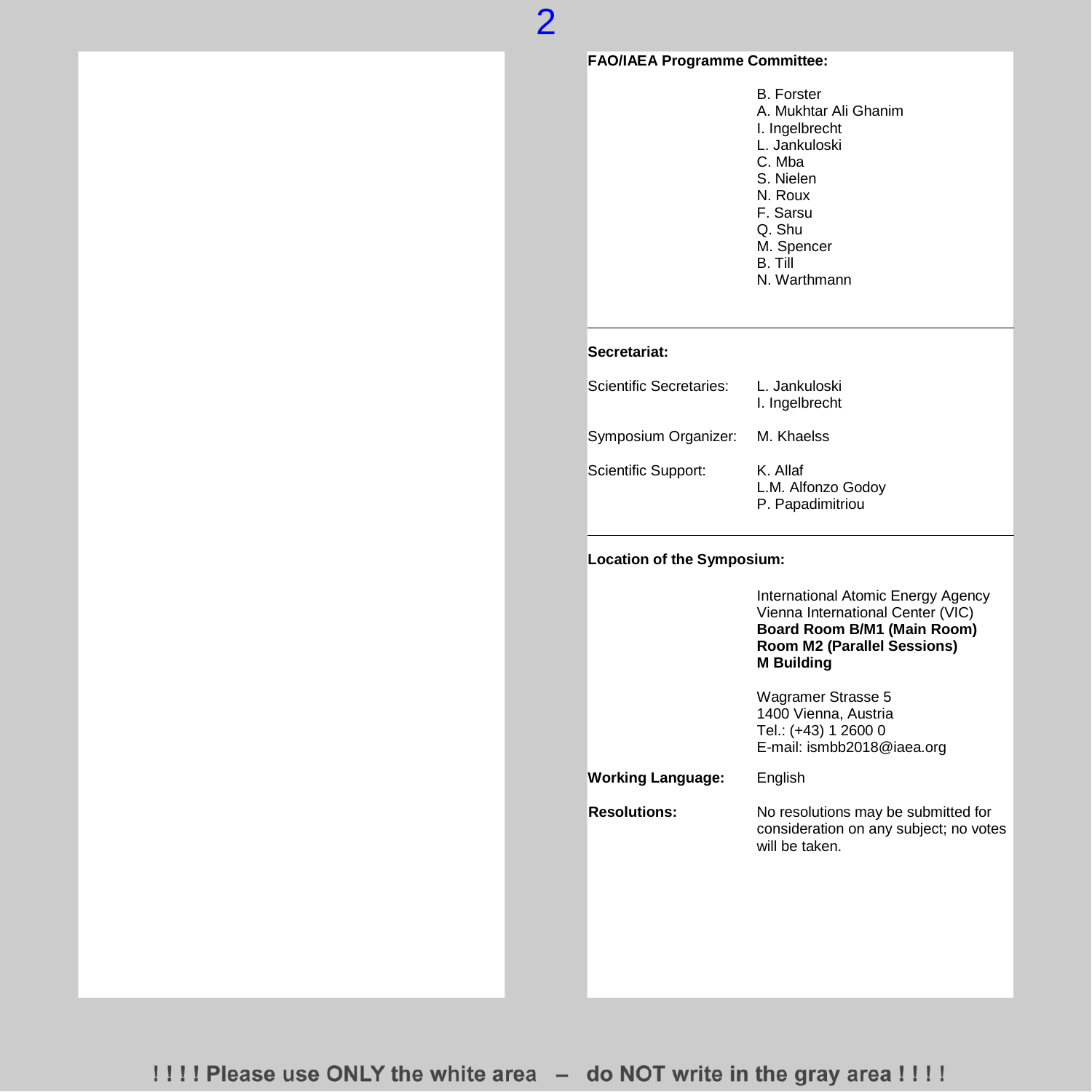### **TIMETABLE**

#### **Monday, 27 August 2018**

|                         | iviiuuy, 41 August 4010                                   |                                                                                             |
|-------------------------|-----------------------------------------------------------|---------------------------------------------------------------------------------------------|
| 08:00                   | Registration                                              | Gate 1                                                                                      |
| 10:30-11:00             | Distribution of<br>Symposium Material<br>Opening Session  | M Building Entrance                                                                         |
| 11:00-12:30             | <b>Plenary Session</b>                                    |                                                                                             |
| 12:30-13:30             | Lunch Break                                               |                                                                                             |
| 13:30-15:00             | Session 1                                                 | Contribution and Impact of<br>Mutant Varieties on Food<br>Security                          |
| 15:00-15:30             | Coffee/Tea Break                                          |                                                                                             |
| 15:30-17:10             | Session 1 (cont'd)                                        | Contribution and Impact of<br>Mutant Varieties on Food<br>Security                          |
| 17:10-17:40             | Group Photo                                               |                                                                                             |
| 18:00-20:00             | <b>Welcome Reception</b><br>(M Building, Ground<br>Floor) |                                                                                             |
| Tuesday, 28 August 2018 |                                                           |                                                                                             |
| 08:30-09:15             | <b>Tuesday Plenary</b><br>Talk                            |                                                                                             |
| 09:20-10:30             | Session 2                                                 | Mutation Breeding for<br>Adaptation to Climate<br>Change in Seed Propagated<br>Crops        |
| 10:30-11:00             | Coffee/Tea Break                                          |                                                                                             |
| 11:00-12:20             | Session 2 (cont'd)                                        | Mutation Breeding for<br>Adaptation to Climate<br>Change in Seed Propagated<br>Crops        |
| 12:20-13:30             | Lunch Break                                               |                                                                                             |
| 13:30-14.50             | Session 2 (cont'd)                                        | Mutation Breeding for<br><b>Adaptation to Climate</b><br>Change in Seed Propagated<br>Crops |
| 14:50-15:20             | Coffee/Tea Break                                          |                                                                                             |
| 15:20-16:20             | Session 2 (cont'd)                                        | Mutation Breeding for<br><b>Adaptation to Climate</b><br>Change in Seed Propagated<br>Crops |
| 16:20-17:20             | Poster Viewing<br>(M-Building, 1st<br>floor)              |                                                                                             |

|             | Wednesday, 29 August 2018<br>(Sessions in Board Room B/M1)  |                                                                                                      |
|-------------|-------------------------------------------------------------|------------------------------------------------------------------------------------------------------|
| 08:30-09:15 | Wednesday<br><b>Plenary Talk</b>                            |                                                                                                      |
| 09:20-10:30 | Session 2 (cont'd)                                          | Mutation Breeding for<br>Adaptation to Climate<br>Change in Seed Propagated<br>Crops                 |
| 10:30-11:00 | Coffee/Tea Break<br>and Poster Viewing                      |                                                                                                      |
| 11:00-12:20 | Session 2 (cont'd)                                          | Mutation Breeding for<br>Adaptation to Climate<br>Change in Seed Propagated<br>Crops                 |
| 12:20-13:30 | Lunch Break and<br>Poster Viewing                           |                                                                                                      |
| 13:30-14:50 | Session 2 (cont'd)                                          | Mutation Breeding for<br><b>Adaptation to Climate</b><br>Change in Seed Propagated<br>Crops          |
| 14:50-15:20 | Coffee/Tea Break<br>and Poster Viewing                      |                                                                                                      |
| 15:20-16:40 | Session 3                                                   | <b>Enhancing Agricultural</b><br><b>Biodiversity Through New</b><br>Mutation Induction<br>Techniques |
| 16:40-17:10 | of posters for sessions 1, 3, 4, and 5                      | Removal of posters for session 2 and placement                                                       |
|             | Wednesday, 29 August 2018<br>(Parallel Sessions in Room M2) |                                                                                                      |
| 09:20-10:30 | Session 4                                                   | Mutation Breeding for<br>Ornamental and Vegetatively<br><b>Propagated Crops</b>                      |
| 10:30-11:00 | Coffee/Tea Break<br>and Poster Viewing                      |                                                                                                      |
| 11:00-12:40 | Session 4 (cont'd)                                          | Mutation Breeding for<br>Ornamental and Vegetatively<br><b>Propagated Crops</b>                      |
| 12:40-13:30 | <b>Lunch Break</b>                                          |                                                                                                      |
| 13:30-16:00 | Poster Viewing                                              |                                                                                                      |
| 16:00-17:00 | <b>Mutation Breeding</b><br><b>Network</b>                  |                                                                                                      |
|             |                                                             |                                                                                                      |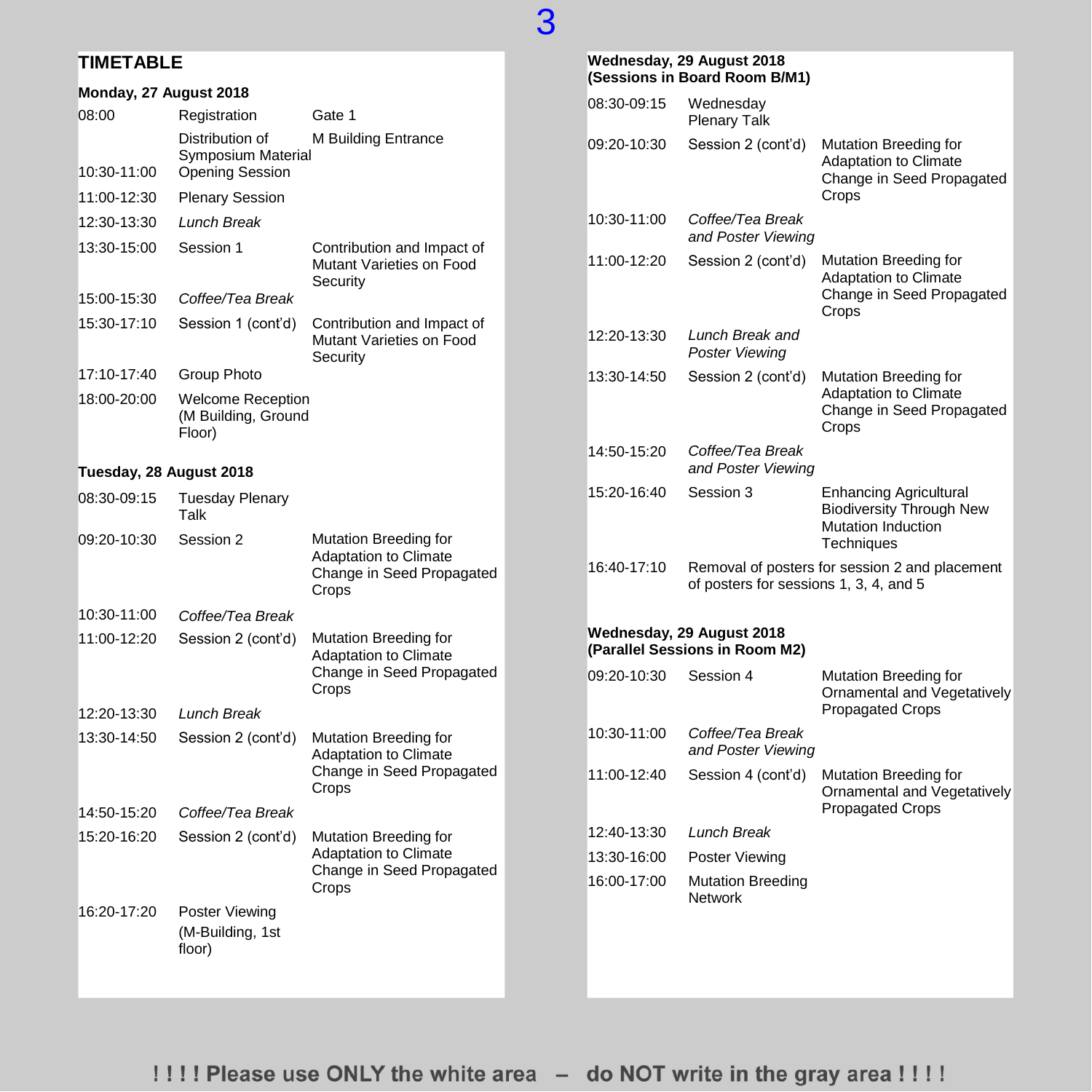#### **Thursday, 30 August 2018 (Sessions in Board Room B/M1)**

| 08:30-09:15              | <b>Thursday Plenary</b><br>Talk        |                                                                                                                    |
|--------------------------|----------------------------------------|--------------------------------------------------------------------------------------------------------------------|
| 09:20-10:30              | Session 5                              | New Challenges and<br>Technologies in Plant<br>Genomics and Breeding                                               |
| 10:30-11:00              | Coffee/Tea Break<br>and Poster Viewing |                                                                                                                    |
| 11:00-12:20              | Session 5 (cont'd)                     | New Challenges and<br><b>Technologies in Plant</b><br>Genomics and Breeding                                        |
| 12:20-13:30              | Lunch Break and<br>Poster Viewing      |                                                                                                                    |
| 13:30-14:50              | Session 3 (cont'd)                     | <b>Enhancing Agricultural</b><br><b>Biodiversity Through New</b><br>Mutation Induction<br>Techniques               |
| 14:50-15:50              | Coffee/Tea Break<br>and Poster Viewing |                                                                                                                    |
| 15:50-16:50              | Panel Discussion                       | <b>Current Challenges and</b><br><b>Future Vision for Mutation</b><br><b>Breeding</b>                              |
| Thursday, 30 August 2018 |                                        |                                                                                                                    |
|                          | (Parallel Session in Room M2)          |                                                                                                                    |
| 09:20-10:40              | Session 3 (cont'd)                     | <b>Enhancing Agricultural</b><br><b>Biodiversity Through New</b><br><b>Mutation Induction</b><br><b>Techniques</b> |
| 10:40-11:00              | Coffee/Tea Break<br>and Poster Viewing |                                                                                                                    |
| 11:00-12:20              | Session 3 (cont'd)                     | <b>Enhancing Agricultural</b><br><b>Biodiversity Through New</b><br><b>Mutation Induction</b><br><b>Techniques</b> |
| 12:20-13:30              | Lunch Break and<br>Poster Viewing      |                                                                                                                    |
|                          |                                        |                                                                                                                    |
|                          |                                        |                                                                                                                    |
|                          |                                        |                                                                                                                    |

#### **Friday, 31 August 2018**

| 08:30-10:00 | Session 5                              | New Challenges and<br>Technologies in Plant<br>Genomics and Breeding |
|-------------|----------------------------------------|----------------------------------------------------------------------|
| 10:00-11:00 | Coffee/Tea Break<br>and Poster Viewing |                                                                      |
| 11:00-12:40 | Session 5 (cont'd)                     | New Challenges and<br>Technologies in Plant<br>Genomics and Breeding |
| 13:00-13:15 | <b>Closing Session</b>                 |                                                                      |
| 13:15       | Removal of posters                     |                                                                      |

**Posters will be presented in the common area on the first floor (M1):**

Posters for Session 2 will be presented from Tuesday, 28 August to Wednesday, 29 August 2018.

Posters for Sessions 1, 3, 4 and 5 will be presented from Thursday, 30 August to Friday, 31 August 2018.

**Commercial exhibits will be displayed in the common areas on the ground floor (M0E) and the first floor (M1) from Monday to Friday, 27 to 31 August 2018.**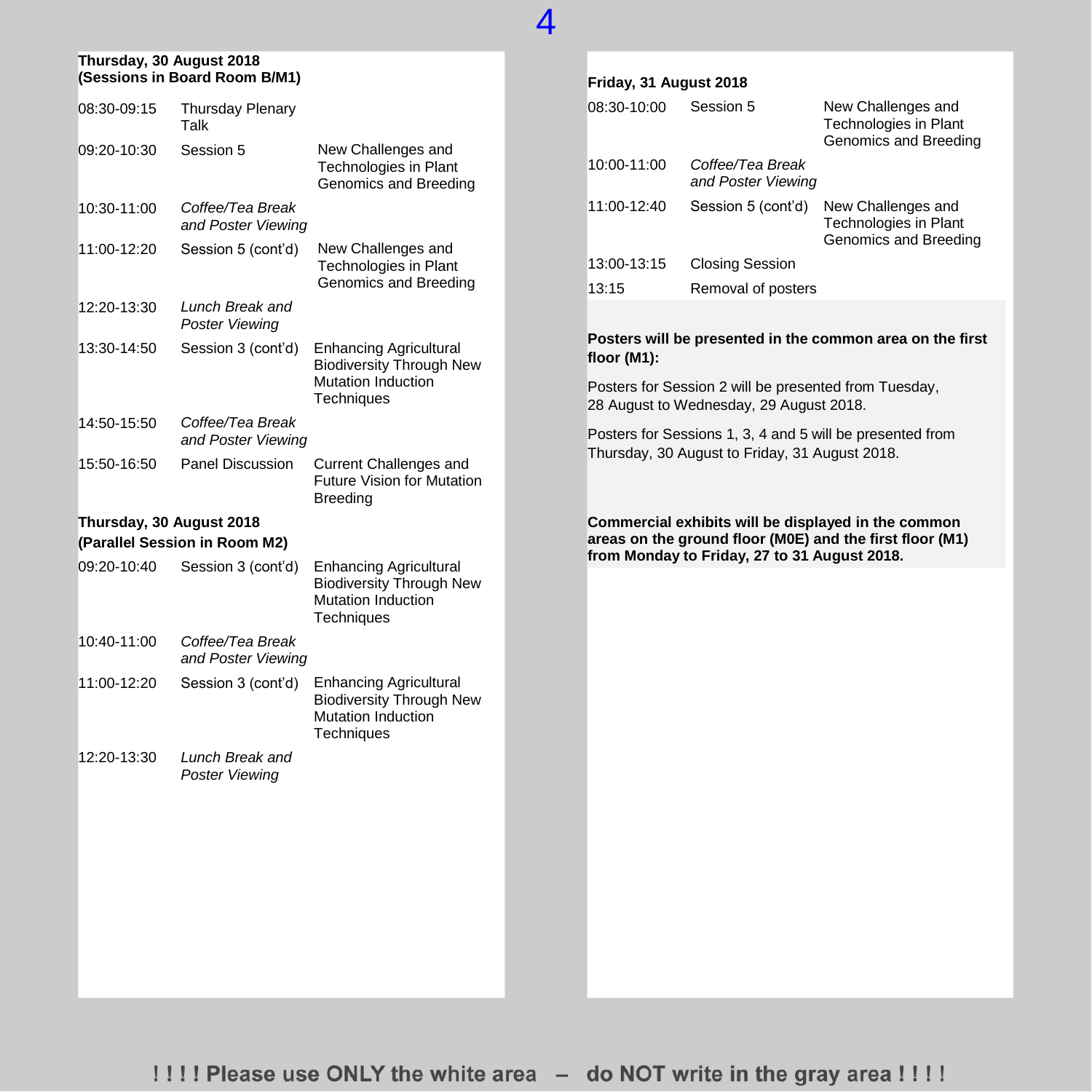|                        |                                                                                                   | 5 |                                                                    |
|------------------------|---------------------------------------------------------------------------------------------------|---|--------------------------------------------------------------------|
| MONDAY, 27 AUGUST 2018 |                                                                                                   |   |                                                                    |
| 08:00                  | <b>Registration and Distribution</b><br>of Symposium Materials                                    |   |                                                                    |
| 10:30-11:00            | <b>OPENING SESSION</b>                                                                            |   |                                                                    |
|                        | Aldo Malavasi<br>Deputy Director General, IAEA                                                    |   | Welcome address and opening remarks                                |
|                        | <b>Hans Martin Dreyer</b><br>Director, Plant Production and Protection<br>Division (AGP), FAO     |   | Welcome address                                                    |
|                        | Qu Liang<br>Director, Joint FAO/IAEA Division of<br>Nuclear Techniques in Food and<br>Agriculture |   | Welcome address                                                    |
| 11:00-12:30            | <b>PLENARY SESSION</b>                                                                            |   |                                                                    |
| Chair:<br>Co-Chair:    | Chikelu Mba, FAO<br>Sobhana Sivasankar, FAO/IAEA                                                  |   |                                                                    |
|                        | <b>Designating Member</b><br>Name<br>State/Organization                                           |   | <b>Title of Paper</b>                                              |
| 11:00-11:45            | Perry Gustafson<br><b>USA</b>                                                                     |   | World Food Supply Improvement: Problems and Prospects              |
| 11:45-12:30            | <b>FAO/IAEA</b><br>Qu Liang                                                                       |   | Plant Mutation Breeding - History, Challenges and Future<br>Vision |
| 12:30-13:30            | Lunch Break                                                                                       |   |                                                                    |
|                        |                                                                                                   |   |                                                                    |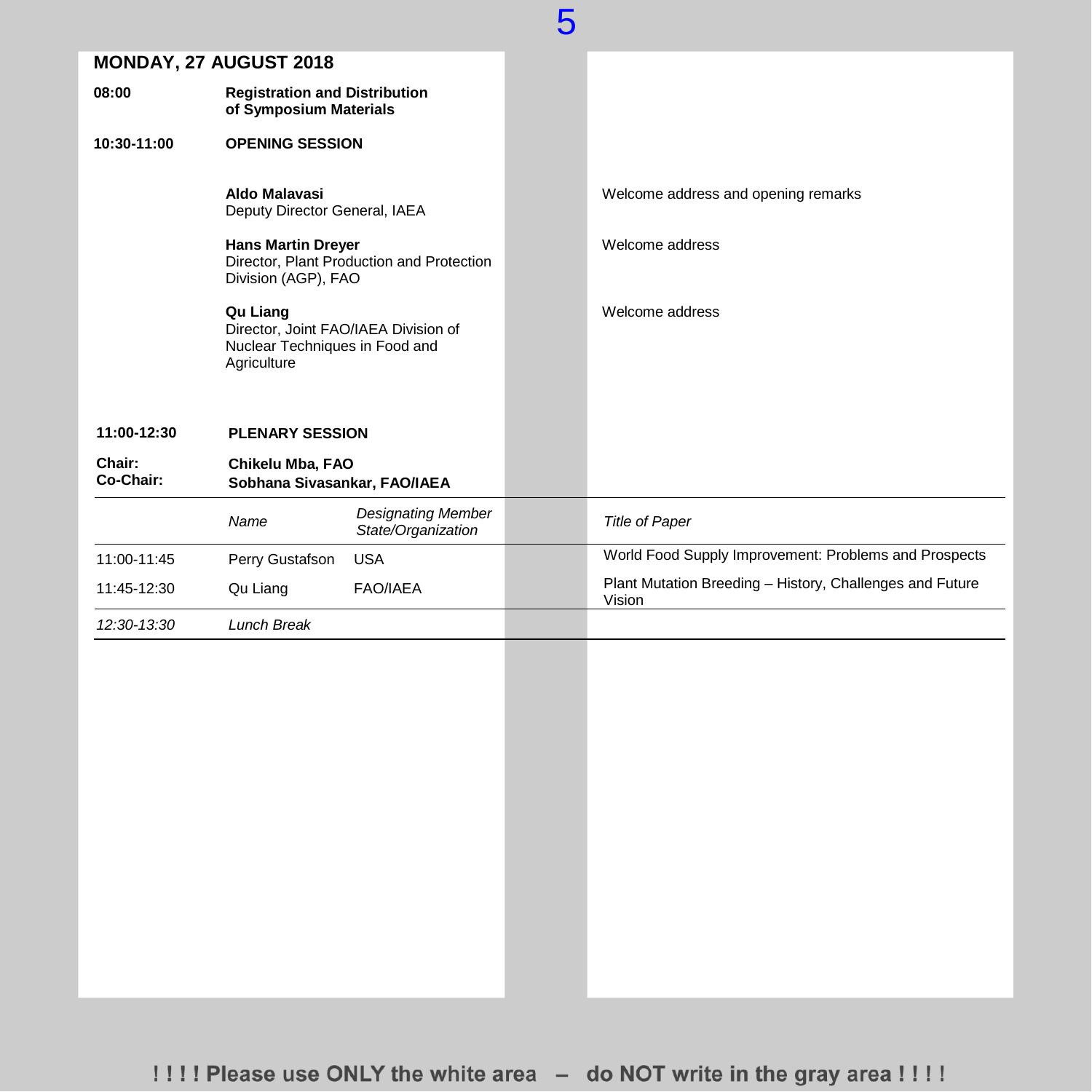| 13:30-15:00         | <b>SESSION 1:</b><br><b>Varieties on Food Security (IMV)</b>                                               | <b>Contribution and Impact of Mutant</b>        |                                                                                                            |
|---------------------|------------------------------------------------------------------------------------------------------------|-------------------------------------------------|------------------------------------------------------------------------------------------------------------|
| Chair:<br>Co-Chair: | Chikelu Mba, FAO<br>Sobhana Sivasankar, FAO/IAEA                                                           |                                                 |                                                                                                            |
|                     | Name                                                                                                       | <b>Designating Member</b><br>State/Organization | <b>Title of Paper</b>                                                                                      |
| 13:30-14:00         | Udda Lundqvist<br>Keynote Speaker                                                                          | Sweden                                          | Scandinavian Mutation Research During the Last Ninety<br>Years - A Historical Review                       |
| 14:00-14:20         | Hitoshi Nakagawa Japan                                                                                     |                                                 | History of Mutation Breeding and Molecular Research Using<br>Induced Mutations in Japan                    |
| 14:20-14:40         | Ham Le Huy                                                                                                 | Viet Nam                                        | Impact of Mutation Breeding to Food Security in Viet Nam                                                   |
| 14:40-15:00         | Jianwei Zhang                                                                                              | China                                           | Achievements and Research Progress of Mutation Breeding<br>of Wheat in Henan Province                      |
| 15:00-15:30         | Coffee / Tea Break                                                                                         |                                                 |                                                                                                            |
| 15:30-17:10         | SESSION 1 (cont'd):<br><b>Contribution and Impact of Mutant</b><br><b>Varieties on Food Security (IMV)</b> |                                                 |                                                                                                            |
| Chair:              | Chikelu Mba, FAO                                                                                           |                                                 |                                                                                                            |
| Co-Chair:           | Sobhana Sivasankar, FAO/IAEA                                                                               |                                                 |                                                                                                            |
|                     | Name                                                                                                       | <b>Designating Member</b><br>State/Organization | <b>Title of Paper</b>                                                                                      |
| 15:30-15:50         | Mirza Mofazal<br>Islam                                                                                     | Bangladesh                                      | High Yielding NERICA Mutant Rice for Upland Areas and<br>Hope for Bangladeshi Farmers                      |
| 15:50-16:10         | <b>Ruslibin Ibrahim</b>                                                                                    | Malaysia                                        | Impact of Mutant Varieties in Malaysia: Challenges and<br><b>Future Perspective of Mutation Breeding</b>   |
| 16:10-16:30         | Thao Le Duc                                                                                                | Viet Nam                                        | Soybean Breeding Through Induced Mutation in Viet Nam                                                      |
| 16:30-16:50         | Malathy<br>Parasuraman                                                                                     | Sri Lanka                                       | Application of Mutation Techniques in the Development of<br>Green Crop Varieties in Sri Lanka: Way Forward |
|                     | Vikash Kumar                                                                                               | India                                           | Mutation Breeding in Rice for Sustainable Crop Production<br>and Food Security in India                    |
| 16:50-17:10         |                                                                                                            |                                                 |                                                                                                            |
| 17:10-17:40         | Group Photo                                                                                                |                                                 |                                                                                                            |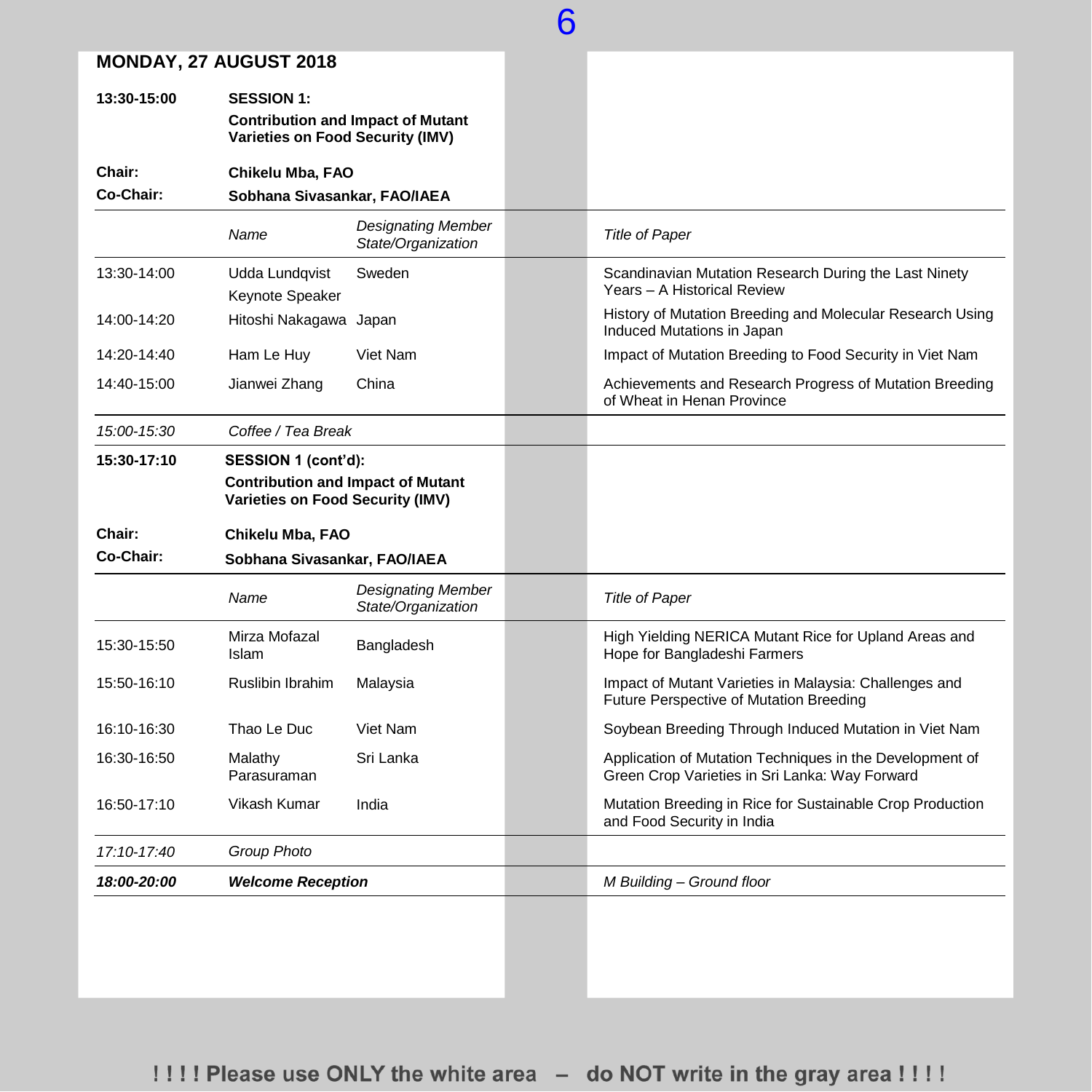|                     | TUESDAY, 28 AUGUST 2018                                    |                                                                                        |                                                                                                                                     |
|---------------------|------------------------------------------------------------|----------------------------------------------------------------------------------------|-------------------------------------------------------------------------------------------------------------------------------------|
| 08:30-09:15         | <b>TUESDAY PLENARY TALK</b>                                |                                                                                        |                                                                                                                                     |
| Chair:              | Ruslibin Ibrahim, Malaysia                                 |                                                                                        |                                                                                                                                     |
| Co-Chair:           | Ljupcho Jankuloski, FAO/IAEA                               |                                                                                        |                                                                                                                                     |
|                     | Name                                                       | <b>Designating Member</b><br>State /Organization                                       | <b>Title of Paper</b>                                                                                                               |
| 08:30-09:15         | Jacob Mignouna                                             | <b>CGIAR</b>                                                                           | African Perspective on the Future of Food & Agriculture<br>Including Role of Crop Improvement                                       |
| 09:20-10:30         | <b>SESSION 2:</b>                                          |                                                                                        |                                                                                                                                     |
|                     | Crops (SPC)                                                | <b>Mutation Breeding for Adaptation to</b><br><b>Climate Change in Seed Propagated</b> |                                                                                                                                     |
| Chair:              | Ruslibin Ibrahim, Malaysia                                 |                                                                                        |                                                                                                                                     |
| Co-Chair:           | Ljupcho Jankuloski, FAO/IAEA                               |                                                                                        |                                                                                                                                     |
|                     | Name                                                       | <b>Designating Member</b><br>State/Organization                                        | <b>Title of Paper</b>                                                                                                               |
| 09:20-09:50         | Miriam Szurman-<br>Zubrzycka<br>Keynote Speaker            | Poland                                                                                 | TILLING as a Renewable Source of Mutations for Functional<br>Genomics and Practical Breeding                                        |
| 09:50-10:10         | José Leitão                                                | Portugal                                                                               | Mutation Breeding for Powdery Mildew Resistance in Pea<br>(Pisum sativum L.)                                                        |
| 10:10-10:30         | Diaga Diouf                                                | Senegal                                                                                | Developing New Cowpea Varieties Obtained by Using<br>Gamma Irradiation Induction                                                    |
| 10:30-11:00         | Coffee/Tea Break                                           |                                                                                        |                                                                                                                                     |
| 11:00-12:20         | SESSION 2 (cont'd):                                        |                                                                                        |                                                                                                                                     |
|                     | Crops (SPC)                                                | <b>Mutation Breeding for Adaptation to</b><br><b>Climate Change in Seed Propagated</b> |                                                                                                                                     |
| Chair:<br>Co-Chair: | Ruslibin Ibrahim, Malaysia<br>Ljupcho Jankuloski, FAO/IAEA |                                                                                        |                                                                                                                                     |
|                     | Name                                                       | <b>Designating Member</b><br>State/Organization                                        | <b>Title of Paper</b>                                                                                                               |
| 11:00-11:20         | Suman Bakshi                                               | India                                                                                  | Isolation and Characterisation of Yellow Rust Resistant<br><b>Mutation in Wheat</b>                                                 |
| 11:20-11:40         | Antonio Costa De Brazil<br>Oliveira                        |                                                                                        | Identification of Rice Mutants Tolerant to Cold Stress at the<br>Germination Stage By Tilling                                       |
| 11:40-12:00         | Soeranto Human                                             | Indonesia                                                                              | Mutation Breeding of Sorghum to Support Climate Smart<br>Agriculture                                                                |
| 12:00-12:20         | Leila Bagheri                                              | Iran, Islamic Republic<br>οf                                                           | Production of Haploid Embryos and Plants in Iranian Melon<br>(Cucumis melo L.) through Irradiated Pollen-Induced<br>Parthenogenesis |
| $12.20 - 13.30$     | Lunch Break                                                |                                                                                        |                                                                                                                                     |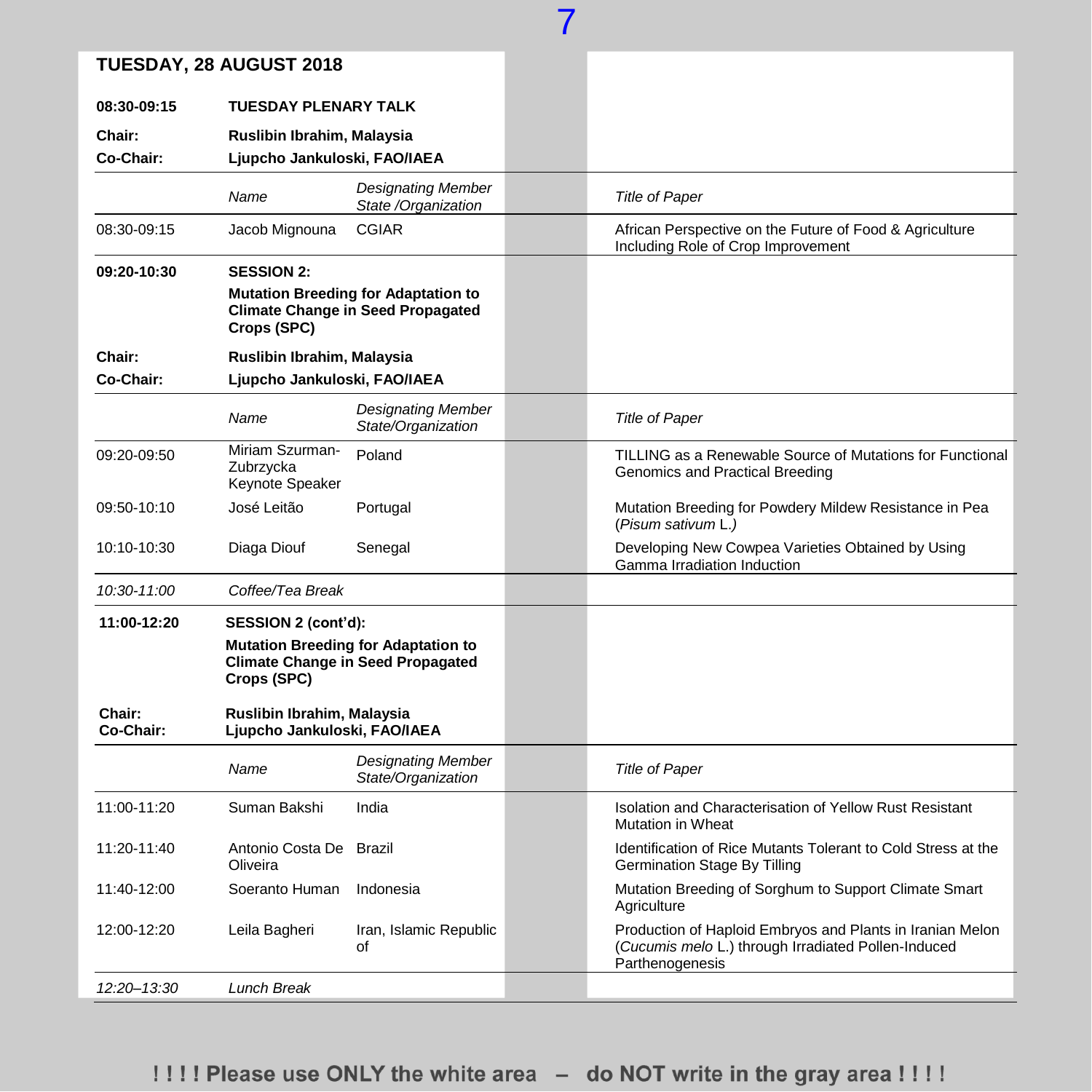|                     |                                                |                                                                                        | 8 |                                                                                                                     |
|---------------------|------------------------------------------------|----------------------------------------------------------------------------------------|---|---------------------------------------------------------------------------------------------------------------------|
|                     | TUESDAY, 28 AUGUST 2018                        |                                                                                        |   |                                                                                                                     |
| 13:30-14:50         | SESSION 2 (cont'd):<br>Crops (SPC)             | <b>Mutation Breeding for Adaptation to</b><br><b>Climate Change in Seed Propagated</b> |   |                                                                                                                     |
| Chair:<br>Co-Chair: | Ashwani Pareek, India<br>Fatma Sarsu, FAO/IAEA |                                                                                        |   |                                                                                                                     |
|                     | Name                                           | <b>Designating Member</b><br>State/Organization                                        |   | <b>Title of Paper</b>                                                                                               |
| 13:30-13:50         | Zerihun Tadele                                 | Switzerland                                                                            |   | Application of Mutation Breeding to The Improvement of<br><b>Understudied Crop Tef</b>                              |
| 13:50-14:10         | Manzoor Hussain                                | Pakistan                                                                               |   | Improving Sustainable Cotton Production through Enhanced<br>Resilience to Climate Change Using Mutation Breeding    |
| 14:10-14:30         | Kalaluka<br>Munyinda                           | Zambia                                                                                 |   | Creating Variability in Cowpea for Adaptation and Value<br>Addition through Induced Mutation                        |
| 14:30-14:50         | Elgailani Abdalla                              | Sudan                                                                                  |   | Groundnut Mutants with End-of-Season Drought Tolerance<br>for the Marginal Dry Lands of North Kordofan State, Sudan |
| 14:50-15:20         | Coffee / Tea Break                             |                                                                                        |   |                                                                                                                     |
| 15:20-16:20         | SESSION 2 (cont'd):<br>Crops (SPC)             | <b>Mutation Breeding for Adaptation to</b><br><b>Climate Change in Seed Propagated</b> |   |                                                                                                                     |
| Chair:<br>Co-Chair: | Ashwani Pareek, India<br>Fatma Sarsu, FAO/IAEA |                                                                                        |   |                                                                                                                     |
|                     | Name                                           | <b>Designating Member</b><br>State/Organization                                        |   | <b>Title of Paper</b>                                                                                               |
| 15:20-15:40         | Vanniarajan<br>Chockalingam                    | India                                                                                  |   | Isolation of Gamma Ray Induced URD Bean (Vigna mungo<br>(L.) Hepper) Mutants with Increased Batter Volume           |
| 15:40-16:00         | Cuma Akinci                                    | Turkey                                                                                 |   | A New Mutant Barley (Hordeum vulgare L.) Cultivar<br>Registered in Turkey                                           |
| 16:00-16:20         | Lydia Ndinelao<br>Horn                         | Namibia                                                                                |   | Genotype-by-environment Interaction of Elite Varieties of<br>Cowpea Derived through Mutagenesis                     |
| 16:20-17:20         |                                                | Poster Viewing (M Building, 1st Floor)                                                 |   |                                                                                                                     |
|                     |                                                |                                                                                        |   |                                                                                                                     |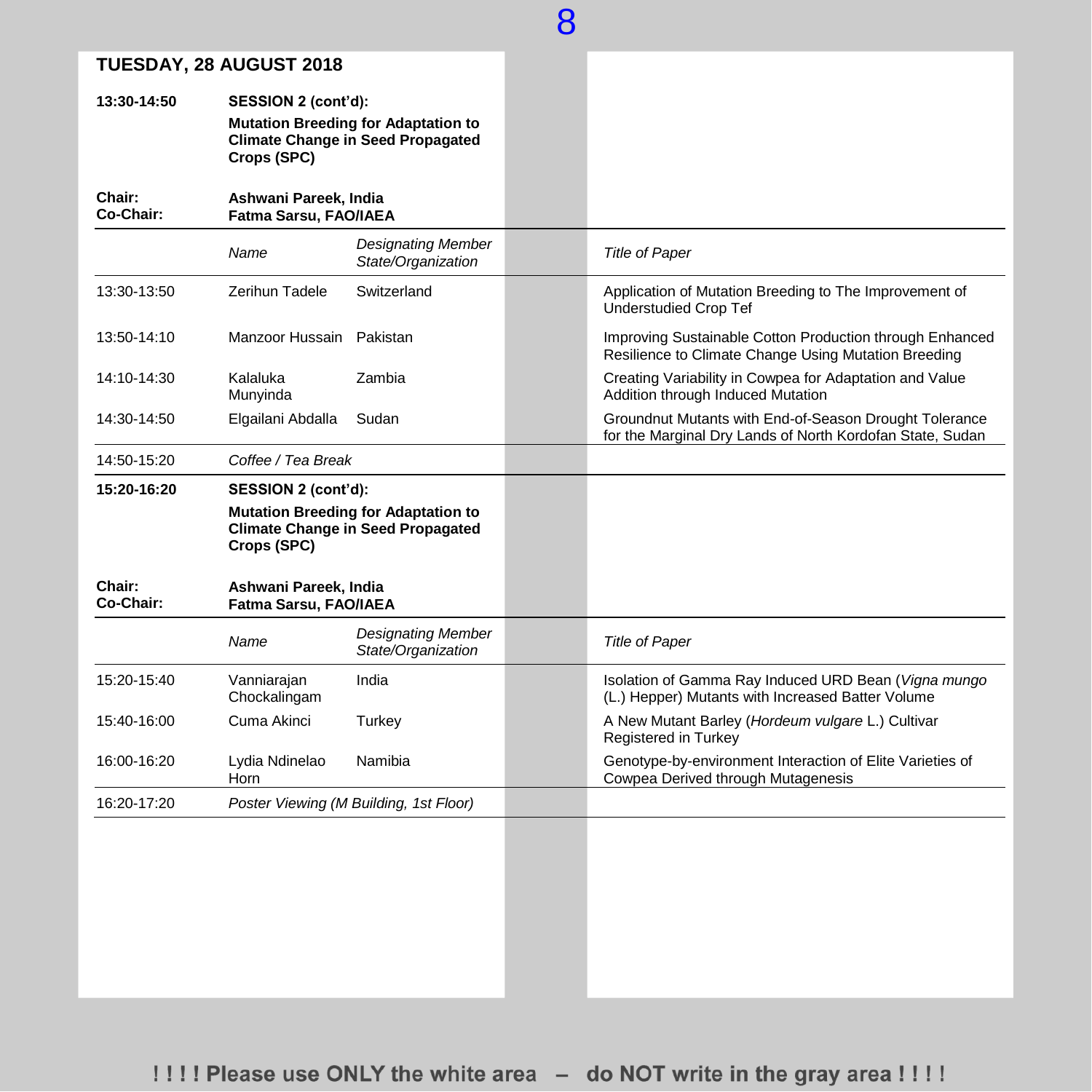|                     | <b>WEDNESDAY, 29 AUGUST 2018</b>                   |                                                                                        |                                                                                                                                         |
|---------------------|----------------------------------------------------|----------------------------------------------------------------------------------------|-----------------------------------------------------------------------------------------------------------------------------------------|
|                     | (Sessions in Board Room B/M1)                      |                                                                                        |                                                                                                                                         |
| 08:30-09:15         | <b>WEDNESDAY PLENARY TALK</b>                      |                                                                                        |                                                                                                                                         |
| Chair:<br>Co-Chair: | Perry Gustafson, USA<br>Ivan Ingelbrecht, FAO/IAEA |                                                                                        |                                                                                                                                         |
|                     | Name                                               | <b>Designating Member</b><br>State/Organization                                        | <b>Title of Paper</b>                                                                                                                   |
| 08:30-09:15         | Chikelu Mba                                        | <b>FAO</b>                                                                             | Emerging Biotechnologies and the Conservation and<br>Sustainable Use of Plant Genetic Resources for Food and<br>Agriculture             |
| 09:20-10:30         | SESSION 2 (cont'd):                                |                                                                                        |                                                                                                                                         |
|                     | Crops (SPC)                                        | <b>Mutation Breeding for Adaptation to</b><br><b>Climate Change in Seed Propagated</b> |                                                                                                                                         |
| Chair:              | Perry Gustafson, USA                               |                                                                                        |                                                                                                                                         |
| Co-Chair:           | Ivan Ingelbrecht, FAO/IAEA                         |                                                                                        |                                                                                                                                         |
|                     | Name                                               | <b>Designating Member</b><br>State/Organization                                        | <b>Title of Paper</b>                                                                                                                   |
| 09:20-09:50         | Luxiang Liu                                        | China                                                                                  | New Mutation Techniques for Crop Improvement in China                                                                                   |
|                     | Keynote Speaker                                    |                                                                                        |                                                                                                                                         |
| 09:50-10:10         | Shiqiang Chen                                      | China                                                                                  | Establishment of Wheat - Thinopyrum elongatum 7e<br>Chromosome Translocation Lines with Fusarium Head Blight<br>Resistance by Radiation |
| 10:10-10:30         | Mohammad Abul<br>Kalam Azad                        | Bangladesh                                                                             | Development of Climate Change Adaptable/Resilient Crop<br>Varieties through Nuclear Techniques                                          |
| 10:30-11:00         | Coffee/Tea Break                                   |                                                                                        |                                                                                                                                         |
|                     |                                                    |                                                                                        |                                                                                                                                         |

 $\overline{Q}$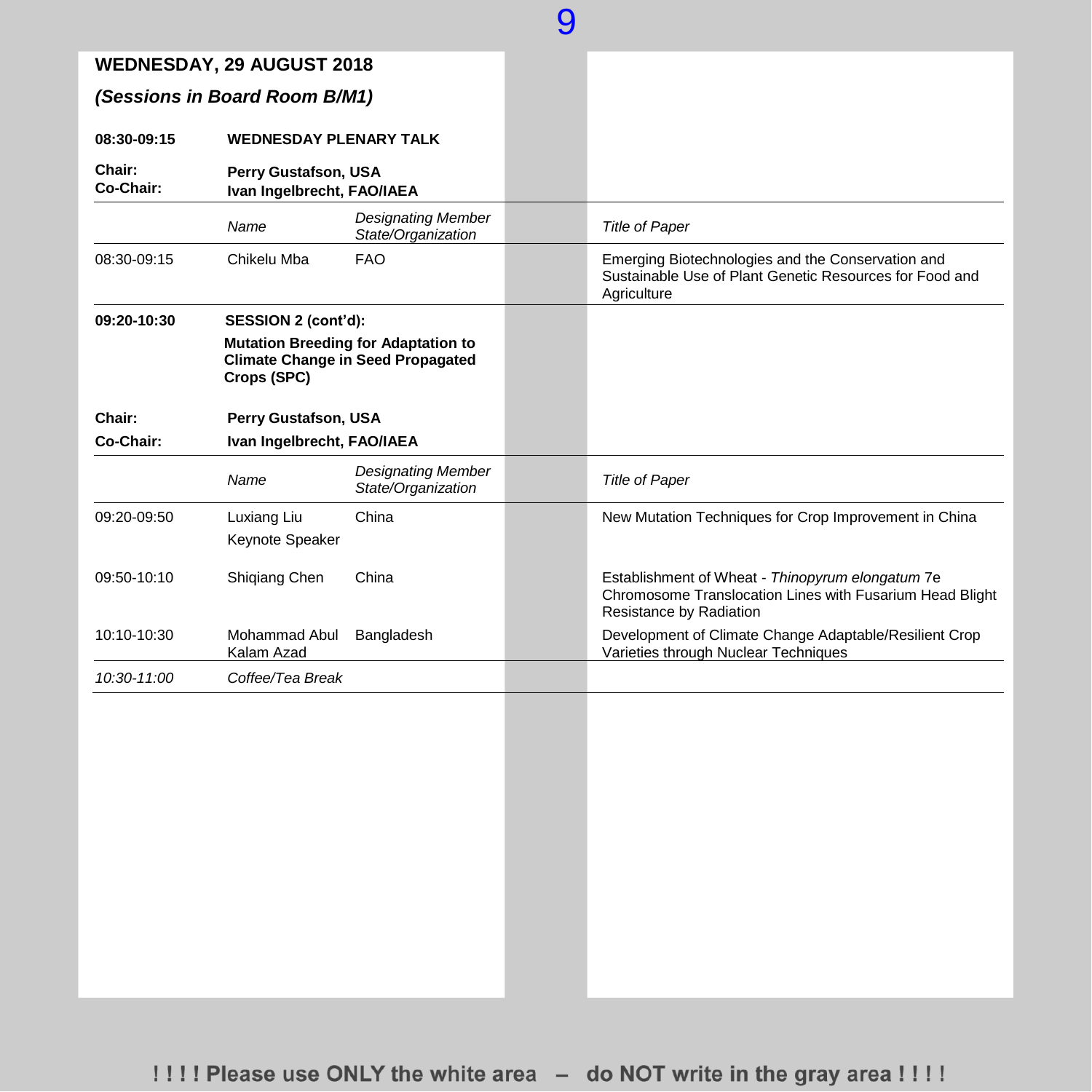|                     | WEDNESDAY, 29 AUGUST 2018                                |                                                                                        |                                                                                                                                                                                                        |
|---------------------|----------------------------------------------------------|----------------------------------------------------------------------------------------|--------------------------------------------------------------------------------------------------------------------------------------------------------------------------------------------------------|
| 11:00-12:20         | SESSION 2 (cont'd):<br>Crops (SPC)                       | <b>Mutation Breeding for Adaptation to</b><br><b>Climate Change in Seed Propagated</b> |                                                                                                                                                                                                        |
| Chair:<br>Co-Chair: | Perry Gustafson, USA<br>Ivan Ingelbrecht, FAO/IAEA       |                                                                                        |                                                                                                                                                                                                        |
|                     | Name                                                     | <b>Designating Member</b><br>State/Organization                                        | <b>Title of Paper</b>                                                                                                                                                                                  |
| 11:00-11:20         | Vichai<br>Puripunyavanich                                | Thailand                                                                               | Anthracnose Resistance Induction in Chili by Electron Beam<br>Irradiation                                                                                                                              |
| 11:20-11:40         | Nasya Tomlekova Bulgaria                                 |                                                                                        | Induced Mutagenesis for Bean (Phaseolus vulgaris L.)<br>Production Improvement in Bulgaria                                                                                                             |
| 11:40-12:00         | Luz Gomez -<br>Pando                                     | Peru                                                                                   | Mutation Induction in Improving Resistance to Downy Mildew<br>in Quinoa (Chenopodium quinoa)                                                                                                           |
| 12:00-12:20         | Marzena<br>Kurowska                                      | Poland                                                                                 | Barley Mutant in HvSNAC1 (Stress-Responsive NAC 1)<br>Generated Through TILLING Strategy Shows Increased<br>Tolerance to Drought and Oxidative Stress                                                  |
| 12:20-13:30         | <b>Lunch Break</b>                                       |                                                                                        |                                                                                                                                                                                                        |
| 13:30-14:50         | SESSION 2 (cont'd):<br>Crops (SPC)                       | <b>Mutation Breeding for Adaptation to</b><br><b>Climate Change in Seed Propagated</b> |                                                                                                                                                                                                        |
| Chair:<br>Co-Chair: | <b>Bradley J.Till, USA</b><br>Norman Warthmann, FAO/IAEA |                                                                                        |                                                                                                                                                                                                        |
|                     | Name                                                     | <b>Designating Member</b><br>State/Organization                                        | <b>Title of Paper</b>                                                                                                                                                                                  |
| 13:30-13:50         | Shamsun Nahar<br>Begum                                   | Bangladesh                                                                             | Development of First Kabuli Type Chickpea Mutant Variety in<br>Bangladesh                                                                                                                              |
| 13:50-14:10         | Mirjana<br>Jankulovska                                   | Macedonia, The<br>former Yugoslav<br>Republic of                                       | Evaluation of Advanced Wheat Mutant Lines for Food and<br><b>Feed Quality</b>                                                                                                                          |
| 14:10-14:30         | Sarvjeet Singh                                           | India                                                                                  | Induced Variation for Post-Emergence Herbicide Tolerance in<br>Lentil                                                                                                                                  |
| 14:30-14:50         | Mohd Rafii Yusop Malaysia                                |                                                                                        | Application of Mutation Techniques and Genotype x<br>Environment Interaction for Grain Yield and Yield<br>Components of Ion Beam Induced Mutant Rice Lines Tested<br>in Multiple Locations in Malaysia |
| 14:50-15:20         | Coffee / Tea Break                                       |                                                                                        |                                                                                                                                                                                                        |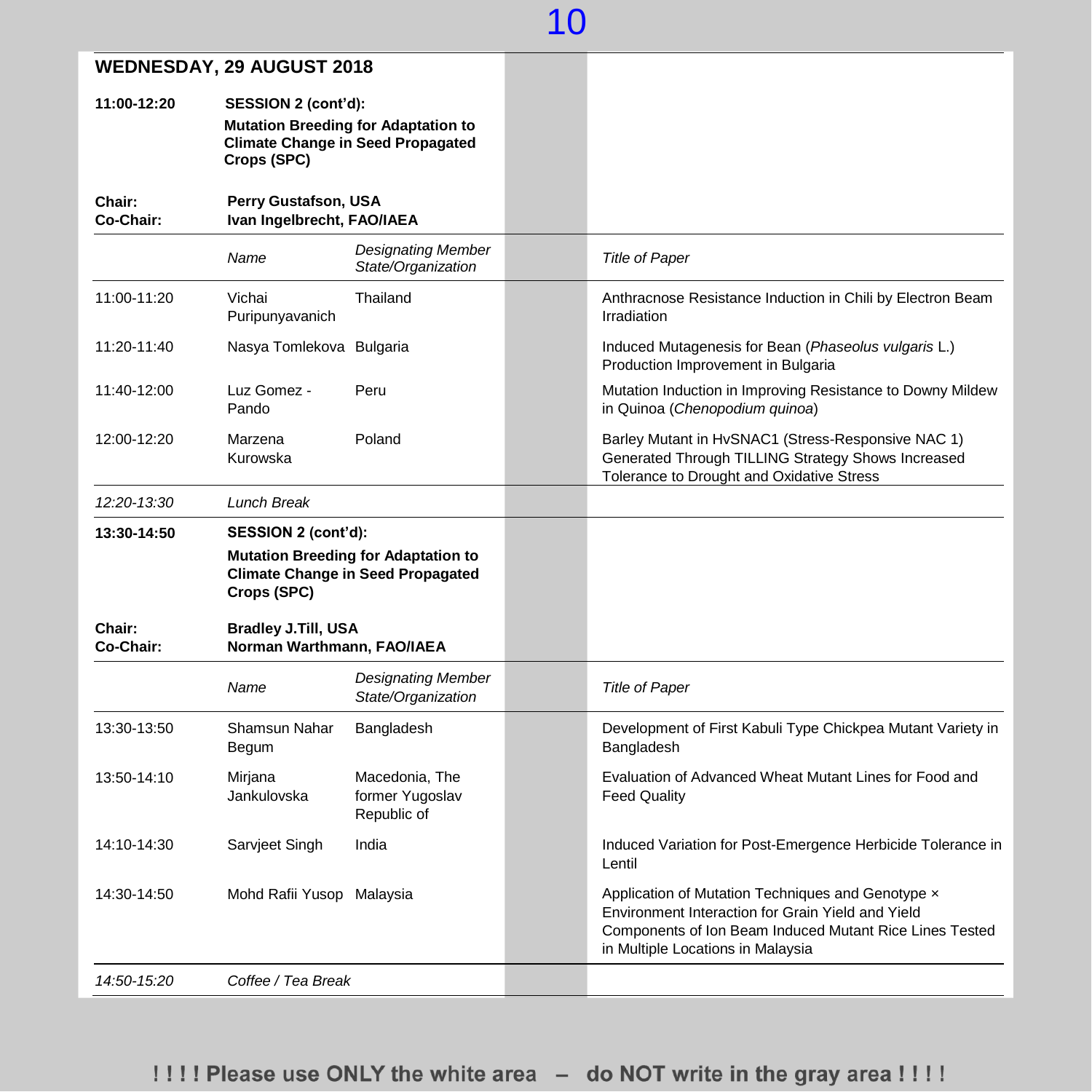| <b>WEDNESDAY, 29 AUGUST 2018</b> |  |
|----------------------------------|--|
|----------------------------------|--|

| WEDNESDAY, 29 AUGUST 2018 |                                                                                                                                                                                            |                                          |                                                                                                                        |
|---------------------------|--------------------------------------------------------------------------------------------------------------------------------------------------------------------------------------------|------------------------------------------|------------------------------------------------------------------------------------------------------------------------|
| 15:20-16:40               | <b>SESSION 3:</b><br><b>Enhancing Agricultural Biodiversity</b><br><b>Through New Mutation Induction</b><br><b>Techniques (MTB)</b><br><b>Nicolas Roux, CGIAR</b><br>Fatma Sarsu, FAO/IAEA |                                          |                                                                                                                        |
| Chair:<br>Co-Chair:       |                                                                                                                                                                                            |                                          |                                                                                                                        |
|                           | Name                                                                                                                                                                                       | Designating Member<br>State/Organization | <b>Title of Paper</b>                                                                                                  |
| 15:20-15:40               | Alberto Raul Prina Argentina<br>Keynote Speaker                                                                                                                                            |                                          | The Success of IMI Tolerant Rice Varieties in Latin America                                                            |
| 15:40-16:00               | Alejandra Landau Argentina                                                                                                                                                                 |                                          | The Barley Chloroplast Mutator (cpm) Mutant is an<br>Extraordinary Source of Plastome Variability                      |
| 16:00-16:20               | Huijun Guo                                                                                                                                                                                 | China                                    | A Large Capacity Wheat Resource with Broad Mutation<br>Spectrum and Novel Allele Identification by TILLING<br>Approach |
| 16:20-16:40               | Rubens<br>Marschalek                                                                                                                                                                       | Brazil                                   | Gamma Rays Application in the Development of Rice Lines<br>Tolerant to Aryloxyphenoxypropionate Herbicides             |
|                           | Removal of Posters Session 2 and<br>and 5                                                                                                                                                  | placement of Posters Sessions 1, 3, 4,   |                                                                                                                        |
|                           |                                                                                                                                                                                            |                                          |                                                                                                                        |
|                           |                                                                                                                                                                                            |                                          |                                                                                                                        |
|                           |                                                                                                                                                                                            |                                          |                                                                                                                        |
|                           |                                                                                                                                                                                            |                                          |                                                                                                                        |
|                           |                                                                                                                                                                                            |                                          |                                                                                                                        |
|                           |                                                                                                                                                                                            |                                          |                                                                                                                        |
|                           |                                                                                                                                                                                            |                                          |                                                                                                                        |
|                           |                                                                                                                                                                                            |                                          |                                                                                                                        |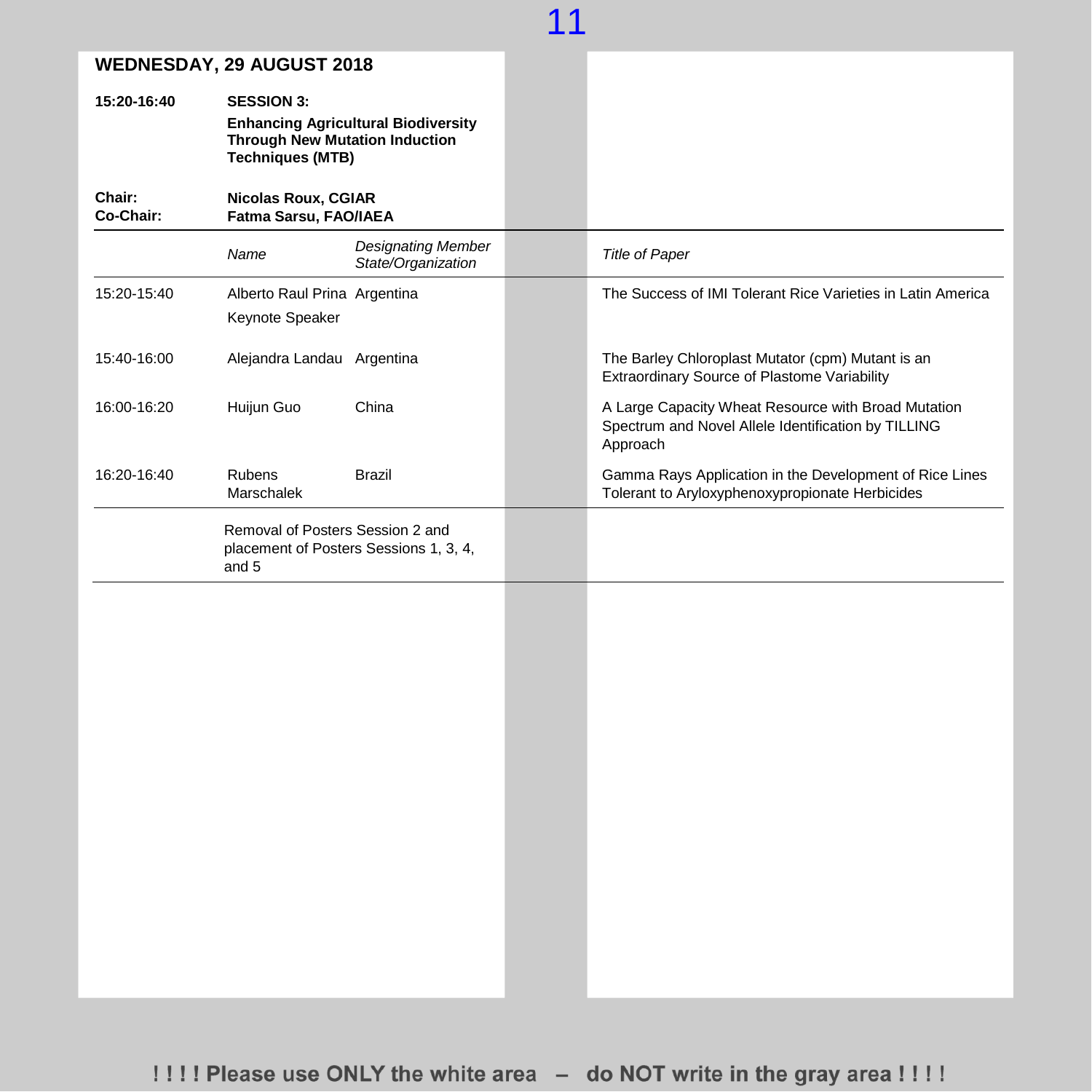|                                | <b>WEDNESDAY, 29 AUGUST 2018</b>                                                      |                                                 |                                                                                                                                                                     |
|--------------------------------|---------------------------------------------------------------------------------------|-------------------------------------------------|---------------------------------------------------------------------------------------------------------------------------------------------------------------------|
| (Parallel Sessions in Room M2) |                                                                                       |                                                 |                                                                                                                                                                     |
| 09:20-10:30                    | <b>SESSION 4:</b>                                                                     |                                                 |                                                                                                                                                                     |
|                                | <b>Mutation Breeding for Ornamental</b><br>and Vegetatively Propagated Crops<br>(VPC) |                                                 |                                                                                                                                                                     |
| Chair:<br>Co-Chair:            | <b>Madeleine Spencer, FAO/IAEA</b><br>Stephan Nielen, FAO/IAEA                        |                                                 |                                                                                                                                                                     |
|                                | Name                                                                                  | <b>Designating Member</b><br>State/Organization | <b>Title of Paper</b>                                                                                                                                               |
| 09:20-09:50                    | Nicolas Roux<br>Keynote Speaker                                                       | <b>CGIAR</b>                                    | Somaclonal Variation: Containing the Bad While Exploring<br>the Good                                                                                                |
| 09:50-10:10                    | Sunil Dalvi                                                                           | India                                           | Ems Induced In Vitro Mutagenesis for Abiotic and Biotic<br>Stress Tolerance, and Isolation of Morphologically and<br>Biochemically Distinct Phenotypes in Sugarcane |
| 10:10-10:30                    | Behnam Naserian<br>Khiabani                                                           | Iran, Islamic<br>Republic of                    | In Vitro Mutation Breeding and Selection for Resistance to<br>Fusarium Wilt in Banana                                                                               |
| 10:30-11:00                    | Poster Viewing & Coffee/Tea Break                                                     |                                                 |                                                                                                                                                                     |
|                                |                                                                                       |                                                 |                                                                                                                                                                     |
|                                |                                                                                       |                                                 |                                                                                                                                                                     |
|                                |                                                                                       |                                                 |                                                                                                                                                                     |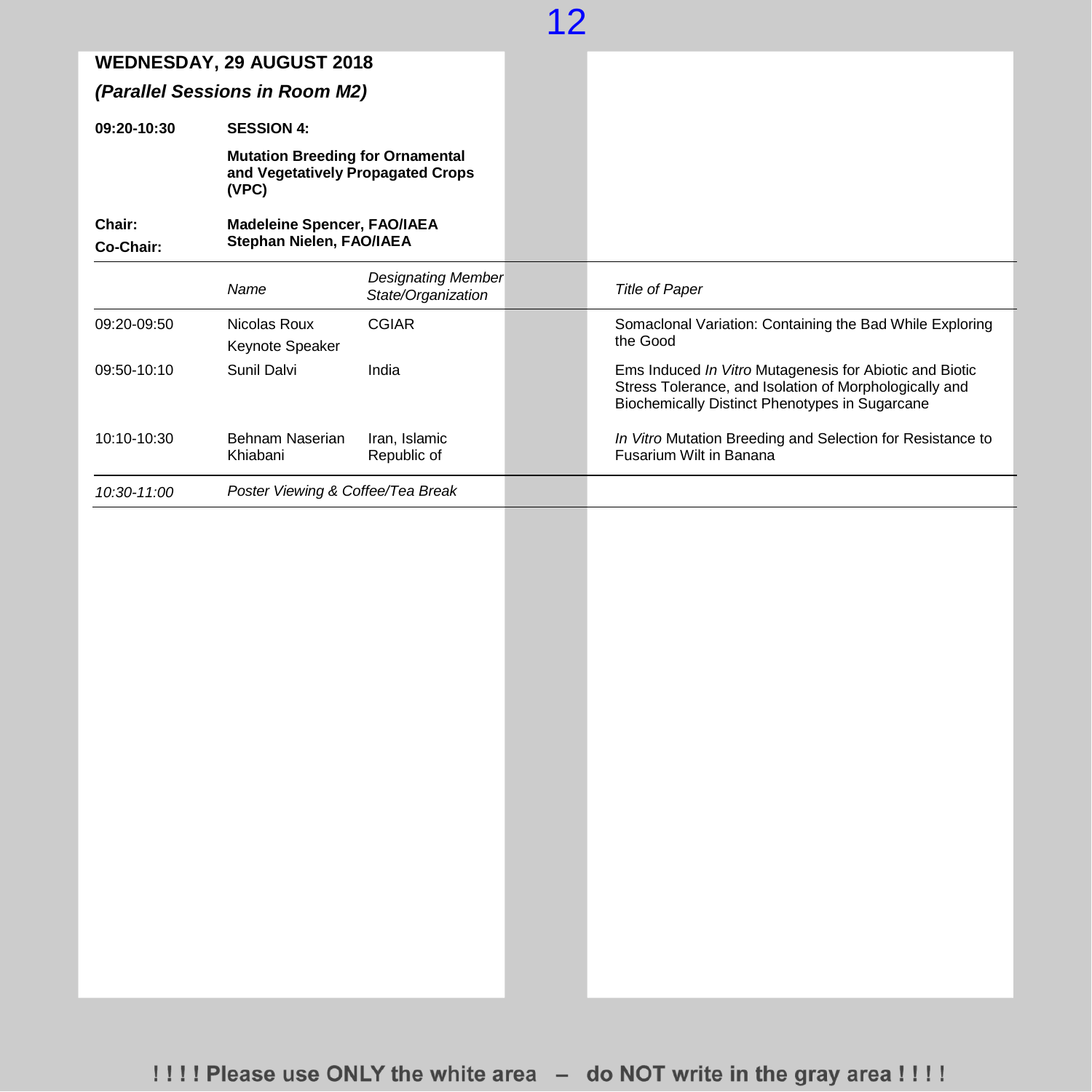### **WEDNESDAY, 29 AUGUST 2018**

### *(Parallel Sessions in Room M2)*

**11:00-12:40 SESSION 4 (cont'd): Mutation Breeding for Ornamental and Vegetatively Propagated Crops (VPC)**

#### **Chair: Co-Chair: Madeleine Spencer, FAO/IAEA Stephan Nielen, FAO/IAEA**

|             | Name                             | <b>Designating Member</b><br>State/Organization | <b>Title of Paper</b>                                                                                                                                                                                                      |
|-------------|----------------------------------|-------------------------------------------------|----------------------------------------------------------------------------------------------------------------------------------------------------------------------------------------------------------------------------|
| 11:00-11:20 | Subodh Kumar<br>Datta            | India                                           | Induced Mutations - Technological Advancement for<br>Development of New Ornamental Varieties                                                                                                                               |
| 11:20-11:40 | Ayşe Nilgün Atay                 | Turkey                                          | Radiosensitivity and Preliminary Results in Mutation Breeding<br>of 'Amasaya' Apple Cultivar                                                                                                                               |
| 11:40-12:00 | <b>Agustin Molina</b>            | Philippines                                     | Cavendish Bananas Selected from Tissue Culture<br>Somaclonal Variation: Evaluated and Adopted in Managing<br>Epidemics of Fusarium oxysporum f.sp. cubense Tropical<br>Race 4 in Commercial Plantations in the Philippines |
| 12:00-12:20 | Rodrigo Rocha<br>Latado          | <b>Brazil</b>                                   | Induction and Selection of Mandarin Mutants with Fruits<br>Containing Low Number of Seeds                                                                                                                                  |
| 12:20-12:40 | Dayani<br>Karunananda            | Sri Lanka                                       | <sup>60</sup> Co Gamma Irradiation-Induced Variations in Vegetatively<br>Propagated Philodendron erubescens 'Gold'                                                                                                         |
| 12:40-13:30 | <b>Lunch Break</b>               |                                                 |                                                                                                                                                                                                                            |
| 13:30-16:00 | Poster Viewing                   |                                                 |                                                                                                                                                                                                                            |
| 16:00-17:00 | <b>Mutation Breeding Network</b> |                                                 |                                                                                                                                                                                                                            |
|             |                                  |                                                 |                                                                                                                                                                                                                            |
|             |                                  |                                                 |                                                                                                                                                                                                                            |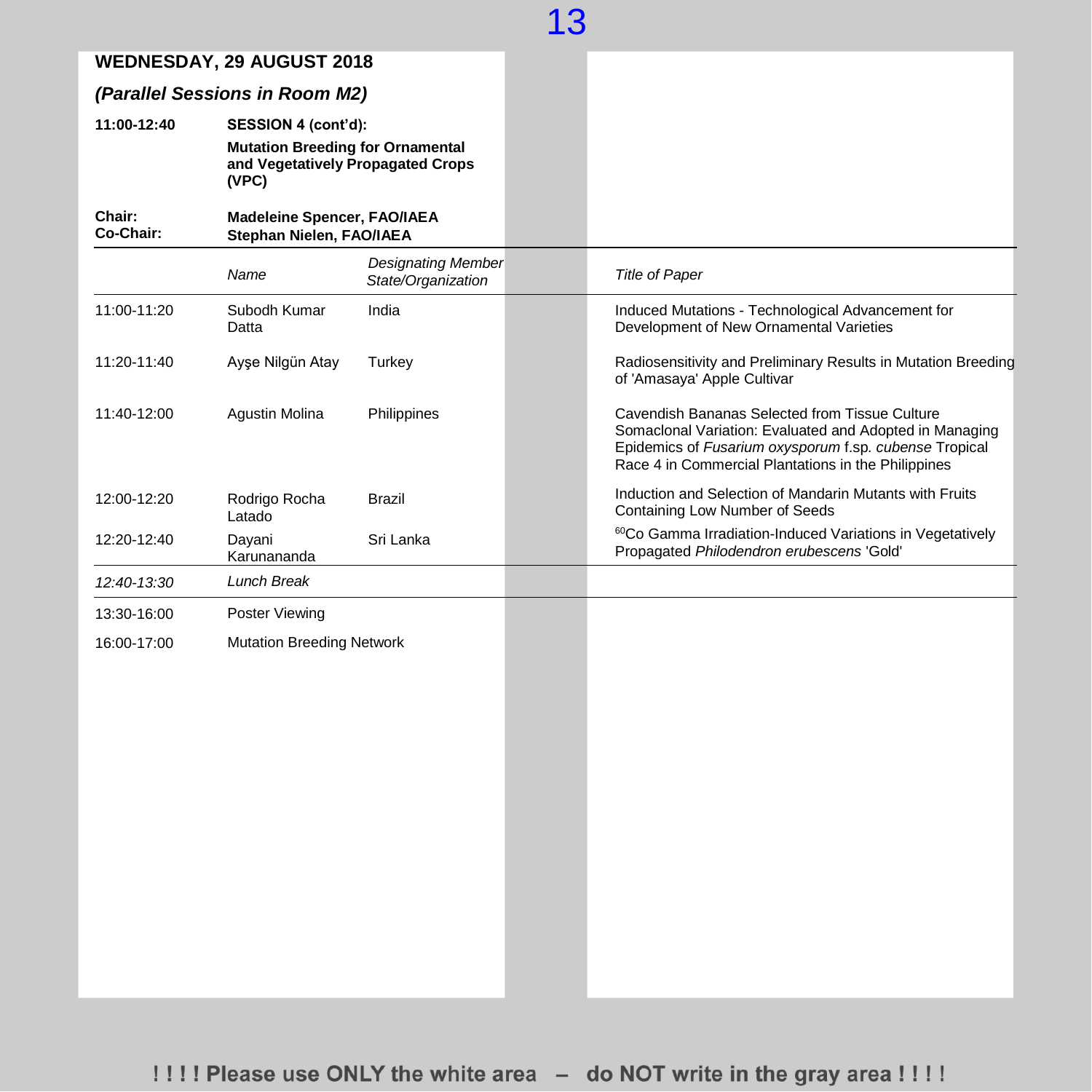|                     | THURSDAY, 30 AUGUST 2018                         |                                                                                |                                                                                                                          |
|---------------------|--------------------------------------------------|--------------------------------------------------------------------------------|--------------------------------------------------------------------------------------------------------------------------|
|                     | (Sessions in Board Room B/M1)                    |                                                                                |                                                                                                                          |
| 08:30-09:15         | THURSDAY PLENARY TALK                            |                                                                                |                                                                                                                          |
| Chair:<br>Co-Chair: | Qingyao Shu, China<br>Norman Warthmann, FAO/IAEA |                                                                                |                                                                                                                          |
|                     | Name                                             | <b>Designating Member</b><br>State/Organization                                | <b>Title of Paper</b>                                                                                                    |
| 08:30-09:15         | Tomoko Abe                                       | Japan                                                                          | Ion-Beam Mutagenesis - An Innovative and Effective Method<br>for Plant Breeding and Gene Discovery                       |
| 09:20-10:30         | <b>SESSION 5:</b>                                | New Challenges and Technologies in<br><b>Plant Genomics and Breeding (CGB)</b> |                                                                                                                          |
| Chair:<br>Co-Chair: | Qingyao Shu, China<br>Norman Warthmann, FAO/IAEA |                                                                                |                                                                                                                          |
|                     | Name                                             | <b>Designating Member</b><br>State/Organization                                | <b>Title of Paper</b>                                                                                                    |
| 09:20-09:50         | Peter Gresshoff<br>Keynote Speaker               | Australia                                                                      | Soybean Nodulation: From Gene Mutation, via Gene<br><b>Isolations to Functional Circuits</b>                             |
| 09:50-10:10         | Christian Wagner                                 | Austria                                                                        | High-resolution Mapping of Wheat Chromosome Arm 5AS<br>Harbouring the Fusarium Head Blight Resistance QTL<br>Qfhs.ifa-5A |
| 10:10-10:30         | Akemi Shimizu                                    | Japan                                                                          | Whole Genome Sequencing of Rice Mutants Induced by<br>Gamma Rays and Ion Beams                                           |
| 10:30-11:00         | Poster Viewing & Coffee/Tea Break                |                                                                                |                                                                                                                          |
|                     |                                                  |                                                                                |                                                                                                                          |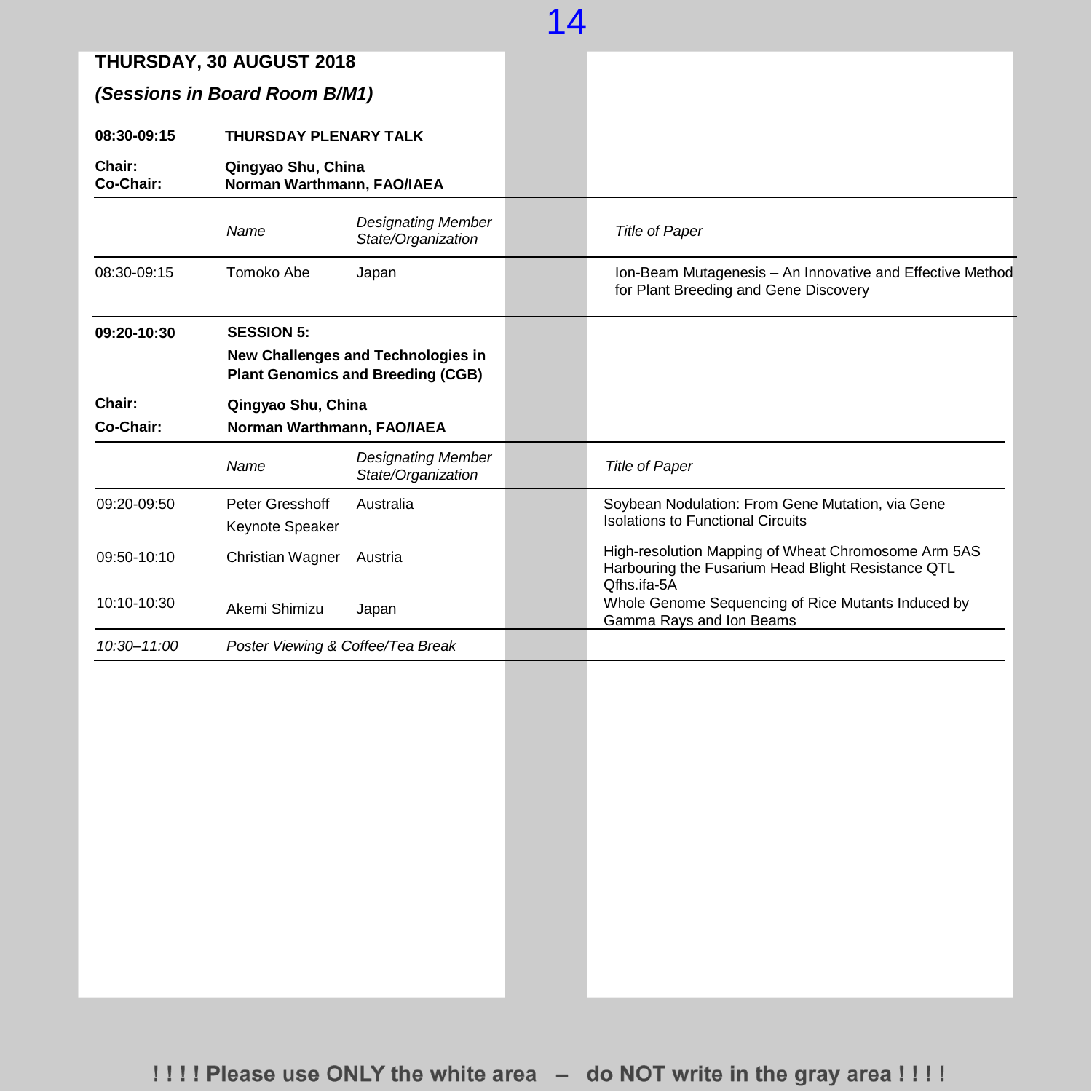|                                           | THURSDAY, 30 AUGUST 2018                                                                                       |                                                 |                                                                                                                                           |
|-------------------------------------------|----------------------------------------------------------------------------------------------------------------|-------------------------------------------------|-------------------------------------------------------------------------------------------------------------------------------------------|
| 11:00-12:20                               | SESSION 5 (cont'd):<br>New Challenges and Technologies in<br><b>Plant Genomics and Breeding (CGB)</b>          |                                                 |                                                                                                                                           |
| Chair:<br>Qingyao Shu, China<br>Co-Chair: |                                                                                                                | Norman Warthmann, FAO/IAEA                      |                                                                                                                                           |
|                                           | Name                                                                                                           | <b>Designating Member</b><br>State/Organization | <b>Title of Paper</b>                                                                                                                     |
| 11:00-11:20                               | Trude<br>Schwarzacher                                                                                          | UK                                              | Exploiting Mutations in the Era of Genomics and Genome<br>Engineering                                                                     |
| 11:20-11:40                               | Yanzhou Xie                                                                                                    | China                                           | Rapid Mapping and Cloning the Chlorina Mutant Gene (vn-<br>A1) in Wheat by Bulked Segregant Analysis and 660K SNP<br>Chip                 |
| 11:40-12:00                               | Bradley J. Till                                                                                                | <b>USA</b>                                      | Genomics Tools to Facilitate Plant Mutation Breeding                                                                                      |
| 12:00-12:20                               | Stanislav<br>Geras'kin                                                                                         | <b>Russian Federation</b>                       | Using Ionizing Radiation for Improving the Development and<br><b>Yield of Agricultural Crops</b>                                          |
| 12:20-13:30                               | Lunch break & Poster Viewing                                                                                   |                                                 |                                                                                                                                           |
| 13:30-14:50                               | <b>SESSION 3:</b>                                                                                              |                                                 |                                                                                                                                           |
|                                           | <b>Enhancing Agricultural Biodiversity</b><br><b>Through New Mutation Induction</b><br><b>Techniques (MTB)</b> |                                                 |                                                                                                                                           |
| <b>Chair:</b><br>Co-Chair:                | Liu Luxiang, China<br>Abdelbagi Mukhtar Ali Ghanim,<br><b>FAO/IAEA</b>                                         |                                                 |                                                                                                                                           |
|                                           | Name                                                                                                           | <b>Designating Member</b><br>State/Organization | <b>Title of Paper</b>                                                                                                                     |
| 13:30-13:50                               | Chenguang Zhou                                                                                                 | Germany                                         | Impact of Cross-Breeding on the Metabolite Signature<br>Resulting from the OsSULTR3;3 Mutation in Low Phytic Acid<br><b>Rice Seeds</b>    |
| 13:50-14:10                               | Young Dueg Cho                                                                                                 | Korea, Republic of                              | Development and Screening of Genetic Variants on<br>Radiation Mutation Techniques for Breeding and Functional<br>Genomics Study in Pepper |
| 14:10-14:30                               | Yoshihiro Hase                                                                                                 | Japan                                           | Mutagenic Effects of Ion Beams and Development of Efficient<br>Mutagenesis Techniques                                                     |
| 14:30 14:50                               | Yongdun Xie                                                                                                    | China                                           | A Featured Stem Development Pattern is Displayed in the<br>Winter Wheat Mutant Generated by Heavy-ion Beam<br>Mutagenesis                 |
| 14:50-15:50                               | Poster Viewing & Coffee/Tea Break                                                                              |                                                 |                                                                                                                                           |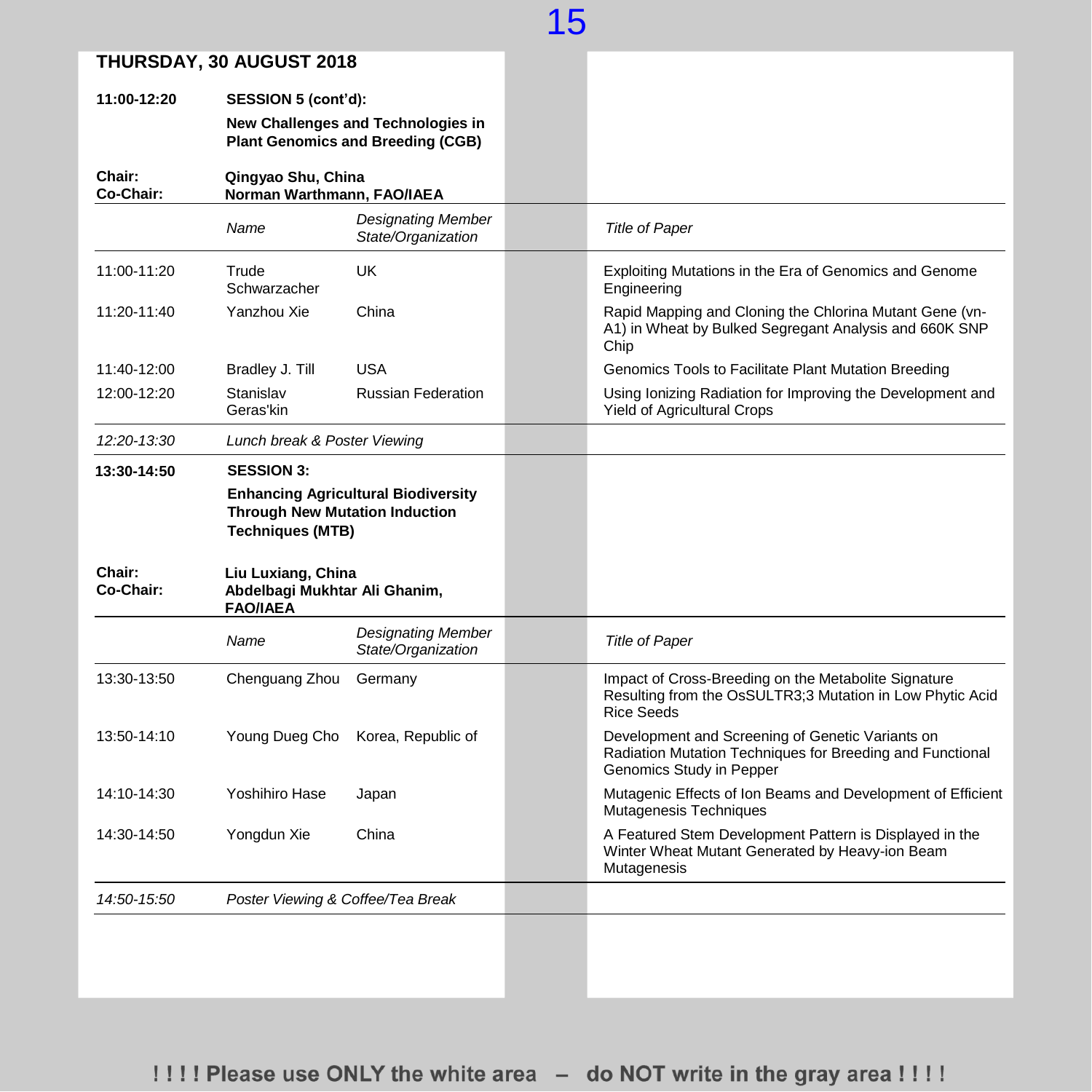### **THURSDAY, 30 AUGUST 2018**

#### **15:50-16:50 PANEL DISCUSSION: Current Challenges and Future Vision for Mutation Breeding**

| Chair: | TRC.                                                                                                                   |
|--------|------------------------------------------------------------------------------------------------------------------------|
|        | Perry Gustafson, USA<br>Chickelu Mba, FAO<br>Qingyao Shu, China<br>Yoshihiro Hase, Japan<br>Peter Gresshoff, Australia |
|        |                                                                                                                        |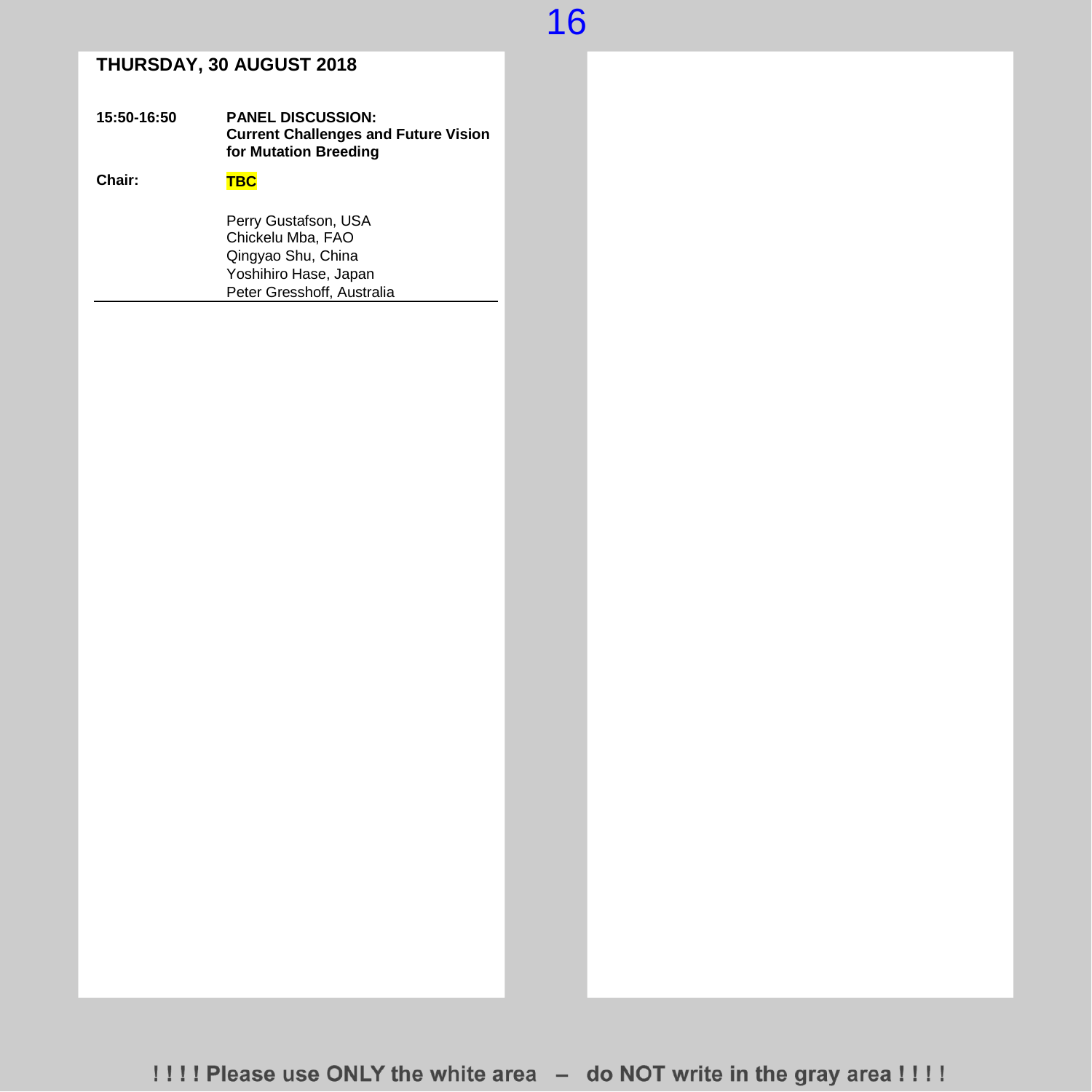| <b>THURSDAY, 30 AUGUST 2018</b> |                                                                                                                                     |  |                                                                                                                                                                             |
|---------------------------------|-------------------------------------------------------------------------------------------------------------------------------------|--|-----------------------------------------------------------------------------------------------------------------------------------------------------------------------------|
|                                 | (Parallel Sessions in Room M2)                                                                                                      |  |                                                                                                                                                                             |
| 09:20-10:40                     | <b>SESSION 3:</b><br><b>Enhancing Agricultural Biodiversity</b><br><b>Through New Mutation Induction</b><br><b>Techniques (MTB)</b> |  |                                                                                                                                                                             |
| Chair:<br>Co-Chair:             | Hiroshi Kato, Japan<br>Ivan Ingelbrecht, FAO/IAEA                                                                                   |  |                                                                                                                                                                             |
|                                 | <b>Designating Member</b><br>Name<br>State/Organization                                                                             |  | <b>Title of Paper</b>                                                                                                                                                       |
| 09:20-09:40                     | Fatemeh Maghuly Austria                                                                                                             |  | Creation and Characterization of an EMS Mutant Population<br>of Jatropha curcas                                                                                             |
| 09:40-10:00                     | Amitha C Mithra<br>India<br>Sv                                                                                                      |  | National Repository of Rice EMS Mutants of an Upland Rice<br>Cultivar Nagina 22: Progress Update on Characterization<br>and Utilization                                     |
| 10:00-10:20                     | India<br>Souframanien<br>Jegadeesan                                                                                                 |  | Radiation Induced Mutations in Genetic Enhancement and<br>Development of New Crop Varieties in Black Gram [Vigna<br>mungo (L.) Hepper]                                      |
| 10:20-10:40                     | Abdulwahid Saif<br>Yemen                                                                                                            |  | Development of New Bread Wheat Resistant Mutants for<br>Ug99 Rust Disease (Puccinia graminis f. sp. tritici)                                                                |
| 10:40-11:00                     | Poster Viewing & Coffee/Tea Break                                                                                                   |  |                                                                                                                                                                             |
| 11:00-12:20                     | SESSION 3 (cont'd):                                                                                                                 |  |                                                                                                                                                                             |
|                                 | <b>Enhancing Agricultural Biodiversity</b><br><b>Through New Mutation Induction</b><br><b>Techniques (MTB)</b>                      |  |                                                                                                                                                                             |
| Chair:<br>Co-Chair:             | Stephan Nielen, FAO/IAEA<br><b>Madeleine Spencer, FAO/IAEA</b>                                                                      |  |                                                                                                                                                                             |
|                                 | <b>Designating Member</b><br>Name<br>State/Organization                                                                             |  | <b>Title of Paper</b>                                                                                                                                                       |
| 11:00-11:20                     | Noël Arrieta<br>Costa Rica                                                                                                          |  | Determination of Radio-sensitivity of Coffee Arabica Var.<br>Venecia Seeds to Gamma Ray Irradiation                                                                         |
| 11:20-11:40                     | Andres Gatica-<br>Costa Rica<br>Arias                                                                                               |  | Application of Chemically Induced Mutations Using<br>Embryogenic Cell Suspensions and Seeds for Crop<br>Protection of Coffee (Coffea arabica L.) Varieties in Costa<br>Rica |
| 11:40-12:00                     | Yonis Alberto<br>Honduras<br><b>Morales Reyes</b>                                                                                   |  | Virulence Genes of New Race of Rust (Hemileia vastatrix)<br>Affecting Variety of Lempira Coffee in Honduras, Resistant<br>and Susceptible Varieties                         |
| 12:00-12:20                     | Souleymane Bado Austria                                                                                                             |  | Mutagenesis of In Vitro Explants of Coffea arabica to Induce<br><b>Fungal Resistance</b>                                                                                    |
| 12:20-13:30                     | Poster Viewing & Coffee/Tea Break                                                                                                   |  |                                                                                                                                                                             |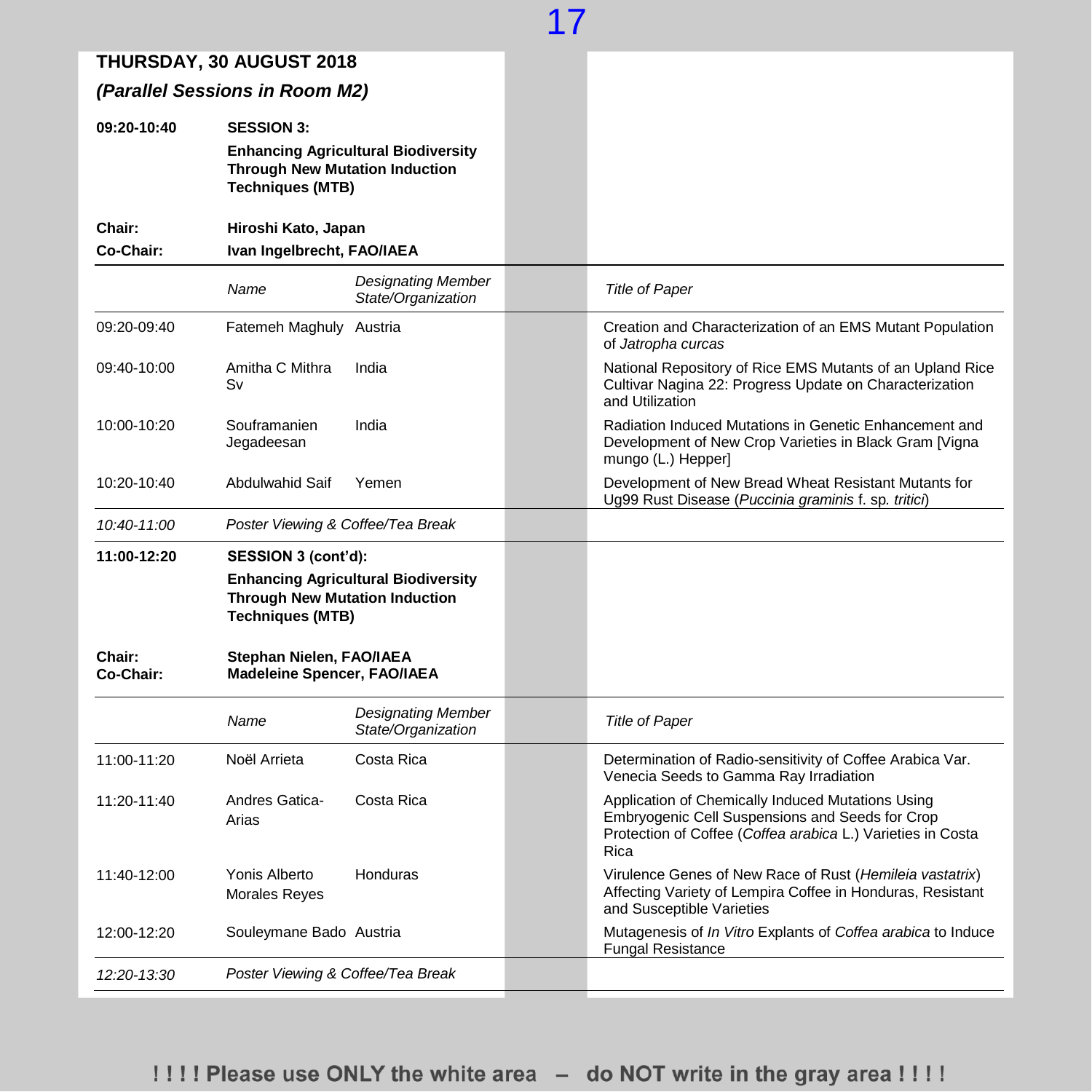#### **FRIDAY, 31 AUGUST 2018**

| <b>FRIDAY, 31 AUGUST 2018</b> |                                                                              |                                                                                |                                                                                                                                                            |
|-------------------------------|------------------------------------------------------------------------------|--------------------------------------------------------------------------------|------------------------------------------------------------------------------------------------------------------------------------------------------------|
| 08:30-10:00                   | <b>SESSION 5:</b>                                                            |                                                                                |                                                                                                                                                            |
|                               |                                                                              | New Challenges and Technologies in<br><b>Plant Genomics and Breeding (CGB)</b> |                                                                                                                                                            |
| Chair:<br>Co-Chair:           | <b>Brian Forster, UK</b><br>Abdelbagi Mukhtar Ali Ghanim,<br><b>FAO/IAEA</b> |                                                                                |                                                                                                                                                            |
|                               | Name                                                                         | <b>Designating Member</b><br>State/Organization                                | <b>Title of Paper</b>                                                                                                                                      |
| 08:30-09:00                   | Qingyao Shu<br>Keynote Speaker                                               | China                                                                          | Mutation Induction and Genome Editing in Plant Breeding:<br><b>Comparative Advantages and Perspectives</b>                                                 |
| 09:00-09:20                   | Ashwani Pareek                                                               | India                                                                          | 'Gain-of-function' Mutants for Gene Discovery and Functional<br>Genomics for Multiple Stress Tolerance in Rice                                             |
| 09:20-09:40                   | Libin Zhou                                                                   | China                                                                          | Comparative Study of Mutations Induced by Carbon-ion<br>Beam and Gamma Ray Irradiations in Arabidopsis thaliana at<br>the Genome-wide Scale                |
| 09:40-10:00                   | Feng Li                                                                      | Japan                                                                          | Identification of a Novel Locus SH2 for Seed Shattering in<br>Rice (Oryza sativa L.) by Combining Bulked Sergeant<br>Analysis with Whole Genome Sequencing |
| 10:00-11:00                   | Poster Viewing & Coffee/Tea Break                                            |                                                                                |                                                                                                                                                            |
|                               |                                                                              |                                                                                |                                                                                                                                                            |
|                               |                                                                              |                                                                                |                                                                                                                                                            |
|                               |                                                                              |                                                                                |                                                                                                                                                            |
|                               |                                                                              |                                                                                |                                                                                                                                                            |
|                               |                                                                              |                                                                                |                                                                                                                                                            |
|                               |                                                                              |                                                                                |                                                                                                                                                            |
|                               |                                                                              |                                                                                |                                                                                                                                                            |
|                               |                                                                              |                                                                                |                                                                                                                                                            |
|                               |                                                                              |                                                                                |                                                                                                                                                            |
|                               |                                                                              |                                                                                |                                                                                                                                                            |
|                               |                                                                              |                                                                                |                                                                                                                                                            |
|                               |                                                                              |                                                                                |                                                                                                                                                            |
|                               |                                                                              |                                                                                |                                                                                                                                                            |
|                               |                                                                              |                                                                                |                                                                                                                                                            |
|                               |                                                                              |                                                                                |                                                                                                                                                            |
|                               |                                                                              |                                                                                |                                                                                                                                                            |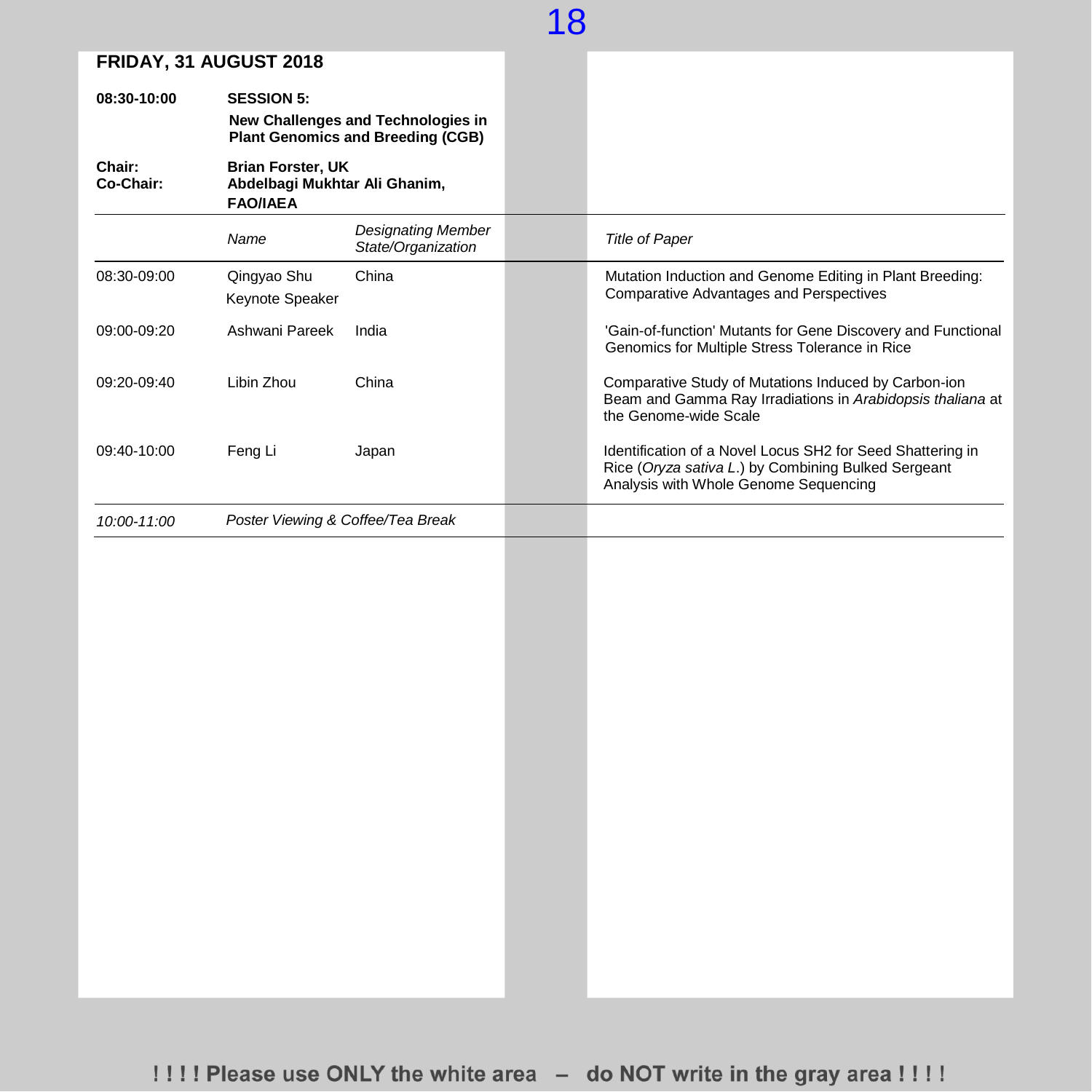|                                                                                                     | <b>FRIDAT, 31 AUGUST 2018</b>   |                                                                                |                                                                                                                                             |
|-----------------------------------------------------------------------------------------------------|---------------------------------|--------------------------------------------------------------------------------|---------------------------------------------------------------------------------------------------------------------------------------------|
| 11:00-12:40                                                                                         | SESSION 5 (cont'd):             | New Challenges and Technologies in<br><b>Plant Genomics and Breeding (CGB)</b> |                                                                                                                                             |
| Chair:<br><b>Brian Forster, UK</b><br>Co-Chair:<br>Abdelbagi Mukhtar Ali Ghanim,<br><b>FAO/IAEA</b> |                                 |                                                                                |                                                                                                                                             |
|                                                                                                     | Name                            | <b>Designating Member</b><br>State/Organization                                | <b>Title of Paper</b>                                                                                                                       |
| 11:00-11:20                                                                                         | Hiroshi Kato                    | Japan                                                                          | Development of New Rice Mutation Breeding Method for the<br>Selection of Higher Yield Physiological Mutants                                 |
| 11:20-11:40                                                                                         | Sebastian<br><b>Schultheiss</b> | Germany                                                                        | The Power of Next-generation Sequencing in Rapidly<br>Identifying (epi) Genetic Causal Mutations                                            |
| 11:40-12:00                                                                                         | Shashi Choudhary India          |                                                                                | Gamma Ray Induced Pedigreed Mutant Population of Tossa<br>Jute (Corchorus olitorius L.): A Key Resource for Forward<br>and Reverse Genetics |
| 12:00-12:20                                                                                         | Meriem Laouar                   | Algeria                                                                        | Early Assessment of Lentil and Chickpea Mutant and<br>Evaluation of Low Cost Tilling on M2 Chickpea                                         |
| 12:20-12:40                                                                                         | Vasilissa Manova Bulgaria       |                                                                                | Effects of Light and UV-C Radiation on the Transcriptional<br>Activity of COP1 And HY5 Gene Homologues in Barley                            |
| 13:00-13:15                                                                                         | <b>CLOSING SESSION</b>          |                                                                                |                                                                                                                                             |
|                                                                                                     |                                 |                                                                                |                                                                                                                                             |
|                                                                                                     |                                 |                                                                                |                                                                                                                                             |
|                                                                                                     |                                 |                                                                                |                                                                                                                                             |
|                                                                                                     |                                 |                                                                                |                                                                                                                                             |
|                                                                                                     |                                 |                                                                                |                                                                                                                                             |
|                                                                                                     |                                 |                                                                                |                                                                                                                                             |
|                                                                                                     |                                 |                                                                                |                                                                                                                                             |
|                                                                                                     |                                 |                                                                                |                                                                                                                                             |
|                                                                                                     |                                 |                                                                                |                                                                                                                                             |
|                                                                                                     |                                 |                                                                                |                                                                                                                                             |
|                                                                                                     |                                 |                                                                                |                                                                                                                                             |
|                                                                                                     |                                 |                                                                                |                                                                                                                                             |
|                                                                                                     |                                 |                                                                                |                                                                                                                                             |
|                                                                                                     |                                 |                                                                                |                                                                                                                                             |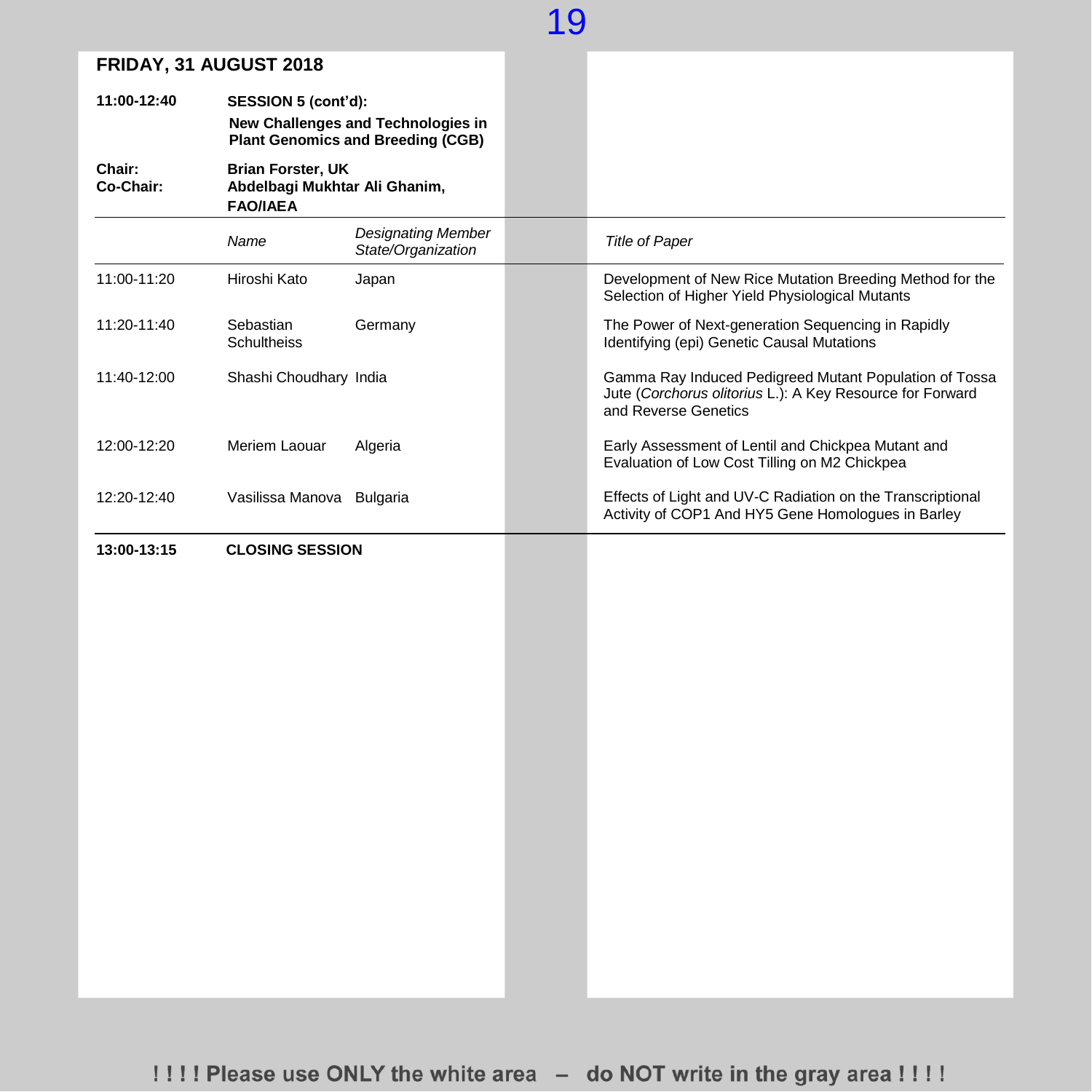### **POSTERS RELATED TO SESSIONS:**

- **(1) Contribution and Impact of Mutant Varieties on Food Security**
- **(2) Mutation Breeding for Adaptation to Climate Change in Seed Propagated Crops**
- **(3) Enhancing Agricultural Biodiversity through New Mutation Induction Techniques**
- **(4) Mutation Breeding for Ornamental and Vegetatively Propagated Crops**
- **(5) New Challenges and Technologies in Plant Genomics and Breeding**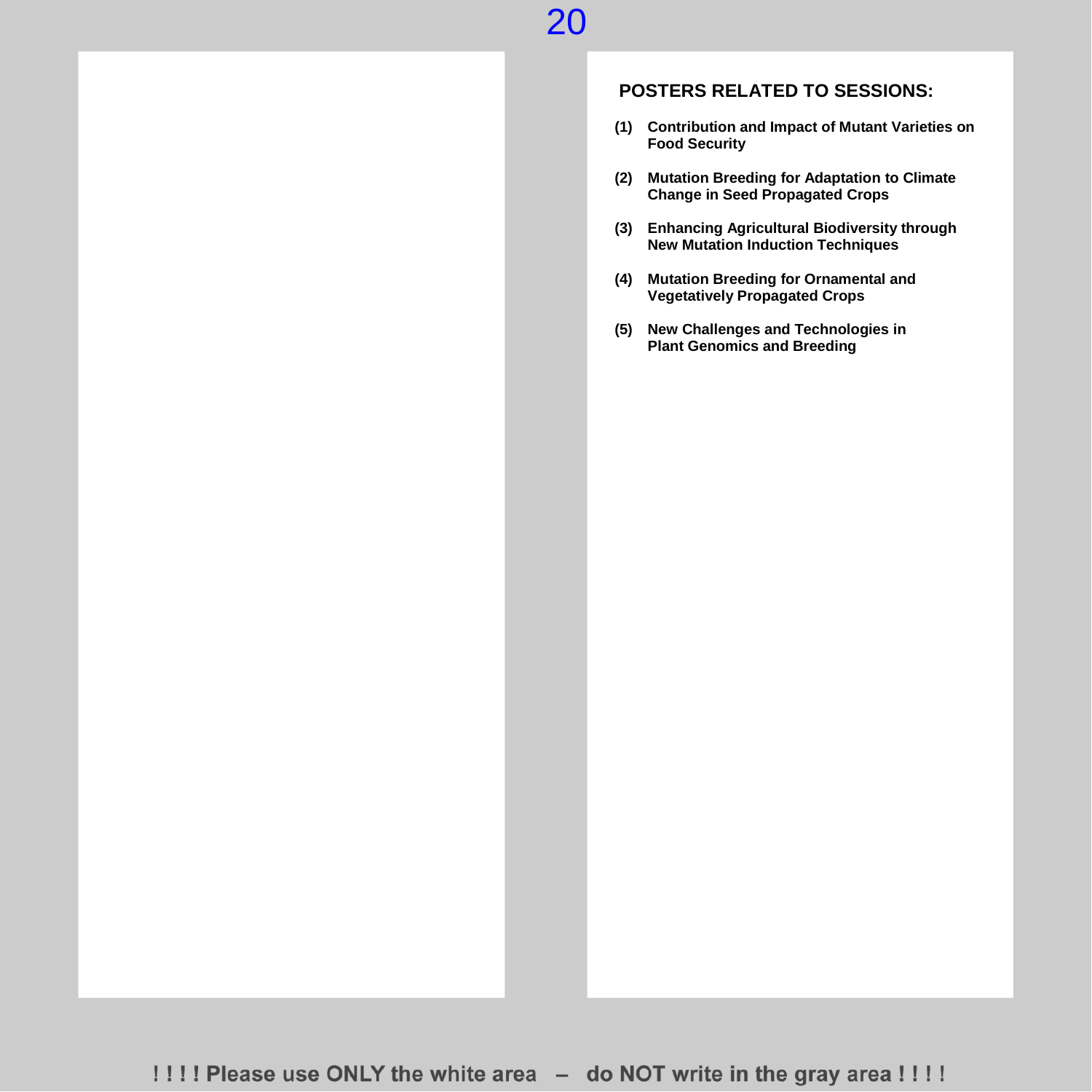|  | <b>POSTERS RELATED TO SESSION 1</b> |
|--|-------------------------------------|
|--|-------------------------------------|

#### *CONTRIBUTION AND IMPACT OF MUTANT VARIETIES ON FOOD SECURITY*

*These posters will be displayed from Thursday to Friday in the Poster Area on M1*

| the Poster Area on M1        |                                                                                                                                           |                                                 |                                                                                                                                                    |
|------------------------------|-------------------------------------------------------------------------------------------------------------------------------------------|-------------------------------------------------|----------------------------------------------------------------------------------------------------------------------------------------------------|
| No. of Poster<br>IAEA-CN-263 | Name                                                                                                                                      | <b>Designating Member</b><br>State/Organization | <b>Title of Poster</b>                                                                                                                             |
| 18                           | <b>Reza Mohammad</b><br>Emon                                                                                                              | Bangladesh                                      | Selection of Promising Soybean Mutants Through Multi-<br><b>Location Trials</b>                                                                    |
| 57                           | Md. Abdul Malek<br>Shubiao Zhang                                                                                                          | China                                           | The Breeding of Glutinous Hybrid Rice                                                                                                              |
| 69                           | <b>Andres Gatica-</b><br><b>Arias</b><br>Griselda Arrieta-<br>Espinoza<br>Mónica Villalobos-<br><b>Flores</b><br>William Watson-<br>Guido | Costa Rica                                      | Genetic Variability Induction in Rice Through Mutagenesis:<br>An Alternative to Mitigate Climate Change and Promote Food<br>Security in Costa Rica |
| 101                          | <b>Xuzhen Cheng</b><br>Lixia Wang<br>Suhua Wang                                                                                           | China                                           | Development of New Varieties Using Space Induced<br>Mutation                                                                                       |
| 159                          | <b>Fernando Aurigue</b>                                                                                                                   | Philippines                                     | Mutant Varieties Developed in the Philippines                                                                                                      |
| 170                          | <b>Dhanasekar</b><br>Punniyamoorthy<br>Sreenivasulu Kandali<br>Reddy                                                                      | India                                           | Development of Trombay Cowpea Variety 'Tc-901' Amenable<br>for Summer Cultivation by Induced Mutagenesis                                           |
| 190                          | <b>Ulrike Gartner</b><br>Vivian Blok                                                                                                      | <b>UK</b>                                       | Irradiation of the Potato Solanum tuberosum Cy. Desirée to<br>Investigate Resistance to the Potato Cyst Nematode<br>Globodera pallida              |
| 267                          | Mirjana<br>Jankulovska<br>Sonja Ivanovska<br>Biljana<br>Kuzmanovska<br>Dane Boshev<br>Ljupcho Jankuloski<br>Mile Markoski                 | Macedonia, Former<br>Yugoslav Republic of       | Agronomic Performance of Wheat Mutant Lines for Food and<br>Feed Quality on Farmer's Fields                                                        |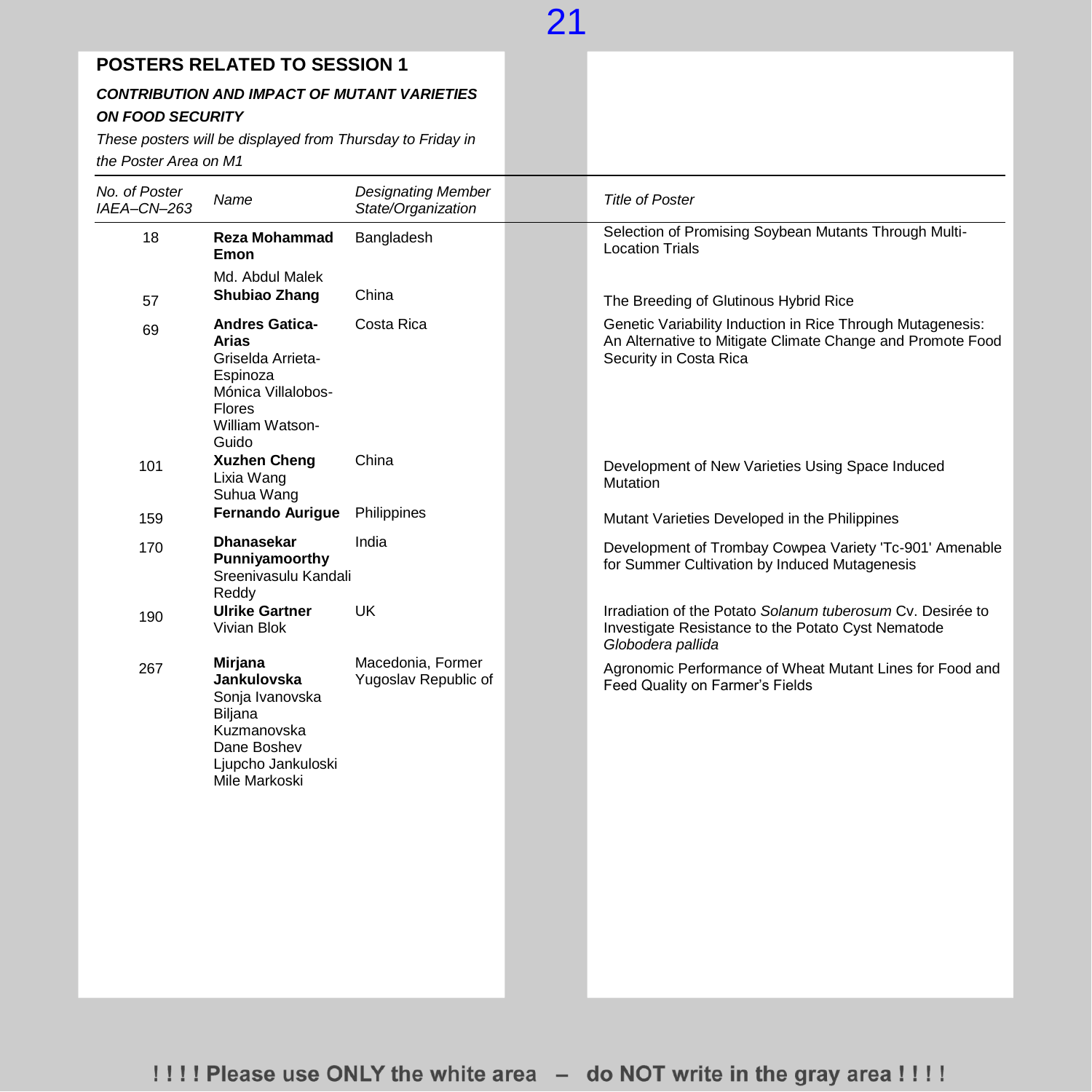### **POSTERS RELATED TO SESSION 2**

#### *MUTATION BREEDING FOR ADAPTATION TO CLIMATE CHANGE IN SEED PROPAGATED CROPS*

*These posters will be displayed from Tuesday to Wednesday*

*In the Poster Area on M1*

| No. of Poster | Name                                                                                                                                                                                  | <b>Designating Member</b> | <b>Title of Poster</b>                                                                                                                                   |
|---------------|---------------------------------------------------------------------------------------------------------------------------------------------------------------------------------------|---------------------------|----------------------------------------------------------------------------------------------------------------------------------------------------------|
| IAEA-CN-263   |                                                                                                                                                                                       | State/Organization        |                                                                                                                                                          |
| 5             | Sonia Mejri<br>Mouldi Saidi<br>Omrane Belhadj<br>Yassine Mabrouk                                                                                                                      | Tunisia                   | Improving Faba Bean Crop for Biotic Stress Resistance<br>through Mutation Breeding Using Gamma Irradiation<br>Technique                                  |
| 8             | Ishak Ishak<br>Aryanti Aryanti                                                                                                                                                        | Indonesia                 | Genetic Diversity and Molecular Characterization of Xa-5 and<br>Xa-21 in Aromatic Rice Mutant Lines Derived from Irradiated<br>Gamma Rays                |
| 9             | Mohammad Reza Iran, Islamic<br>Rahemi<br>Ahad Yamchi<br>Hasan Soltanloo<br>Peter Roepstorff<br>Saeid Navabpour                                                                        | Republic of               | Baking Quality Improvement in Wheat Flour by Physical<br>Mutagenesis                                                                                     |
| 10            | Yassine Mabrouk Tunisia<br>Kamel Charaabi<br>Mouldi Saidi<br>Omrane Belhadj                                                                                                           |                           | Induced Mutation Through Gamma Radiation in Pea (Pisum<br>Sativum L.): Developmental Changes and Improved<br>Resistance to Broomrape (Orobanche crenata) |
| 11            | Yassine Mabrouk Tunisia<br>Kamel Charaabi<br>Martina Rickauer<br><b>Mahiout Djamel</b><br>Omrane Belhadj                                                                              |                           | Creating New Mutants of Chickpea Resistant to Ascochyta<br>rabiei Using Gamma Radiation.                                                                 |
| 12            | Md. Farid Uddin<br>Dana Jawdat<br>Khin Myat Lwin<br>Ljupcho<br>Jankuloski<br>Malek Massoud<br>Manzoor Hussain<br><b>Md. Kamrul Islam</b><br>Mohammad Reza<br>Rahemi<br>Tianzhen Zhang | Bangladesh                | Adaptation of Mutation Breeding for Enhancing Cotton<br>Resilience to Climate Change in Bangladesh                                                       |
| 14            | Reza Mohammad Bangladesh<br>Emon                                                                                                                                                      |                           | Morpho-Genetic Screening of the Promising Rice Genotypes<br><b>Under Salinity Stress</b>                                                                 |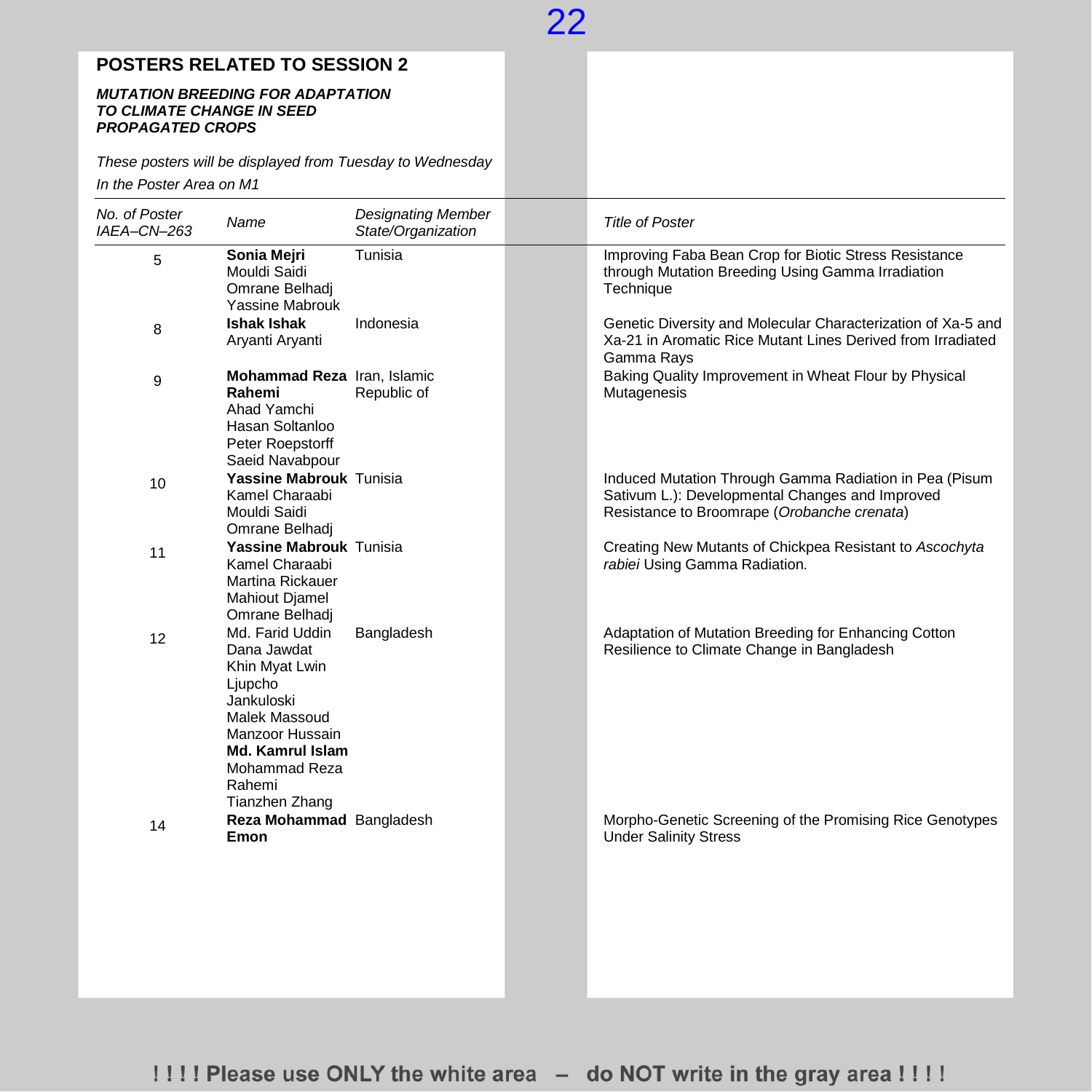

| No. of Poster<br>IAEA-CN-263 | Name                                                                                                                                                       | <b>Designating Member</b><br>State/Organization | <b>Title of Poster</b>                                                                                                                   |
|------------------------------|------------------------------------------------------------------------------------------------------------------------------------------------------------|-------------------------------------------------|------------------------------------------------------------------------------------------------------------------------------------------|
| 17                           | Kanchana<br>Klakhaeng<br>Fatma Sarsu                                                                                                                       | Thailand                                        | Improving Submergence Tolerance in Thai Rice Using<br><b>Electron Beam Induced Mutations</b>                                             |
| 21                           | <b>Udompan Promnart</b><br>Leila Bagheri<br>Ali Eskandari<br>Alireza Nabipour<br>Allahyar Fallah<br>Azam Borzouei<br>Ebrahim<br>Moghiseh<br>Hossein Elyasi | Iran, Islamic<br>Republic of                    | Improvement of Iranian Rice Varieties for Salinity Tolerance<br><b>Through Mutation Approach</b>                                         |
| 25                           | <b>R.M.N.H.</b><br>Senanayake<br>A.A.P.G.<br>Amarasingha<br>D.G.K.P. Wijerathna<br>H.M.V.G. Herath<br>I.P.                                                 | Sri Lanka                                       | Assessment of Allelic Variation Among Newly Improved Rice<br>Varieties at Saltol Region in Sri Lanka                                     |
|                              | Wickramesinghe<br>U.A.K.S. Udawela<br>Aryanti Aryanti                                                                                                      | Indonesia                                       | Evaluation of Drought Tolerance Rice Mutant Lines and                                                                                    |
| 29                           | Ishak Ishak                                                                                                                                                |                                                 | <b>Identification Using SSR Markers</b>                                                                                                  |
| 35                           | Khin Myat Lwin<br>Aye Aye Thwe<br>San Thandar<br>Than Than Nu                                                                                              | Myanmar                                         | Agronomic Morphological Study of Selected Irradiated Cotton<br>Variety During M <sub>3</sub> Generation                                  |
| 44                           | S. Muniswamy<br>Rachappa Haveri                                                                                                                            | India                                           | Improvement of Resistance to Killer Wilt Disease Through<br>Induced Mutations in Land Races of Pigeonpea (Cajanus<br>cajan (L.) Millsp.) |
| 45                           | Adel Elmaghrabi<br>Abdulmunam Fellah<br>Elmundr Abughnia                                                                                                   | Libya                                           | Evaluation of the SERKs Family Genes and Yield of Some<br>Barley Induced Lines Using Gamma Rays for Drought<br>Tolerance                 |
| 53                           | <b>Kumuduni</b><br><b>Senarathne</b><br><b>Menike</b><br>Dhammika<br>Wickrama<br>Arachchige Rohini                                                         | Sri Lanka                                       | Genetic Diversity of Selected Capsicum Accessions Derived<br>Through Morphological and Molecular Characterization                        |
| 59                           | Linshu Zhao<br>Huijun Guo<br>Jiayu Gu<br>Yongdun Xie<br>Junhui Li<br>Luxiang Liu<br>Shirong Zhao<br>Yuping<br>Ding<br>Ziwei He                             | China                                           | Establishment of a High Efficiency Anther Culture System in<br><b>Winter Wheat</b>                                                       |

!!!! Please use ONLY the white area - do NOT write in the gray area !!!!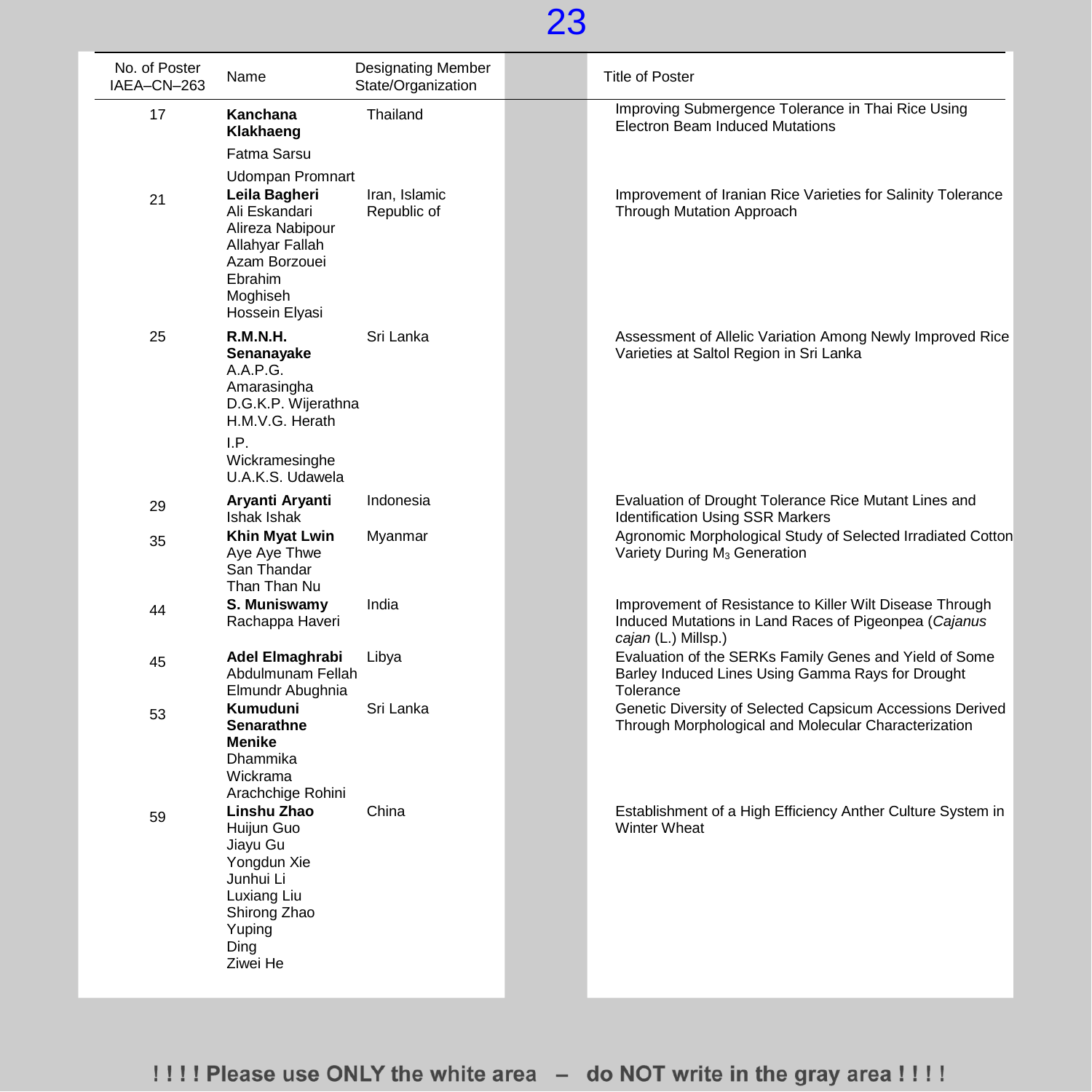| No. of Poster<br>IAEA-CN-263 | Name                                                                                                                                                                                 | <b>Designating Member</b><br>State/Organization | <b>Title of Poster</b>                                                                                        |
|------------------------------|--------------------------------------------------------------------------------------------------------------------------------------------------------------------------------------|-------------------------------------------------|---------------------------------------------------------------------------------------------------------------|
| 62                           | Chengxi Jiang<br>Yashu Fu                                                                                                                                                            | China                                           | Development of a Novel Soybean Cultivar Suinong 44                                                            |
| 72                           | Akemi Shimizu<br>Feng Li<br>Hiroshi Kato                                                                                                                                             | Japan                                           | Gamma-Ray Induced Mutation Breeding for Speedy Rice<br>Improvements                                           |
| 77                           | Sayaka Niwa<br>Nizar Mir Ali<br>Bassam Al-Safadi<br>Dana Jawdat<br>Hussam Al-Faouri<br>Ola Moustafa                                                                                  | Syria                                           | Testing M <sub>8</sub> Advanced Barley Mutant Lines for Maturity,<br>Lodging Resistance and Yield Improvement |
| 79                           | <b>Mehran Enavati</b><br>Shariatpanahi<br>Samira Tajedini<br>Abdelbagi<br>Mukhtar Ali<br>Ghanim<br>Baratali Fakheri<br>Mahnaz Oroojloo<br>Nafiseh<br>Mahdinejad                      | Iran, Islamic<br>Republic of                    | Haploidy in Rice (Oryza sativa L.) Mutation Breeding for<br>Striga Resistance                                 |
| 81                           | Bindeshwar<br>Prasad Sah<br><b>Binesh Man</b><br>Sakha<br>Dil Raj Yadav<br>Rajib Kumar<br>Yadav                                                                                      | Nepal                                           | Improvement of Popular Nepalese Rice Varieties Through<br><b>Mutation Breeding</b>                            |
| 82                           | <b>Mehran Enayati</b><br>Shariatpanahi<br>Samira Tajedini<br>Mukhtar Ali<br>Ghanim<br>Baratali Fakheri<br>Mahnaz Oroojloo<br>Nafiseh<br>Mahdinejad                                   | Iran, Islamic<br>Republic of                    | Enhancing Efficiency of Mutation Breeding for Striga<br>Resistance in Sorghum by Haploid Technology           |
| 83                           | Dana Jawdat<br>Aghyad Saleh<br>Khin Myat Lwin<br>Ljupcho<br>Jankuloski<br>Manzoor Hussain<br>Massoud Malek<br>Md. Kamrul Islam<br>Mohammad Al-Ali<br>Nowrez Taheir<br>Tianzhen Zhang | Syria                                           | Evaluation of Two Advanced Cotton Mutant Lines in a<br>Different Climatic Area from Their Geographic Origin   |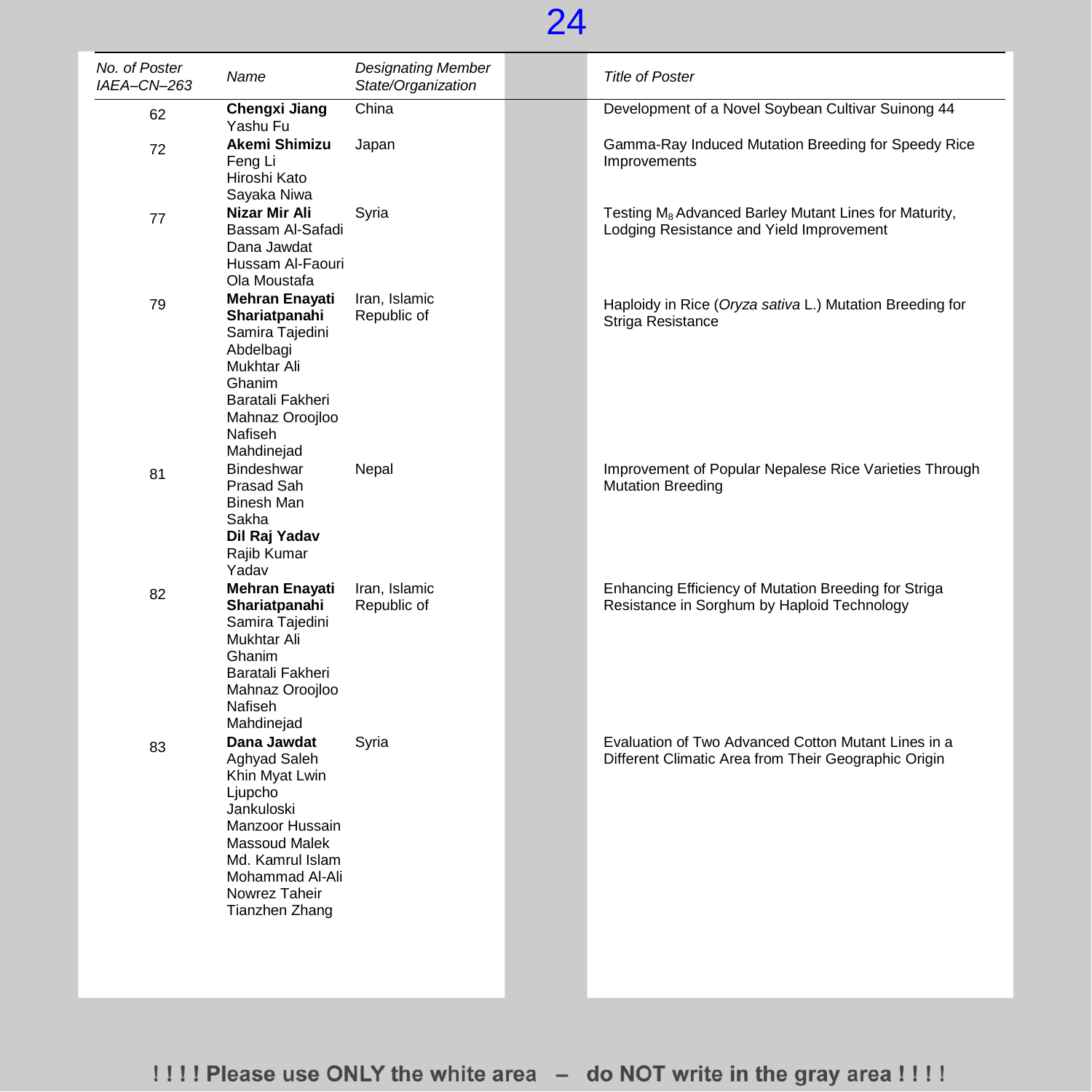| No. of Poster<br>IAEA-CN-263 | Name                                                                                                                                                                                           | <b>Designating Member</b><br>State/Organization | <b>Title of Poster</b>                                                                                                                                                                                          |
|------------------------------|------------------------------------------------------------------------------------------------------------------------------------------------------------------------------------------------|-------------------------------------------------|-----------------------------------------------------------------------------------------------------------------------------------------------------------------------------------------------------------------|
| 91                           | M. Ilhan<br>Cagirgan                                                                                                                                                                           | Turkey                                          | Close Sesame: Merely Magic or an Efficient Scientific<br>Technique?                                                                                                                                             |
| 93                           | Mehran Enayati<br>Shariatpanahi<br>Hamed<br><b>Ebrahimzadeh</b><br>Ali Eskandari<br>Behzad Ahmadi<br>Mohsen Niazian                                                                            | Iran, Islamic<br>Republic of                    | Amino Acids and Cycocel Application to Enhance Cucumber<br>Haploid Embryogenesis with Gamma Irradiated Pollen                                                                                                   |
| 95                           | <b>Shatha Yousif</b><br>Maha Taeen<br>Nora Abid<br>Tagreed<br>Abduljabar                                                                                                                       | Iraq                                            | Growth of Wheat Mutants Under Drought Stress                                                                                                                                                                    |
| 96                           | <b>Faiz Ahmad</b><br>Abdul Rahim<br>Harun<br>Affrida Abu<br>Hassan<br><b>Ahmad Nazrul</b><br>Abd Wahid<br>Mohd Noor<br>Hidayat Adenan<br>Mohd Zulmadi<br>Sani<br>Mustapha Akil<br>Zaiton Ahmad | Malaysia                                        | Improvement of Kenaf (Hibiscus cannabinus L.) Through<br>Gamma Ray Induced Mutation                                                                                                                             |
| 97                           | Yuliasti Yuliasti<br><b>Reflinur Reflinur</b>                                                                                                                                                  | Indonesia                                       | Genetic Diversity Fourteen Soybean Mutant Lines Using SSR<br>Markers and Yield Performance Under Dry Land Condition                                                                                             |
| 99                           | Ali Eskandari<br>Azam Borzouie<br>Saeed Soufizadeh<br>Sorayya Navid                                                                                                                            | Iran, Islamic<br>Republic of                    | Investigating Yield and Yield Components of 14 Control and<br>Gamma-Irradiated Barley (Hordeum vulgare L.) Cultivars in<br>the Temperate Zone in Iran                                                           |
| 105                          | Habibah Al-<br>Menai<br>Merlena Babu<br>Nisha Aneesh<br>Ouhoud Al-Ragam                                                                                                                        | Kuwait                                          | Implementation of Mutation Induction to Improve Barley<br>Production                                                                                                                                            |
| 107                          | <b>Abdullah Al-</b><br>Shatti<br>Habibah Al-Menai<br>Ouhoud Al-Ragam                                                                                                                           | Kuwait                                          | Evaluation of Some Barley Mutant Lines in Kuwait                                                                                                                                                                |
| 109                          | Ravi<br>Seewoogoolam<br>Rita Devi Nowbuth                                                                                                                                                      | <b>Mauritius</b>                                | Determination of 50% Growth Reduction Dose (GR50) of<br>Gamma Irradiation for Local Landraces of Cauliflower<br>(Brassica oleracea Var. Botrytis) and Cabbage (Brassica<br>oleracea Var. Capitata) in Mauritius |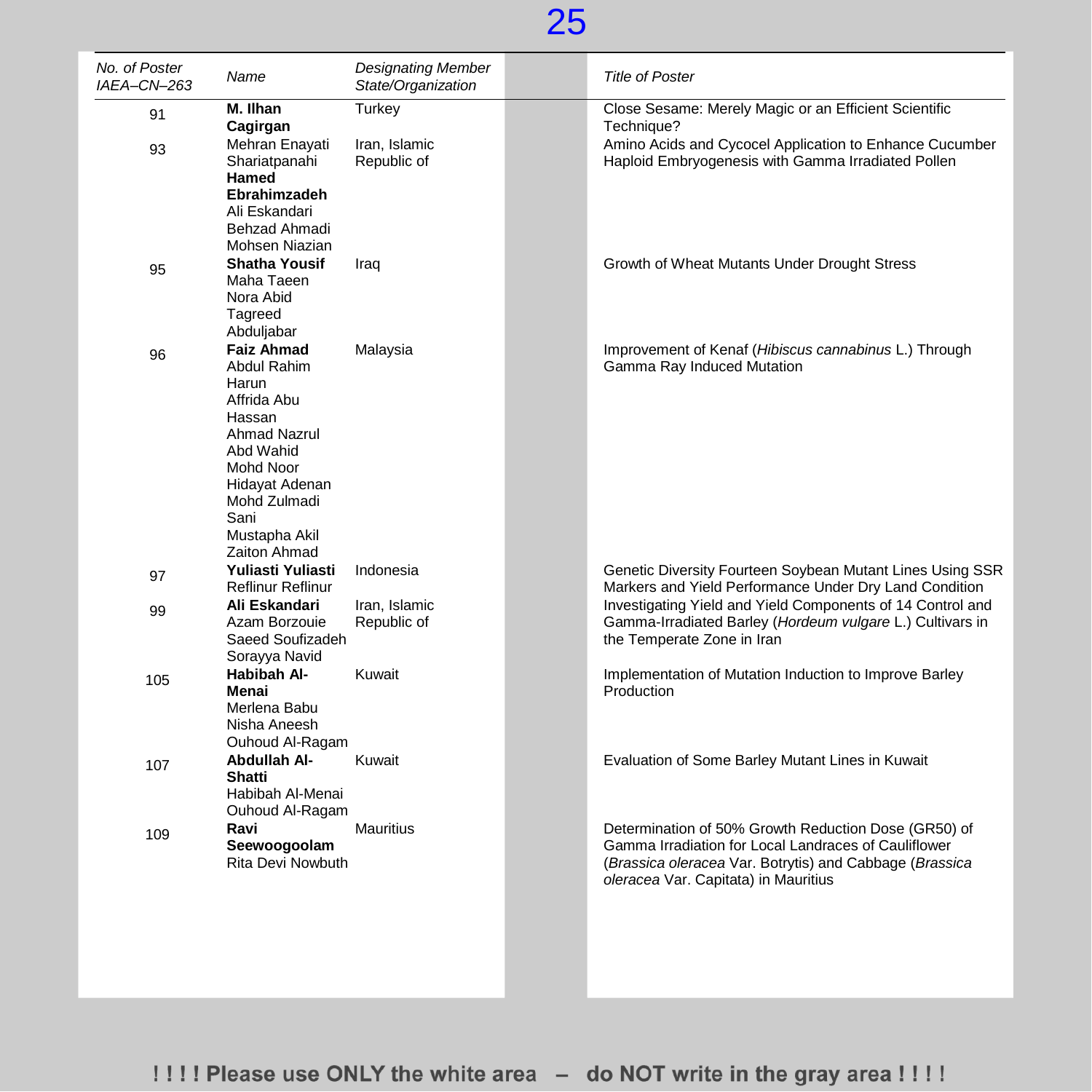| No. of Poster<br>IAEA-CN-263 | Name                                                                                                                                                                                                        | <b>Designating Member</b><br>State/Organization | <b>Title of Poster</b>                                                                                                     |
|------------------------------|-------------------------------------------------------------------------------------------------------------------------------------------------------------------------------------------------------------|-------------------------------------------------|----------------------------------------------------------------------------------------------------------------------------|
| 111                          | <b>Banumaty</b><br>Saraye<br>Bradley J. Till<br>Joanna Beata<br>Jankowicz-Cieslak<br>Rita Devi Nowbuth<br>Sabinaz<br>Peerboccus                                                                             | <b>Mauritius</b>                                | Induced Genetic Variability for Yield and Heat Tolerance in<br>Tomato (Solanum lycopersicum L.)                            |
| 113                          | <b>Prince M. Matova Mauritius</b><br><b>Collis</b><br>Mukunguritse<br>Dumisani<br>kutywayo<br>Edmore Gasura<br>Fatma Sarsu<br><b>Hussein Shimelis</b><br>Onismus<br>Chipfunde                               |                                                 | A Decade of Progress in Cowpea Genetic Improvement<br>Using Mutation Breeding in Zimbabwe                                  |
| 114                          | <b>Marco Sinche-</b><br>Serra<br>José Velásquez<br>Juan Aguilar-<br>Aguilar<br><b>Trajano Ramirez</b>                                                                                                       | Ecuador                                         | Promising Lines of Lupinus mutabilis Sweet Derived from<br>Mutation Induction with Ionizing Radiations                     |
| 115                          | <b>Annah Indetie</b><br>Stephan Nielen                                                                                                                                                                      | Kenya                                           | Evaluation of Brachiaria ruziziensis and Brachiaria brizantha<br>Mutants on Field Establishment, Diversity and Performance |
| 116                          | Parmeshwar<br>Sahu<br>Parmeshwar<br>Ashish Kumar<br><b>Tiwari Ashish</b><br>B.K. Das Bikram<br>Deepak Sharma<br>Deepak<br>Samrath Baghel<br>Samrath<br>Satyapal Singh<br>Satyapal<br>Vikash Kumar<br>Vikash | India                                           | Radiation Based Induced Mutagenesis for Developing<br><b>Nutritionally Enriched Rice Varieties</b>                         |
| 118                          | Manika Noi-lam<br>Boonsirichai<br>Kanokporn<br>Kanchana<br>Klakhaeng<br>Vararas<br>Khamvarn                                                                                                                 | Thailand                                        | Induce Mutation for Early Maturity in Pathumthani 1 (Ptt1)<br><b>Rice Variety</b>                                          |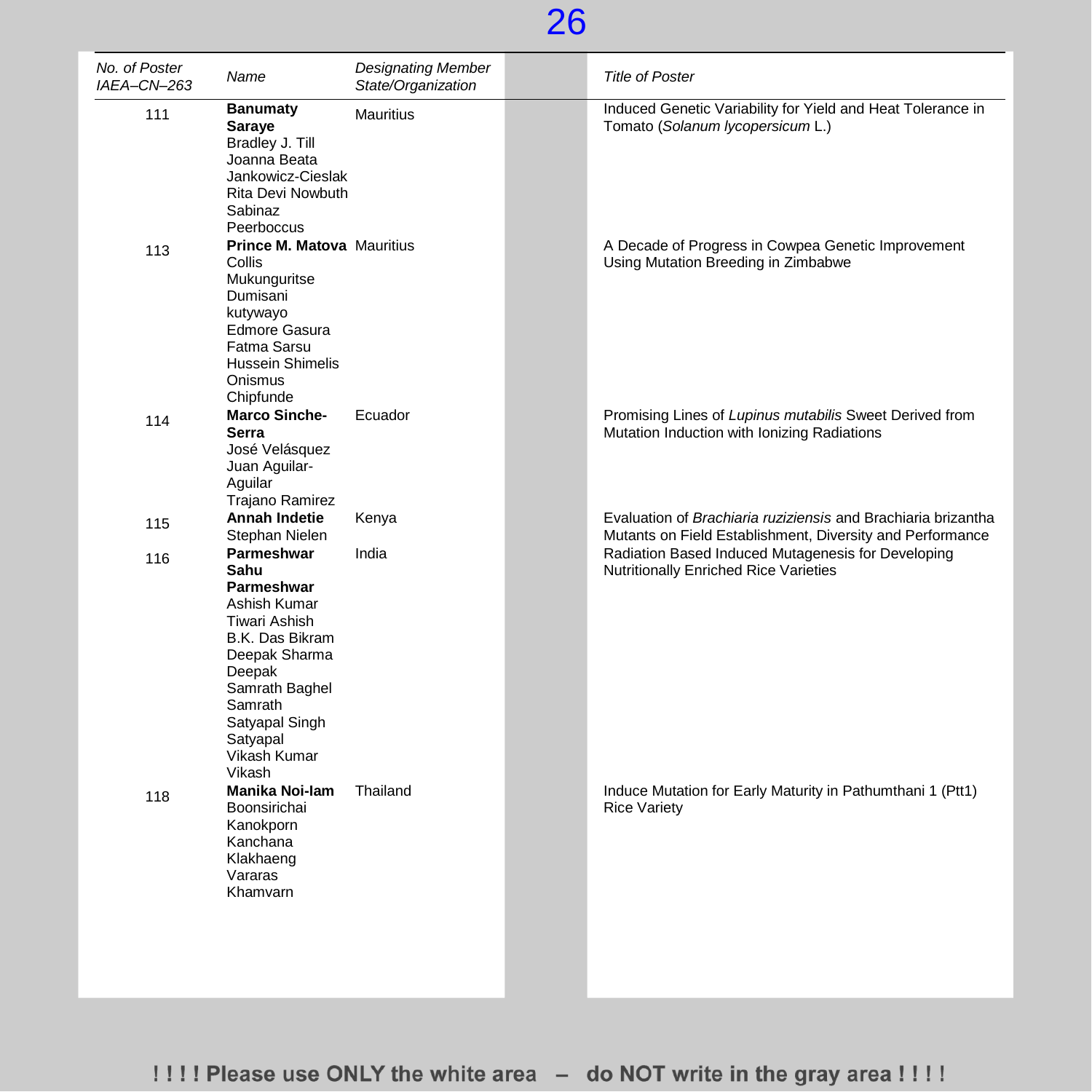| No. of Poster<br>IAEA-CN-263 | Name                                                                                                             | <b>Designating Member</b><br>State/Organization | <b>Title of Poster</b>                                                                                                                              |
|------------------------------|------------------------------------------------------------------------------------------------------------------|-------------------------------------------------|-----------------------------------------------------------------------------------------------------------------------------------------------------|
| 120                          | <b>Myat Myat Minn</b><br>Khine Khine Zar<br>Linn                                                                 | Myanmar                                         | Development of Drought Tolerant Mutant Lines from Rice<br>Variety Manawthukha Using Mutation Breeding Technique                                     |
| 121                          | <b>Rita Devi</b><br><b>Nowbuth</b><br>Nema<br>Cahoolessur<br>Priya Huzar Futty<br>Beejan<br>Ravi<br>Seewoogoolam | <b>Mauritius</b>                                | Application of Gamma Irradiation for the Improvement of<br>Cauliflower, Cabbage and Carrot in Mauritius                                             |
| 122                          | Thanh Pham<br>Hoan Nguyen                                                                                        | Viet Nam                                        | Introgression of Blast Resistance Gene into Rice Cultivar<br>BC15 Through Marker-Assisted Selection                                                 |
| 132                          | Azri Kusuma<br>Dewi<br>Ita Dwimahyani<br>Reflinur Basyirin                                                       | Indonesia                                       | Yield Variation and Genetic Diversity Among Kewal Local<br>Rice Mutant Lines from Indonesia Based on STS Markers                                    |
| 134                          | <b>Sherly Rahayu</b><br>Desta Wirnas<br>Hajrial<br>Aswidinnoor                                                   | Indonesia                                       | Genetic Analysis and Correlation of Growth and Yield<br>Components of Rice Mutant Lines Under Three Different<br>Altitudes.                         |
| 139                          | Otono<br>Aimé Diamuini<br>Ndofunsu                                                                               | Freddy Bulubulu Congo, Dem.Rep.of               | Increasing the Genetic Variability for the Improvement of<br>Maize for Enhanced Tolerance to Drought and Nitrogen<br><b>Stresses</b>                |
| 141                          | Luz Gomez-<br>Pando                                                                                              | Peru                                            | Evaluation of Barley Mutant Varieties and Advanced Lines for<br>Food and Forage Production for the Highlands of Peru                                |
| 143                          | Carmenza Munoz Colombia<br><b>Florez</b><br>Daniel Deobouck<br>Idupulapati Rao<br>Sarsu Fatma                    |                                                 | Developing Stress Tolerant Tepary Bean Through Mutation<br><b>Breeding</b>                                                                          |
| 144                          | <b>Ayse Sen</b><br>Necmi Beser                                                                                   | Turkey                                          | Developing Mutant Rice Germplasm Combining Gamma Ray<br>Mutagenesis with Doubled Haploidy in National and<br>International Rice Breeding Programmes |
| 146                          | Kelvin Kamfwa<br>Kalaluka<br>Munyinda                                                                            | Zambia                                          | Genetic Improvement of Common Bean (Phaseolus vulgaris)<br>in Zambia                                                                                |
|                              |                                                                                                                  |                                                 |                                                                                                                                                     |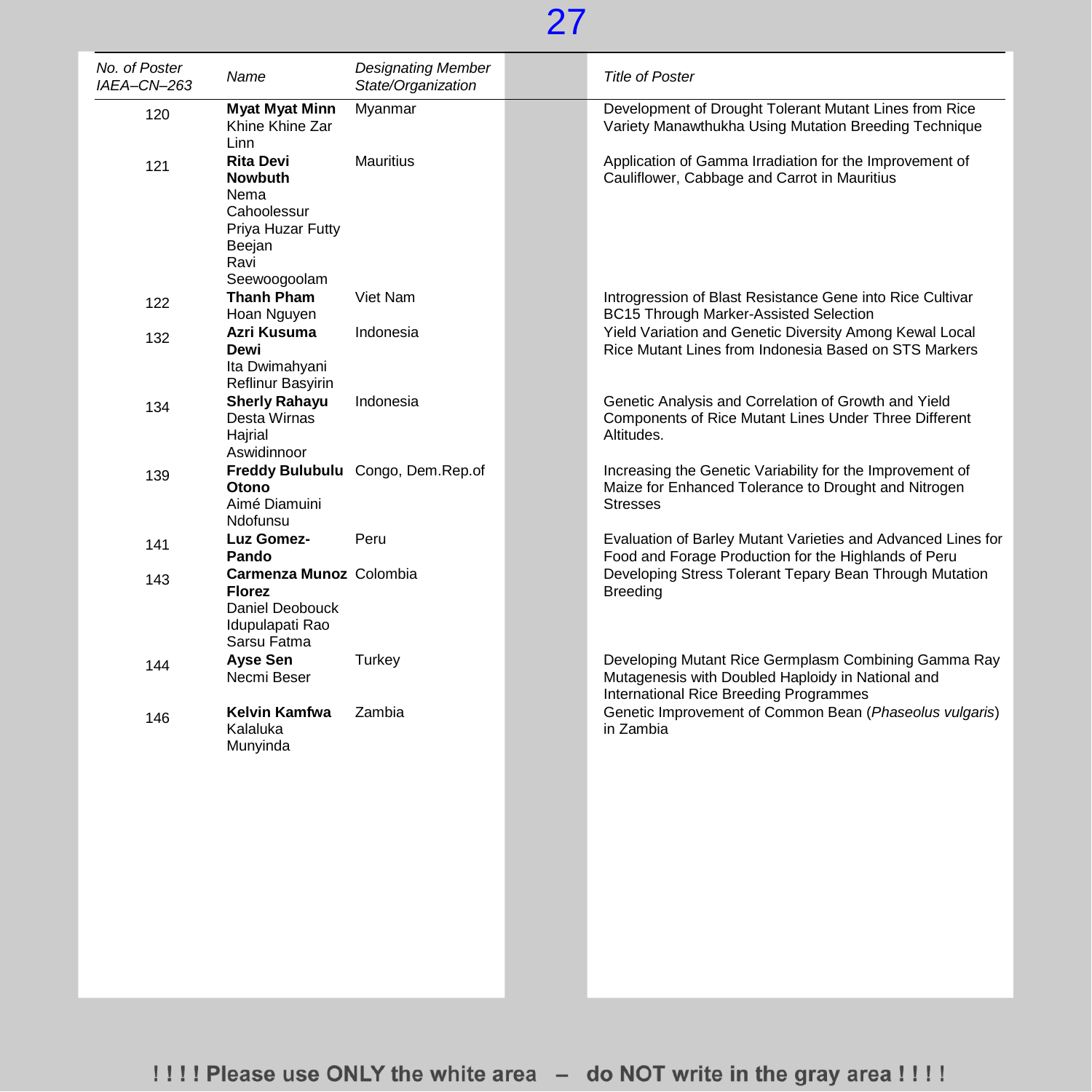| No. of Poster<br>IAEA-CN-263 | Name                                                                                                                                                                                                                                                                                         | <b>Designating Member</b><br>State/Organization | <b>Title of Poster</b>                                                                                                                                                                                                                         |
|------------------------------|----------------------------------------------------------------------------------------------------------------------------------------------------------------------------------------------------------------------------------------------------------------------------------------------|-------------------------------------------------|------------------------------------------------------------------------------------------------------------------------------------------------------------------------------------------------------------------------------------------------|
| 147                          | Sergio Ahumada<br>Flores<br>Cesiah de la Torre<br>Amavizca<br>Eulogio de la Cruz<br>Torres<br>Fannie Isela Parra<br>Cota<br>Luz Rayda Gómez<br>Pando<br>Sergio de los<br><b>Santos</b><br><b>Villalobos</b>                                                                                  | Mexico                                          | Improving Yield and Commercial Potential of Wheat for Heat<br>Tolerance by Mutation Induction Techniques                                                                                                                                       |
| 148                          | Harimialimalala<br>Jhonny<br>Rabefiraisana<br>Abdelbagi<br>Mukhtar Ali<br>Ghanim<br>Alice Andrianjaka<br>Berthe<br>Rasoamampionon<br>а<br>Ljupcho<br>Jankuloski<br>Mbolatiana Alinà<br>Razafindrasoa<br>Nirina<br>Hanitriniaina<br>Ravelonjanahar<br>Noronirina<br>Victorine<br>Rakotoarisoa | Madagascar                                      | Impact of Mulch-Based Cropping Systems Using Green<br>Mulch and Residues on the Performance of Advanced<br>Mutants Lines of Maize (Zea mays (L.)) Under Infested Field<br>with the Parasitic Weed Striga asiatica (L.) Kuntze in<br>Madagascar |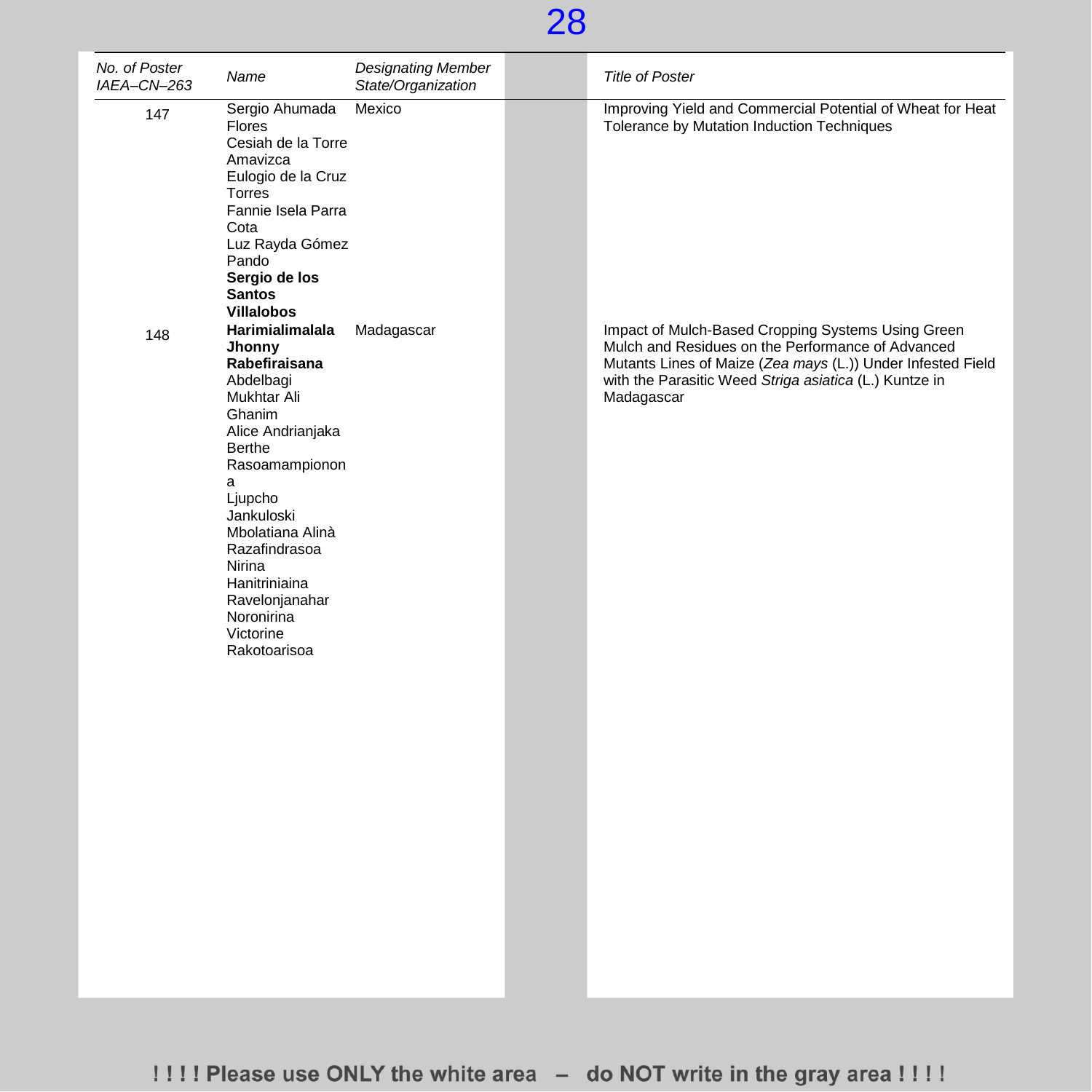| No. of Poster<br>IAEA-CN-263 | Name                                                                                                                                              | <b>Designating Member</b><br>State/Organization | <b>Title of Poster</b>                                                                                                                   |
|------------------------------|---------------------------------------------------------------------------------------------------------------------------------------------------|-------------------------------------------------|------------------------------------------------------------------------------------------------------------------------------------------|
| 151                          | Noronirina<br><b>Victorine</b><br>Rakotoarisoa<br>Abdelbagi<br>Mukhtar Ali<br>Ghanim<br>Alice Andrianjaka<br><b>Berthe</b><br>Rasoamampionon<br>a | Madagascar                                      | Induced Mutation for Developing Mutant Rice Lines Tolerant<br>to the Parasitic Weed Striga asiatica (L.) Kuntze                          |
|                              | Harimialimalala<br>Jhonny<br>Rabefiraisana<br>Ljupcho<br>Jankuloski<br>Xavier Roland<br>Theophile<br>Rakotonjanahary                              |                                                 |                                                                                                                                          |
| 160                          | <b>Nikhil Gaikwad</b><br>Akash Ramtake<br>Shitalkumar Desai<br>Vinod Dhole                                                                        | India                                           | Gamma Rays, EMS and Sodium Azide Induced Genetic<br>Variability for Quantitative Traits in Ajara Ghansal Non-<br>Basmati Aromatic Rice   |
| 165                          | Dolgor<br>Tsognamjil<br>Myagmarsuren<br>Yadamsuren                                                                                                | Mongolia                                        | Mutation Breeding of Wheat for Food and Feed Purpose                                                                                     |
| 167                          | Dalila Ramla<br>Mohand-Said<br>Yakhou<br>Nassima Bilek                                                                                            | Algeria                                         | High Yielding and Early Maturity Barley Mutant Line Obtained<br>through In Vitro Radio-mutagenesis                                       |
| 468                          | Joy Manjava                                                                                                                                       |                                                 |                                                                                                                                          |
| 171                          | Archana Joshi<br>Saha<br>Golu Misra<br>Sreenivasulu<br>Kandali Reddy                                                                              | India                                           | Mutation Breeding in Chickpea (Cicer arietinum L.) for<br>Increased Genetic Variability, Improved Quality and<br><b>Agronomic Traits</b> |
| 174                          | <b>Aziz Salameh</b><br>Ismail Hroub<br>Ljupcho<br>Jankuloski<br>Rezq Basheer-<br>Salimia<br>Yamen Hamdan                                          | Palestine                                       | Induced Mutations in Durum Wheat (Triticum durum) for<br><b>Improve Productivity Components Traits</b>                                   |
| 177                          | Sruba Saha<br>Amitava Paul<br>Sanjay<br>Jambhulkar                                                                                                | India                                           | Spectrum Frequency and Segregating Pattern of Some<br>Useful Macro Mutants in Sesame (Sesamum indicum L.)<br>through Induced Mutation    |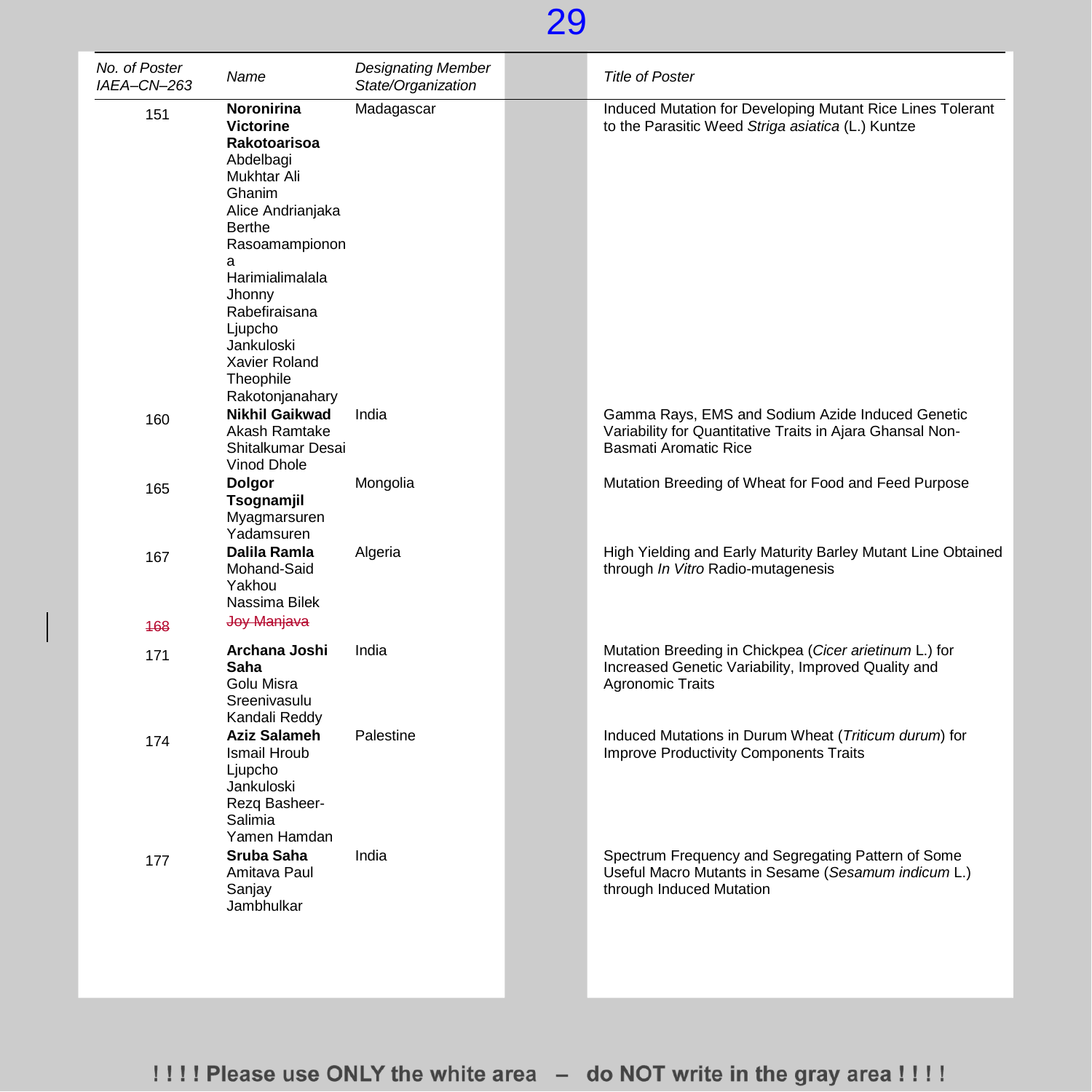| No. of Poster<br>IAEA-CN-263 | Name                                                                                                                                                                                       | <b>Designating Member</b><br>State/Organization | <b>Title of Poster</b>                                                                                                                                                 |
|------------------------------|--------------------------------------------------------------------------------------------------------------------------------------------------------------------------------------------|-------------------------------------------------|------------------------------------------------------------------------------------------------------------------------------------------------------------------------|
| 188                          | <b>Shamsun Nahar</b><br><b>Begum</b><br>Mirza Mofazzal<br><b>Islam</b><br>Rigyan Gupta                                                                                                     | Bangladesh                                      | Induced Mutagenesis for The Improvement of Green Shiny<br>Colour Mungbean Variety                                                                                      |
| 191                          | Tan Phuong Tran Viet Nam<br>Quang Cua Ho<br>Thi Thu Huong<br>Nguyen                                                                                                                        |                                                 | Combination of Induced Mutation and Hybridization Methods<br>for Rice Breeding                                                                                         |
| 193                          | <b>Shitalkumar</b><br>Desai<br>Akash Ramteke<br>Nikhil Gaikwad<br>Vinod Dhole                                                                                                              | India                                           | Effect of Gamma Rays, EMS and Sodium Azide on<br>Quantitative Characters in Kala Jirga Non-Basmati Aromatic<br>Rice (Oryza sativa L.) Cultivar from Kolhapur India     |
| 197                          | Shivram Khadke India<br>Vijay Kothekar<br>Mohammad Reza Iran, Islamic                                                                                                                      |                                                 | Effect of EMS and SA on Trypsin Inhibitor Content in Moth<br>Bean (Vigna aconitifolia (Jacq.) Marechal)<br>Evaluation of New Cotton Mutant Cultivars for Adaptation to |
| 200                          | Rahemi<br>Ali Eskandari<br>Ebrahim<br>Moghiseh<br>Kamran Mozaffari<br>Ljupcho<br>Jankuloski<br>Manzoor Hussain<br>Masoud Rahimi<br>Massoud Malek<br>Mohammad<br>Amiripari<br>Omran Alishah | Republic of                                     | Climate Change in Iran                                                                                                                                                 |
| 203                          | Yanina<br>Arnaoudova<br>Elena Topalova<br>Valentina<br>Valentina<br>Velichka Todorova<br>Veselina Nikolova                                                                                 | <b>Bulgaria</b>                                 | High Temperature Effect on the Male Gametophyte and the<br>Photosynthetic Activity of Two Capsicum annuum L. Cultivars                                                 |
| 204                          | Djibril Yonli<br>Hamidou Traore<br>Nofou Ouedraogo<br>Philippe Nikiema                                                                                                                     | <b>Burkina Faso</b>                             | Mutation Breeding for Resistance to Striga hermonthica<br>(Del.) Benth. In Sorghum for Food Security in Burkina Faso                                                   |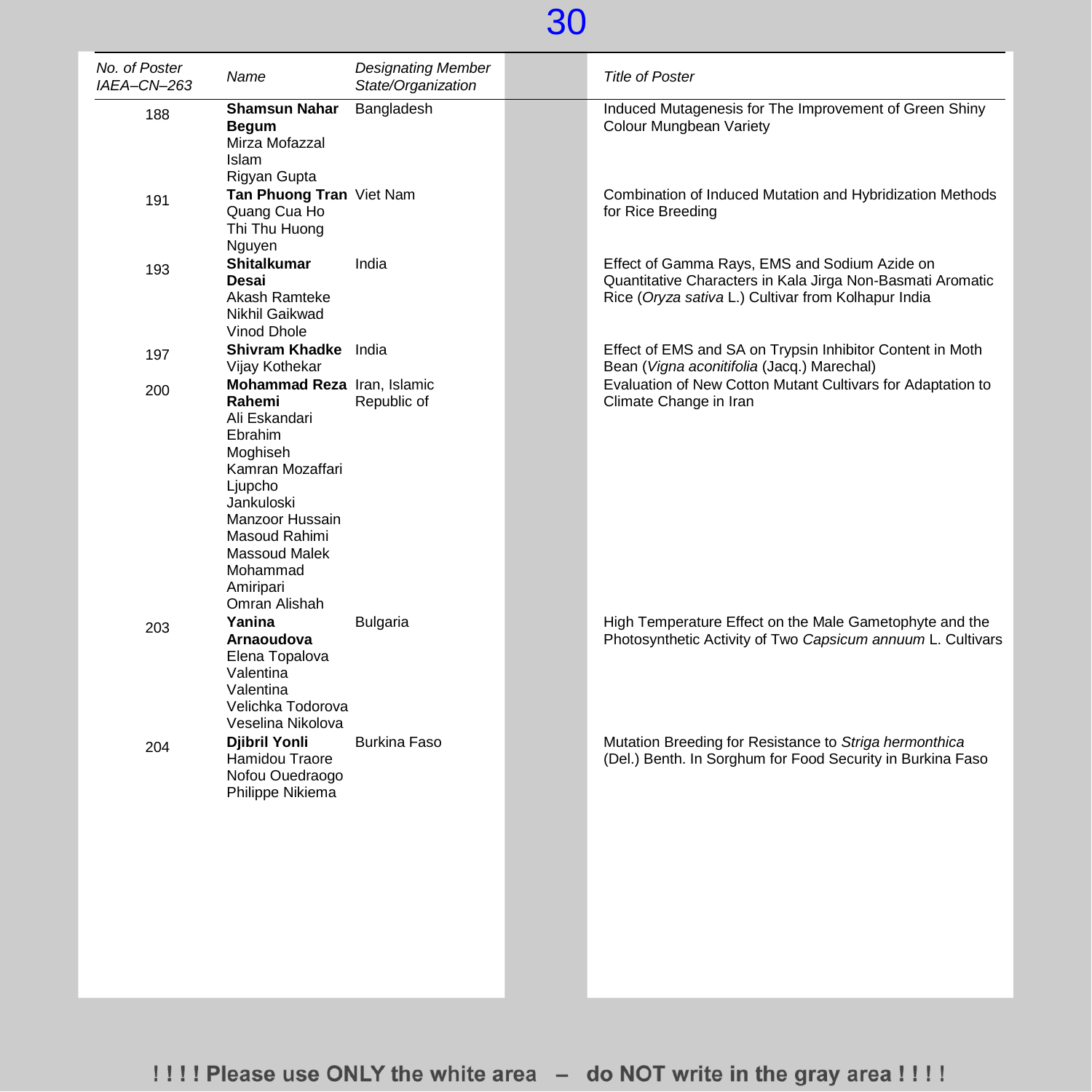| No. of Poster<br>IAEA-CN-263 | Name                                                                                                                                                                                                             | <b>Designating Member</b><br>State/Organization | <b>Title of Poster</b>                                                                                                                                    |
|------------------------------|------------------------------------------------------------------------------------------------------------------------------------------------------------------------------------------------------------------|-------------------------------------------------|-----------------------------------------------------------------------------------------------------------------------------------------------------------|
| 207                          | Ferhat Kızılgeçi<br>Behiye Tuba Biçer<br>Cuma Akıncı<br>Mehmet Yıldırım<br>Onder Albayrak                                                                                                                        | Turkey                                          | Responses of Chickpea (Cicer arietinum L.) Genotypes<br>Induced by Ethyl methanesulphonate (EMS)                                                          |
| 213                          | Agata<br>Daszkowska-<br>Golec<br>Anna Skubacz<br>Iwona Szarejko<br>Krzysztof Sitko<br><b>Marek Marzec</b><br>Marzena<br>Kurowska<br>Miriam Szurman-<br>Zubrzycka<br>Miroslaw<br>Maluszynski<br>Patrycja Gajewska | Poland                                          | Barley Mutant Resources for Functional Analysis of Genes<br>Involved in Response to Drought Stress                                                        |
| 215                          | <b>Mehmet Yıldırım</b> Turkey<br>Cuma Akinci<br>Ferhat Kizilgeci<br>Nafiz Sonmez<br>Onder Albayrak<br>Behiye Tuba Bicer                                                                                          |                                                 | Effect of Gamma Irradiation on Some Characteristics of<br>Durum Wheat (Triticum durum L.)                                                                 |
| 221                          | <b>Kenneth Danso</b><br>Abdelbagi<br>Mukhtar Ali<br>Ghaniam<br>Daniel Dwarko<br>Jankuloski Lupcho<br>Wonder<br>Nunekpeku                                                                                         | Ghana                                           | Dose Optimisation for Pollen and Embryos Irradiation<br>Mutation Induction in Oil Palm                                                                    |
| 230                          | <b>Faten Raad</b>                                                                                                                                                                                                | Lebanon                                         | Developing Wheat and Barley Local Landraces that are<br>Resistant to Lodging with Reduced Stature and Longer Spike<br>Using Nuclear Techniques in Lebanon |
| 231                          | Siviengkhek<br>Phommalath<br>Chanthakhone<br>Buoalaphanh<br>Laer<br>Homsengchan<br>Phatsalakone<br>Manivong<br>Sontaya<br>Phethavone                                                                             | Lao PDR                                         | Achievement of Rice Mutation Breeding in Lao PDR                                                                                                          |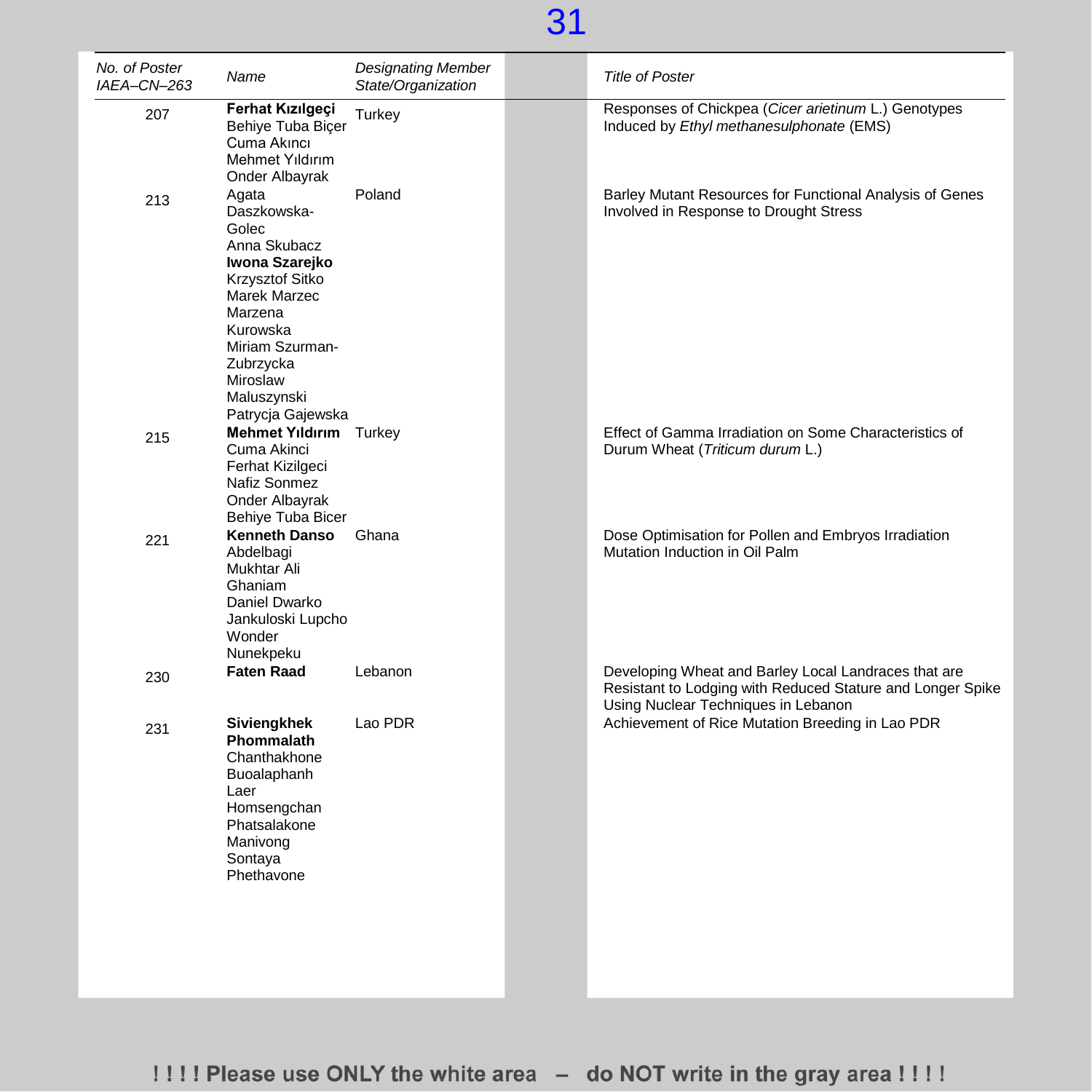

| No. of Poster<br>IAEA-CN-263 | Name                                                                                                                                                                                | <b>Designating Member</b><br>State/Organization | <b>Title of Poster</b>                                                                                   |
|------------------------------|-------------------------------------------------------------------------------------------------------------------------------------------------------------------------------------|-------------------------------------------------|----------------------------------------------------------------------------------------------------------|
| 234                          | <b>Inderjit Singh</b><br><b>KS Reddy</b><br>Manpreet Kaur                                                                                                                           | India                                           | Induction of New Genetic Variation Through Mutagenesis in<br>Pigeon Pea                                  |
| 235                          | Lavanya<br>Cherukupalli<br>P. Duraimurugan<br>P. Lakshmamma<br>T. Manjunatha<br>K.T. Ramya<br>М.<br>Santhalakshmi<br>Prasad<br>Senthilvel<br>Senapathy<br>A. Vishnuvardhan<br>Reddy | India                                           | Development of Leafhopper and Wilt Resistant Pistillate Line<br>in Castor through Mutation Breeding      |
| 236                          | Andrew Sarkodie Ghana<br>Appiah<br>Fidelis Ocloo<br>Joyce Agyei-<br>Amponsah<br>Kenneth Danso<br>Kwamina Banson<br><b>Mavis</b><br>OwurekuAsare<br>Wisdom<br>Agbemavor              |                                                 | Mutation Induction in Dioscorea esculenta (Lour) Burk for<br>Improved Nutritional and Functional Quality |
| 237                          | Deepthika<br>Kekulandara<br>Nadeeka Sharmila<br>Thilakarathne                                                                                                                       | Sri Lanka                                       | Yield and Grain Quality Improvement of Rice through<br><b>Induced Mutation</b>                           |
| 239                          | Chahine<br>Karmous<br>Mokhtar Baraket<br>Sawsen Ayadi                                                                                                                               | Tunisia                                         | Cereals Mutation Breeding in Tunisia                                                                     |
| 248                          | <b>Sufian Suliman</b><br>Abdelbagi<br>Mukhtar Ali<br>Ghanim                                                                                                                         | Sudan                                           | Mutation-Induced Variability for Improved Yield in Spring<br>Wheat Under Hot Irrigated Environments      |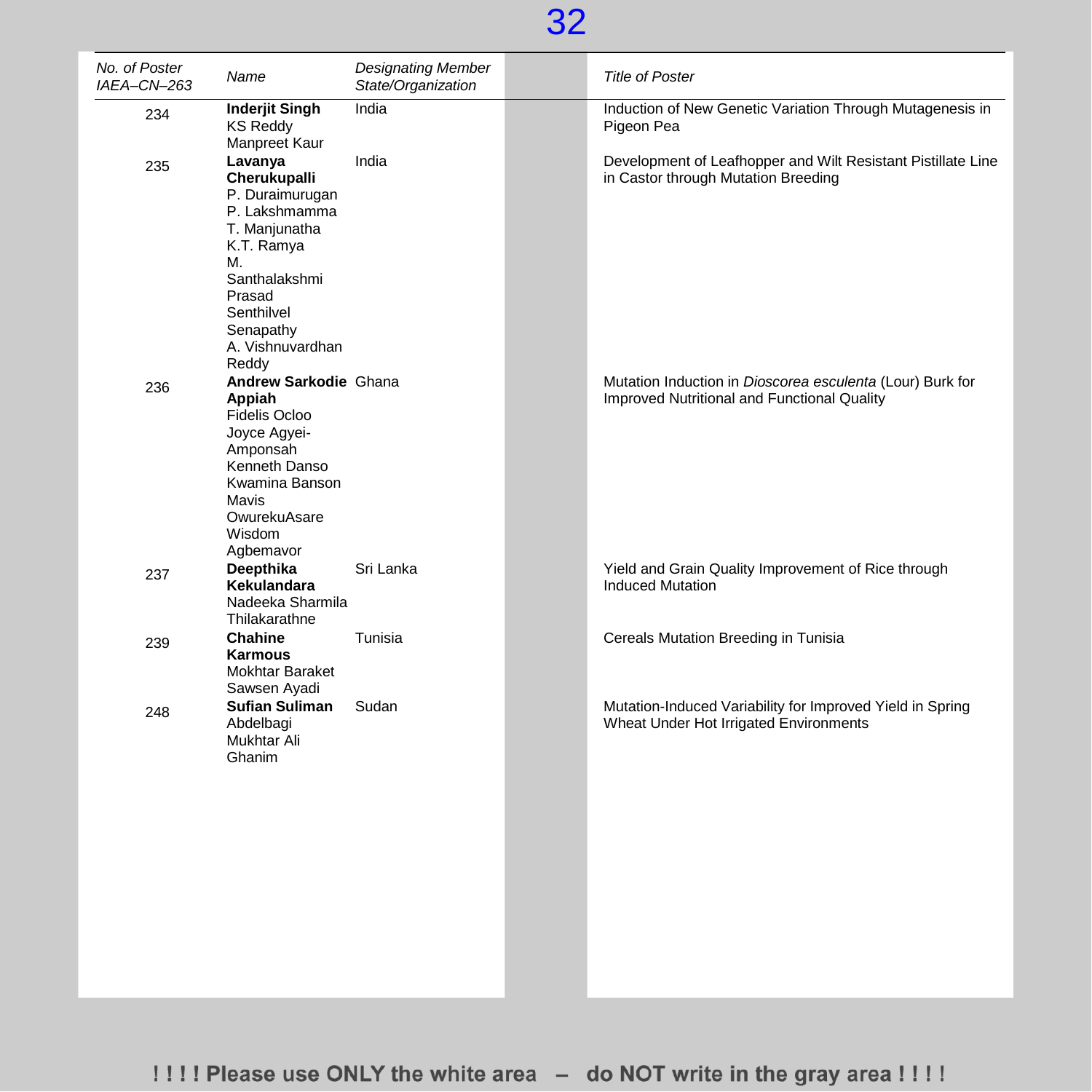| No. of Poster<br>IAEA-CN-263 | Name                                                                                                                  | <b>Designating Member</b><br>State/Organization | <b>Title of Poster</b>                                                                                                                                 |
|------------------------------|-----------------------------------------------------------------------------------------------------------------------|-------------------------------------------------|--------------------------------------------------------------------------------------------------------------------------------------------------------|
| 252                          | Udompan<br>Promnart<br>Fatma Sarsu<br>Kanchana<br>Klakhaeng<br>Peera<br>Doungsoongnern<br>Ruenruedee<br>Kaewchuenchai | Thailand                                        | Thai Rice Breeding for Flood Tolerance Through Electron<br><b>Beam-Induced Mutation</b>                                                                |
| 254                          | Banumaty<br>Saraye<br>Bradley J. Till<br>Joanna<br>Jankowicz-Cieslak                                                  | <b>Mauritius</b>                                | A Pre-Screening Methodology for the Identification of Heat<br>Tolerant Mutants in Tomato (Solanum lycopersicum L.)                                     |
| 257                          | Omar Hassan<br>Abdelbagi<br><b>Mukhtar Ali</b><br>Ghanim<br>Ivan Ingelbrecht                                          | Sudan                                           | Mutation Induction in Pearl Millet (Pennisetum glaucum) and<br>Finger Millet (Eleusine coracana) for Dry Lands in Sudan                                |
| 262                          | Andrea Hricová<br>Alena Gajdošová<br>Gabriela Libiaková<br>Jozef Fejér                                                | Slovakia                                        | First Slovak Amaranth Varieties Generated through Radiation<br>Mutagenesis                                                                             |
| 268                          | Arun Kumar<br><b>Binay Kumar</b><br>Agarwal<br>Rajesh Kumar<br>Sanjay J.<br>Jambhulkar<br>Varsha Rani<br>Z.A. Haider  | India                                           | Induction of Variability for Yield Components in Indian<br>Mustard (Brassica juncea L. (Czern & Coss.) Under Acidic<br>Soil Regime of Jharkhand, India |
| 270                          | Sang-Nag Ahn<br>Hyun-Sook Lee<br>Kyu-Chan Shim<br>Sun-ha Kim<br>Yun-A Jeon                                            | Korea, Republic of                              | Characterization of a New Gene Controlling Leaf<br>Senescence Using Progeny from an Interspecific Cross in<br>Rice                                     |
|                              |                                                                                                                       |                                                 |                                                                                                                                                        |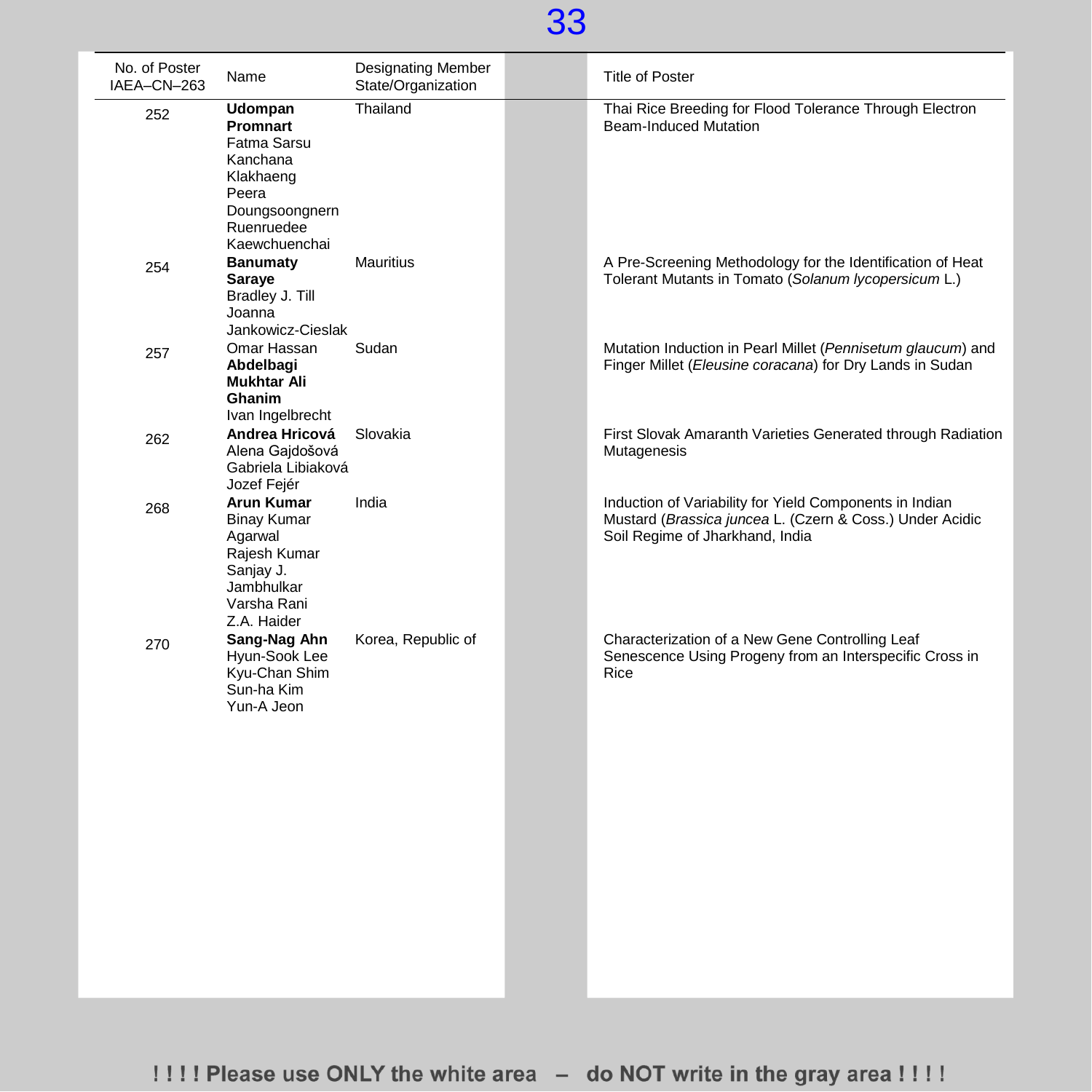| No. of Poster<br>IAEA-CN-263 | Name                                                                                                                                                                                                                                            | Designating Member<br>State/Organization | <b>Title of Poster</b>                                                                                                                        |
|------------------------------|-------------------------------------------------------------------------------------------------------------------------------------------------------------------------------------------------------------------------------------------------|------------------------------------------|-----------------------------------------------------------------------------------------------------------------------------------------------|
| 273                          | <b>Fatma Sarsu</b><br>Abdelbagi<br>Mukhtar Ali<br>Ghanim<br>Ashwani Pareek<br>Brian P. Forster<br>Ivan<br>Ingelbrecht<br>Muhammed<br>Ashraf<br>Paul Mbogo<br>Kusolwa<br>Priyanka Das<br>Rajeev N.<br>Bahuguna<br>Sneh<br>Lata Singla-<br>Pareek | <b>IAEA</b>                              | Screening Protocols for Heat Tolerant Mutants in Rice                                                                                         |
| 274                          | <b>Lindy Rose</b><br>Altus Viljoen<br><b>Brad Flett</b><br>Christell Van der<br>Veyver<br>Kobus Slabbert                                                                                                                                        | South Africa                             | The Use of Gamma Radiation to Generate Resistance to<br>Fusarium verticillioides in Maize Inbred Lines                                        |
| 276                          | <b>Heinrich</b><br>Grausgruber<br>Christian<br>Emsenhuber<br>Fenja<br>Klevenhusen<br>Florian<br>Hochhauser<br>Ljupcho<br>Jankuloski<br>Qendrim Zebeli                                                                                           | Austria                                  | Evaluation of Hooded (Kap1), Awnless (Lks1) and Orange<br>Lemma (Rob1) Mutants of Barley (Hordeum vulgare L.) for<br>Their Use as Forage Crop |
| 282                          | Ariungerel<br><b>Mandakh</b><br>Ariuntuya<br>Batchuluun<br>Myagmarsuren<br>Yadamsuren<br>Odontungalag<br>Tseeren                                                                                                                                | Mongolia                                 | Rice Breeding in New Extreme Asian Region, Mongolia                                                                                           |
| 283                          | Elias Peloewetse Botswana<br>Lekgari Lekgari<br>Lekgari<br><b>Tidimalo Coetzee</b>                                                                                                                                                              |                                          | Broadening the Genetic Base and Nutritional Attributes of<br>Cowpea through Mutation Induction                                                |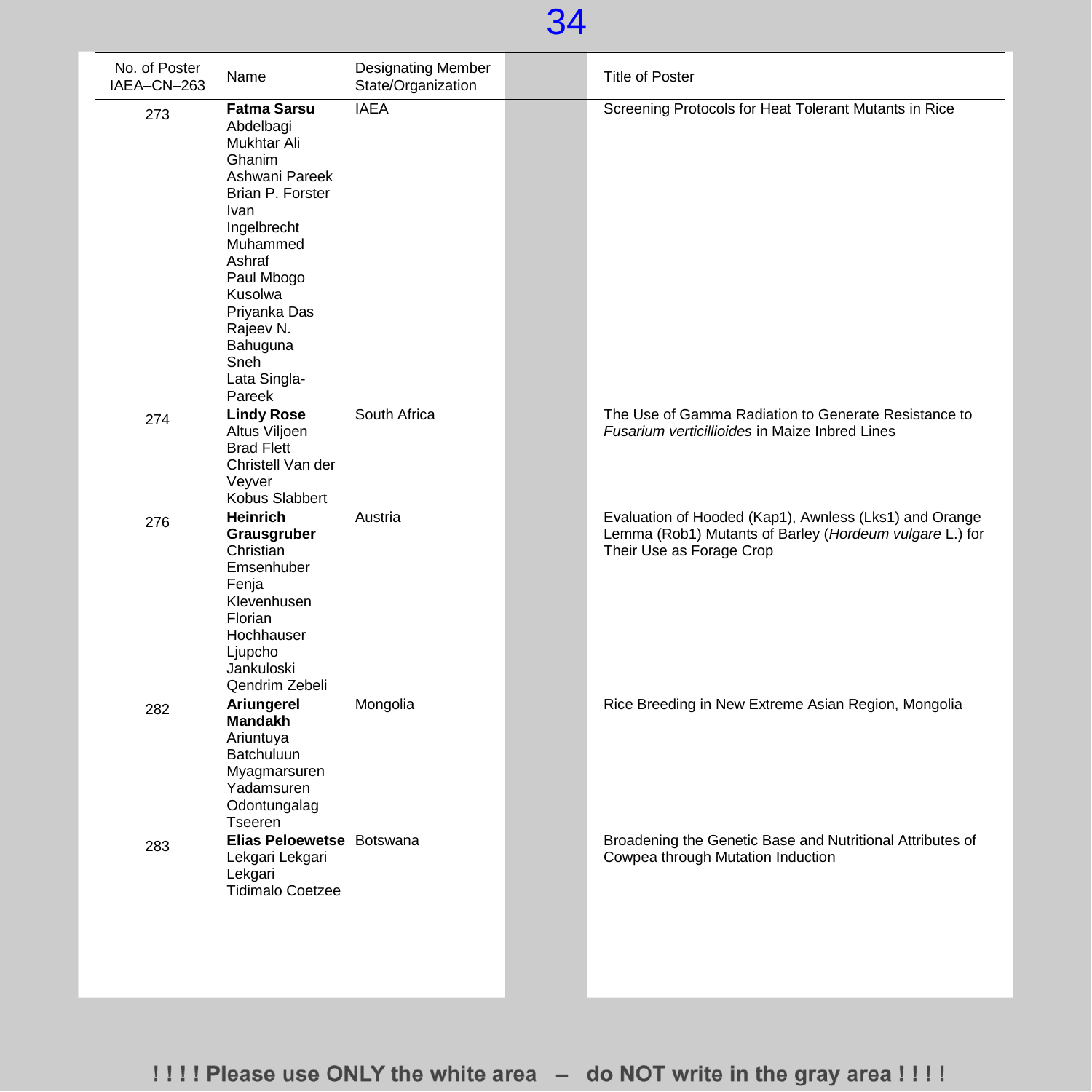| No. of Poster<br>IAEA-CN-263 | Name                                                                                               | <b>Designating Member</b><br>State/Organization | <b>Title of Poster</b>                                                                                               |
|------------------------------|----------------------------------------------------------------------------------------------------|-------------------------------------------------|----------------------------------------------------------------------------------------------------------------------|
| 291                          | Abdelbagi<br><b>Mukhtar Ali</b><br>Ghanim<br>Ljupcho<br>Jankuloski<br>Ivan Ingelbrecht             | <b>IAEA</b>                                     | Pre-Field Phenotyping of Lentil Mutants for Drought<br>Tolerance Using Polyethylene Glycol                           |
| 292                          | Abdelbagi<br>Mukhtar Ali<br>Ghanim<br>Ljupcho<br>Jankuloski<br>Ivan Ingelbrecht                    | <b>IAEA</b>                                     | Optimization of Doubled Haploid Production for Enhancing<br><b>Efficiency of Wheat Mutation Breeding</b>             |
| 293                          | Abdelbagi<br>Mukhtar Ali<br>Ghanim<br>Ljupcho<br>Jankuloski<br>Ivan Ingelbrecht                    | <b>IAEA</b>                                     | Rapid Cycling Techniques to Accelerate Plant Mutation<br><b>Breeding in Cereals</b>                                  |
| 294                          | Abdelbagi<br>Mukhtar Ali<br>Ghanim<br>Ljupcho<br>Jankuloski<br>Ivan Ingelbrecht                    | <b>IAEA</b>                                     | Optimization of Screening for Salt Tolerance in Soybean for<br><b>Mutation Breeding</b>                              |
| 295                          | Abdelbagi<br><b>Mukhtar Ali</b><br>Ghanim<br>Ivan Ingelbrecht                                      | <b>IAEA</b>                                     | Irradiation-Dose Optimization for Mutation Induction in Coffee                                                       |
| 296                          | Abdelbagi<br><b>Mukhtar Ali</b><br>Ghanim<br>Adel Ali<br>Ljupcho<br>Jankuloski<br>Ivan Ingelbrecht | <b>IAEA</b>                                     | Mutation Breeding for Resistance to the Parasitic Weed<br>Striga in Major Cereal Crops for Sustainable Food Security |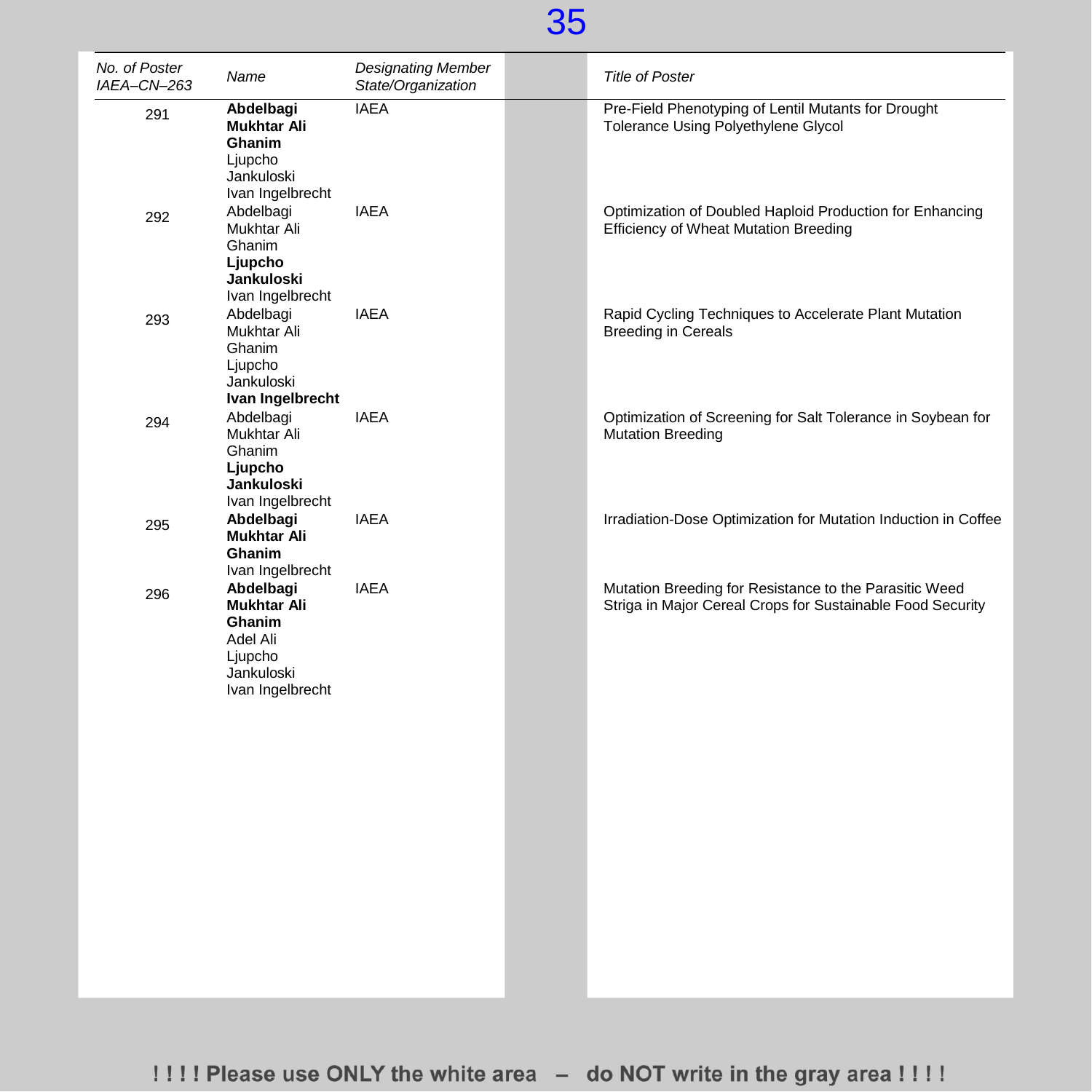| No. of Poster<br>IAEA-CN-263 | Name                                                                                                                                                                                                                      | <b>Designating Member</b><br>State/Organization | <b>Title of Poster</b>                                                       |
|------------------------------|---------------------------------------------------------------------------------------------------------------------------------------------------------------------------------------------------------------------------|-------------------------------------------------|------------------------------------------------------------------------------|
| 301                          | Miriam Szurman- Poland<br>Zubrzycka<br>Agata<br>Daszkowska-<br>Golec<br>Beata<br>Chmielewska<br>Elena Todorovska<br>Iwona Szarejko<br>Izabela<br>Bedkowska<br>Janusz Jelonek<br>Malgorzata<br>Nawrot                      |                                                 | Development of Barley Tilling Mutants Tolerant to Aluminium<br><b>Stress</b> |
| 303                          | <b>Maria Caridad</b><br>Gonzalez<br>Cepero, Rodolfo<br>Guillama Alonso,<br>Dayne Horta<br>Fernandez, Alba<br>Alvarez Gonzalez,<br>Armando Chavez<br>Ardanza, Novisel<br>Veitia Rodriguez,<br>Mayra Rodriguez<br>Rodriguez |                                                 | Main Results of Plant Mutation Induction for Abiotic Stress in<br>Cuba       |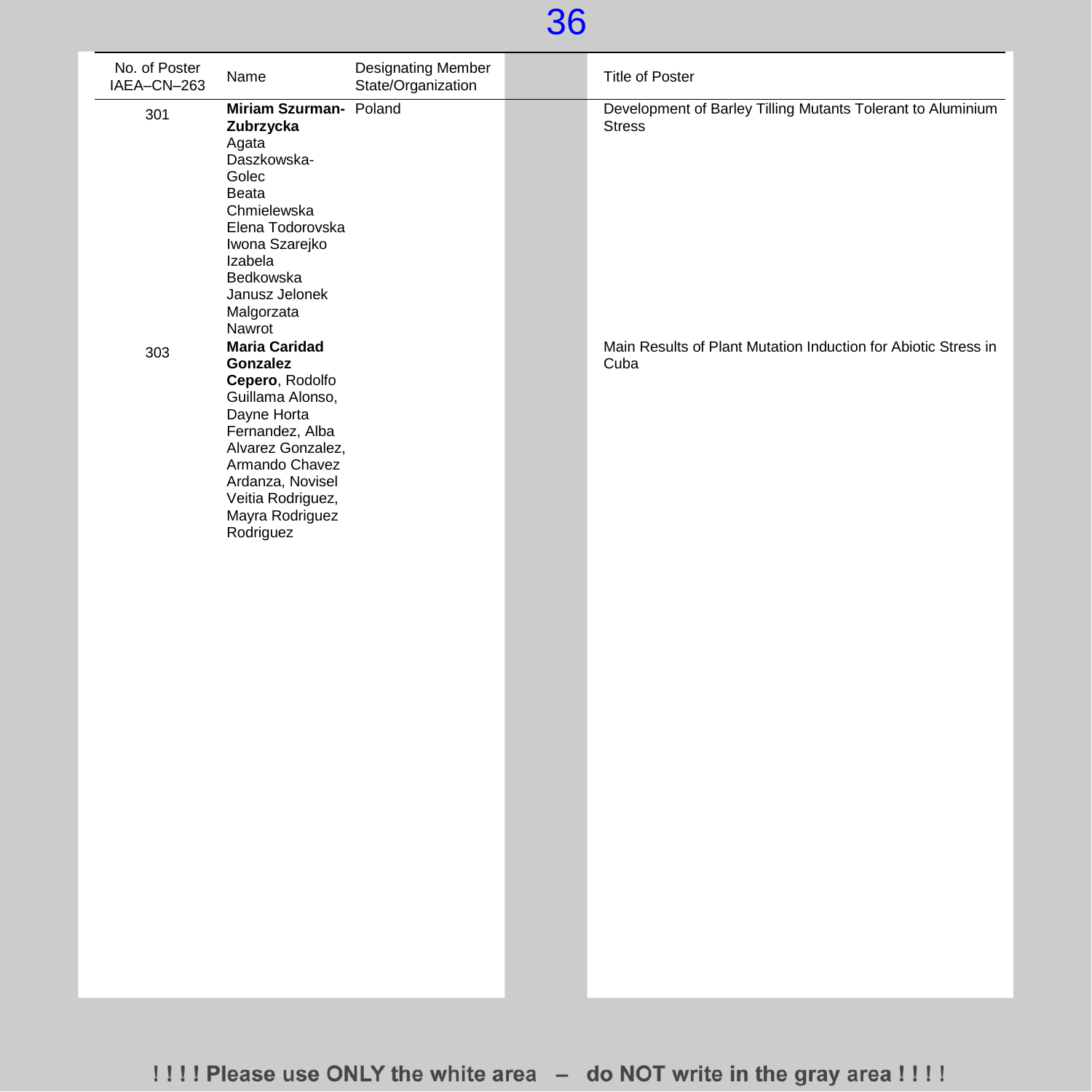### **POSTERS RELATED TO SESSION 3**

#### **ENHANCING AGRICULTURAL BIODIVERSITY THROUGH NEW MUTATION INDUCTION TECHNIQUES**

*These posters will be displayed from Thursday to Friday*

*In the Poster Area on M1*

| No. of Poster<br>IAEA-CN-263 | Name                                                                                                                                | <b>Designating Member</b><br>State/Organization      | <b>Title of Poster</b>                                                                                                     |
|------------------------------|-------------------------------------------------------------------------------------------------------------------------------------|------------------------------------------------------|----------------------------------------------------------------------------------------------------------------------------|
| 19                           | Kamani Wijesena<br>Amitha P. Bentota<br>Anoma Nawarathne                                                                            | Sri Lanka                                            | Effect of Gamma Rays on Seed Germination and Plant<br>Growth Parameters of Three Rice Varieties Cultivated in Sri<br>Lanka |
| 20                           | Ali Eskandari<br>Azam Borzouei<br>S. Sanaz<br>Ramezanpour                                                                           | Iran, Islamic<br>Republic of, Islamic<br>Republic of | Effective Selection Criteria for Assessing Salt Stress<br>Tolerance in Beard Wheat Lines Induced by Gamma<br>Radiation     |
| 26                           | <b>Mahesh Kharde</b>                                                                                                                | India                                                | Effect of EMS on Seed Germination in Chickpea                                                                              |
| 27                           | <b>Anil Wabale</b>                                                                                                                  | India                                                | Consequences of Sodium Azide on Percent Seed<br>Germination and Peroxidase Isozyme Patterns in Cowpea                      |
| 28                           | <b>Ramdas Borse</b>                                                                                                                 | India                                                | Ascendancy of Physical Mutagen on Calcium Content in<br>Medicago sativa L.                                                 |
| 60                           | Jiayu Gu<br>Hongchun Xiong<br>Huijun Guo<br>Junhui Li<br>Kui Shi<br>Luxiang Liu<br>Yongdun Xie<br><b>Yuping Ding</b><br>Linshu Zhao | China                                                | Analysis of Multiple Differences Associated with Chloroplast<br>in the Spaceflight-Induced Wheat Leaf Colour Mutants       |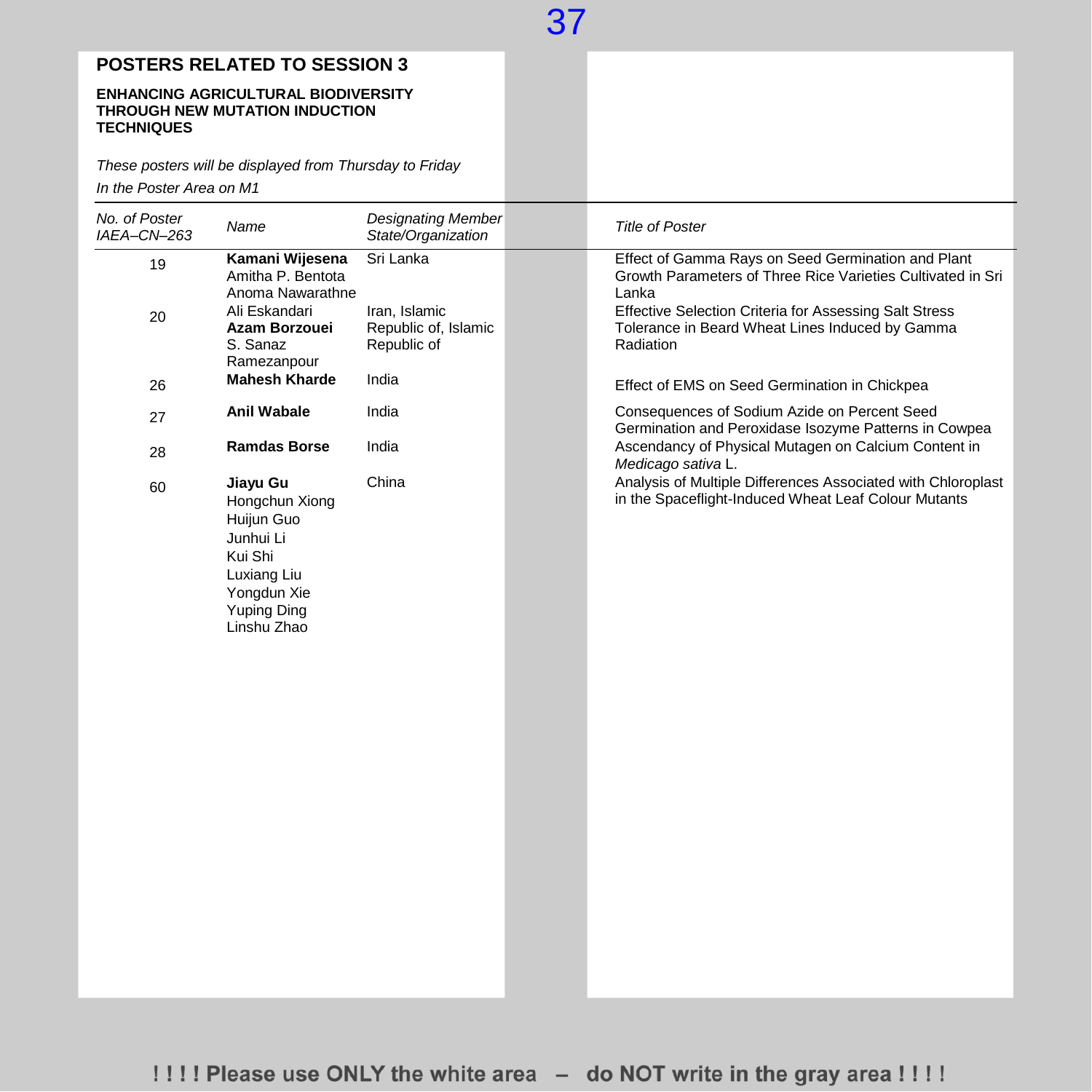| No. of Poster<br>IAEA-CN-263 | Name                                                                                                                                                                                                                   | Designating Member<br>State/Organization | <b>Title of Poster</b>                                                                                                                                                   |
|------------------------------|------------------------------------------------------------------------------------------------------------------------------------------------------------------------------------------------------------------------|------------------------------------------|--------------------------------------------------------------------------------------------------------------------------------------------------------------------------|
| 67                           | Deepak Sharma<br>Deepak<br>Ashish Tiwari<br>Ashish<br><b>Bikram Kishore Das</b><br><b>Bikram</b><br>Parmeshwar Sahu<br>Parmeshwar<br>Samrath Baghel<br>Samrath<br>Satyapal Singh<br>Satyapal<br>Vikash Kumar<br>Vikash | India                                    | Improvement of Traditional Rice Landraces of Chhattisgarh<br>(India) Through Radiation Induced Mutagenesis                                                               |
| 100                          | Munasingha<br>Jayasundara<br>Mudiyanselage<br>Priyanthi<br>Kumararathna<br>Abdelbagi<br>Mukhtar Ali<br>Ghanim                                                                                                          | Sri Lanka                                | Mungbean Radiosensitivity Test to Gamma Irradiation for<br>Mutation Breeding in Mungbean                                                                                 |
| 103                          | Priya Huzar Futty Mauritius<br><b>Beejan</b><br>Rita Nowbuth                                                                                                                                                           |                                          | Study to Determine the Growth Reduction Dose 50 (GR50)<br>For Gamma Rays Induced Mutagenesis in Carrot (Daucus<br>carota L.)                                             |
| 110                          | Hong-II Choi<br>Sang Hoon Kim<br>Si-Yong Kang<br>Sung-Min Han<br>Sungil Lee<br>Yeong Deuk Cho                                                                                                                          | Korea, Republic of                       | Evaluation of the Effects of Proton Beam Irradiation on<br>Germination and Growth in Rice Seeds                                                                          |
| 126                          | Eben Von Well<br>Annabel Fossey<br>Marde Booyse                                                                                                                                                                        | South Africa                             | The Relationship Between the Presence of Branched Ears,<br>Fertility, Seeding Growth and Energy Conversion after<br>Gamma Irradiation of Kernels in Triticum aestivum L. |
| 129                          | <b>Noel Arrieta</b><br><b>Reina Cespedes</b><br>Miguel Barquero                                                                                                                                                        | Costa Rica                               | Radiosensitivity Test on Gamma Irradiated Coffea arabica<br>Var. Venecia In Vitro Zygotic Embryos                                                                        |
| 133                          | Arjana YIIi<br>Ilirjana Stamo                                                                                                                                                                                          | Albania                                  | Induced Chlorophyll Content and Morphological Mutations<br>in Phaseolus vulgaris                                                                                         |
| 161                          | Mohammad Abul Bangladesh<br>Kalam Azad<br>Ara Begum<br>Md.<br>Hassanuzzaman<br>Rani<br>Mirza Mofazzal<br>Islam                                                                                                         |                                          | Carbon Ion Beam Irradiation Technique Shortens Breeding<br>Cycle and Induces Novel Mutants in Rice                                                                       |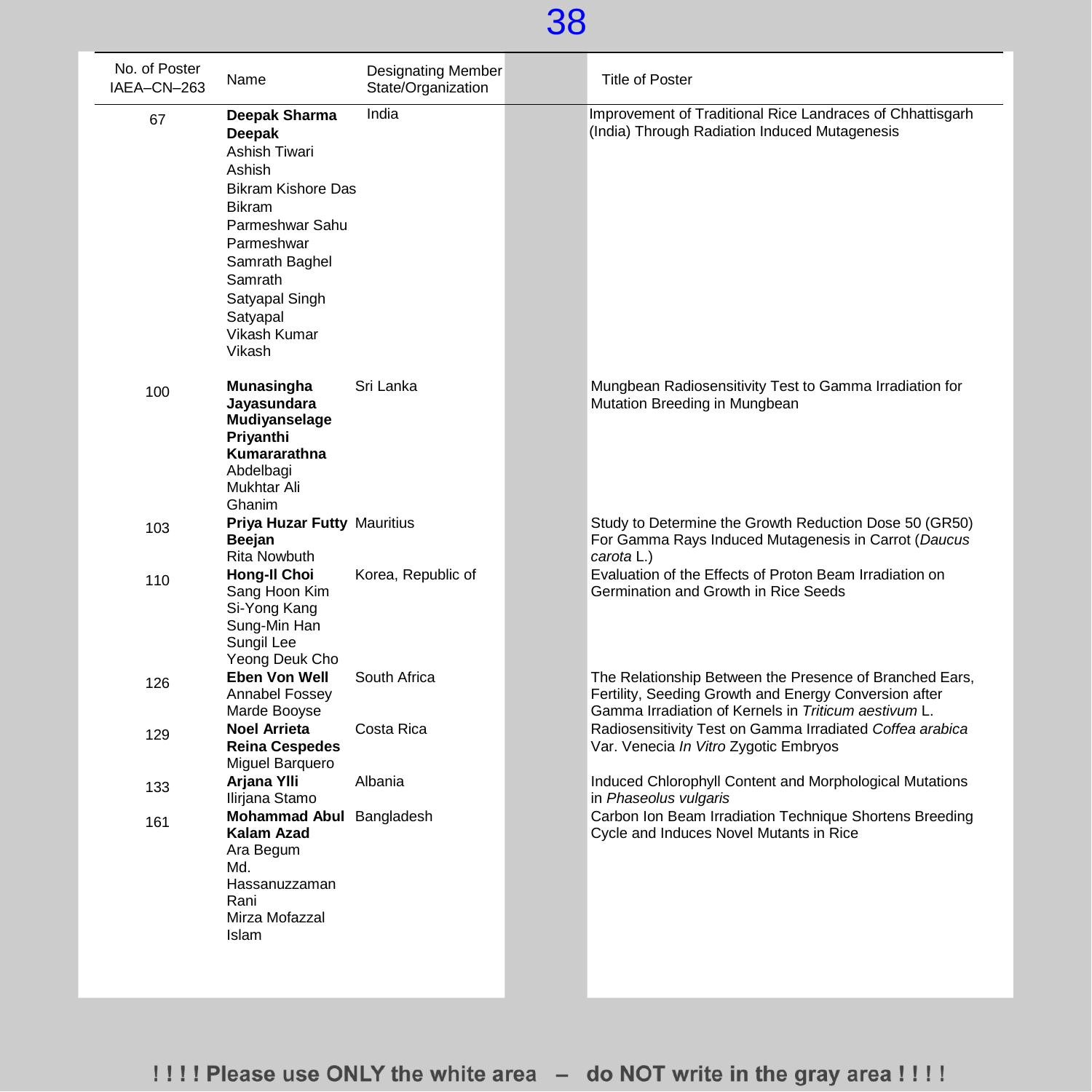| No. of Poster<br>IAEA-CN-263 | Name                                                                                                            | Designating Member<br>State/Organization | <b>Title of Poster</b>                                                                                                                                                                                 |
|------------------------------|-----------------------------------------------------------------------------------------------------------------|------------------------------------------|--------------------------------------------------------------------------------------------------------------------------------------------------------------------------------------------------------|
| 172                          | <b>Vinod Dhole</b><br>Sreenivasulu<br>Kandali Reddy                                                             | India                                    | Comparative Efficacy of Electron Beam Over Gamma Rays<br>to Induce Novel Mutations in Mungbean (Vigna radiata L.<br>Wilczek)                                                                           |
| 173                          | Vikash Kumar<br>Anjali Chauhan<br>Avinash K. Shinde<br>Bikram K. Das<br>Deepak Sharma<br>Ramesh L.<br>Kunkerkar | India                                    | Gamma Ray Induced Mutagenesis for Developing New<br>Mutant Genotypes with Higher Yield Potential in Red<br>Kernel Rice Variety 'Surak'                                                                 |
| 182                          | Suvendu Mondal India<br>Anand<br>Badigannavar<br>Poonam Bhad                                                    |                                          | Development of High Yielding and Large Seed Mutants of<br>Trombay Groundnut (Arachis hypogaea L.). Using Electron<br>Beam Irradiation                                                                  |
| 189                          | Regina C.<br>Oliveira<br>Stephan Nielen                                                                         | Brazil                                   | Characterization of Remarkable Mutants and Ecotypes of<br>Brachiaria (Urochloa Spp.) and New Collections of Forage<br>Grasses from Kenya.                                                              |
| 201                          | <b>Elsayed Elazazi</b><br>Aisha Al-Kuwari<br>Maryam Al-<br>Qahtani<br>Nafeesath Shahsil                         | Qatar                                    | Enriching Genetic Diversity and Conserving Plant Genetic<br>Resources Using Nuclear Techniques and Related<br>Technologies in the State of Qatar                                                       |
| 210                          | <b>Busiso</b><br>Mavankeni<br>Shylet<br>Tsekenedza                                                              | Zimbabwe                                 | Creation of Variability in Bambara Groundnut Using<br><b>Mutation Breeding</b>                                                                                                                         |
| 243                          | Sophia Goßner<br>Chenguang Zhou<br>Fengjie Yuan<br>Karl-Heinz Engel<br>Qingyao Shu<br>Yuanyuan Tan              | Germany                                  | Influence of Cross-Breeding on The Phytic Acid Contents<br>of Low Phytic Acid Rice and Soybean Mutants                                                                                                 |
| 246                          | Anh Vu Nguyen<br>Ham Le Huy                                                                                     | Viet Nam                                 | Application of Ion-Beam Irradiation on Cassava Seeds                                                                                                                                                   |
| 251                          | Al-Ghaliya<br><b>Humaid Khamis</b><br>AL-Mamari<br>Abdelbagi<br>Mukhtar Ali<br>Ghanim                           | Oman                                     | Mutation Induction for Sorghum and Rice Using Gamma<br>and X-Ray Radiations                                                                                                                            |
| 258                          | Amina Aly<br>Rabab Maraei<br>Sayed Mohamed<br><b>Youssef Trifa</b>                                              | Egypt                                    | Evaluation of Gamma Ray Induced Mutant Populations of<br>Two Egyptian Bread Wheat Varieties (Triticum aestivum<br>vulgare L.) for Proline Gene Expression in Two Cultivars<br><b>Under Salt Stress</b> |
|                              |                                                                                                                 |                                          |                                                                                                                                                                                                        |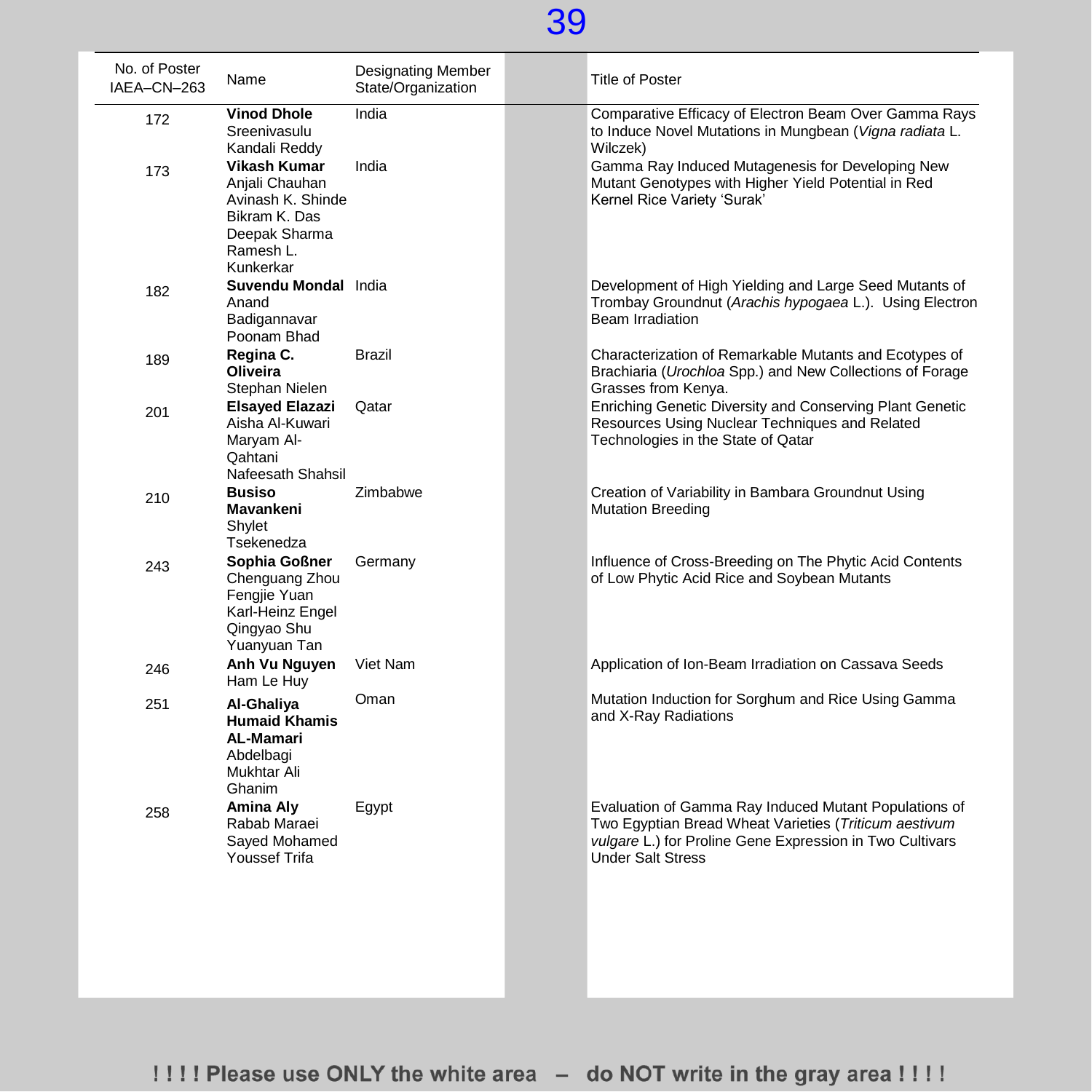| No. of Poster<br>IAEA-CN-263 | Name                                                                                                                        | Designating Member<br>State/Organization | <b>Title of Poster</b>                                                                              |
|------------------------------|-----------------------------------------------------------------------------------------------------------------------------|------------------------------------------|-----------------------------------------------------------------------------------------------------|
| 260                          | Gulina Doktyrbay<br><b>Saule</b><br>Kenzhebayeva<br>Alfya Abekova<br>Dauren Tashenev<br>Fatma Sarsu<br>Nargul<br>Omirbekova | Kazakhstan                               | Improvement of Spring Wheat Grain Micronutrients<br><b>Concentrations Through Mutation Breeding</b> |
| 264                          | Vanniarajan<br>Chockalingam<br>Priyadharshni<br>Sambath Kumar<br>Selva Kumar<br>Thangaraju<br>J. Souframanien               | India                                    | Gamma Ray Induced Black Gram (Vigna mungo L.<br>Hepper) Mutant Differing in Floral Characters       |
| 278                          | Kimberly Ureña<br><b>Noel Arrieta</b><br>Espinoza                                                                           | Costa Rica                               | An Approach to Obtain the Optimal Dose of Seed<br>Irradiation for Mutagenesis in Coffea arabica     |
|                              |                                                                                                                             |                                          |                                                                                                     |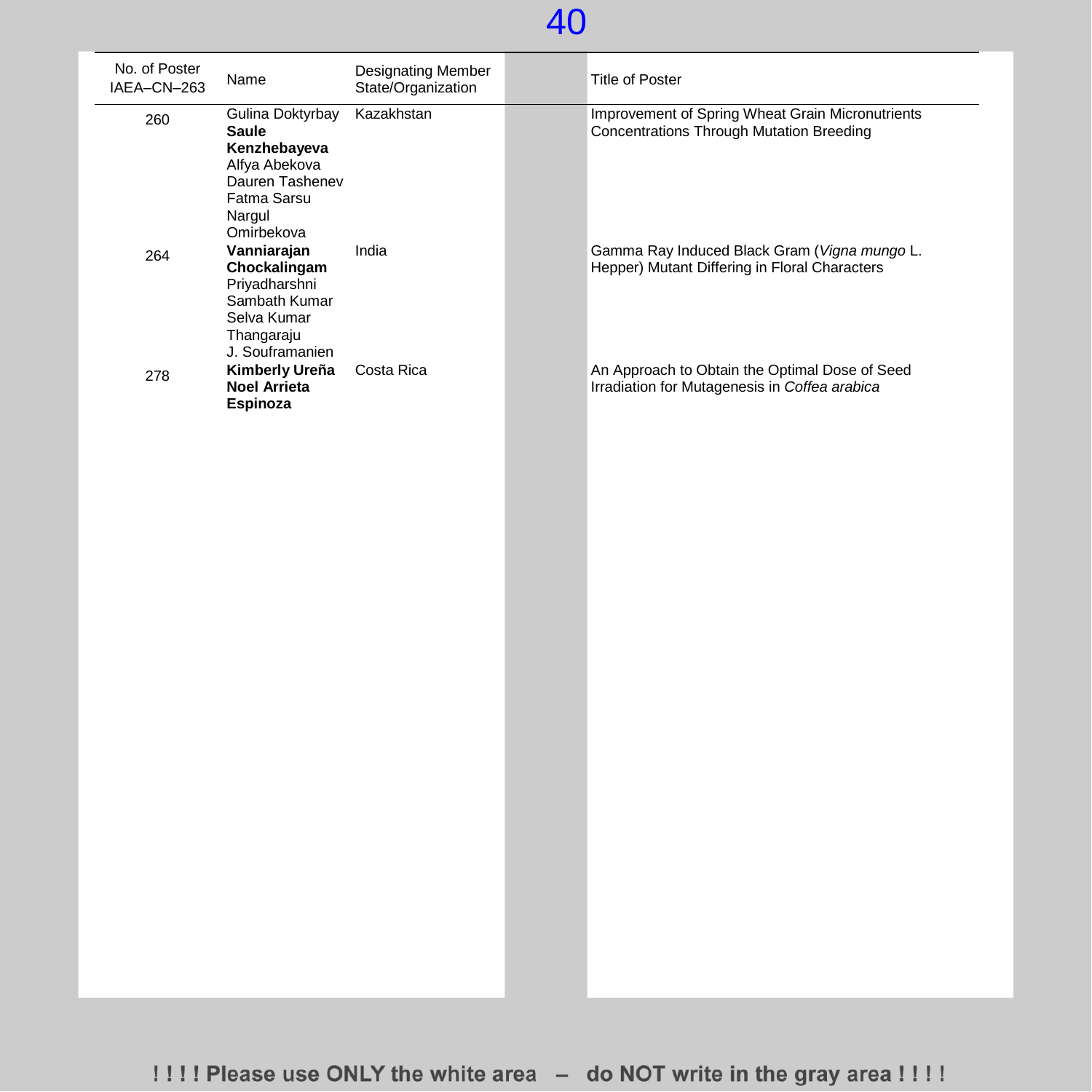### **POSTERS RELATED TO SESSION 4**

#### **MUTATION BREEDING FOR ORNAMENTAL AND VEGETATIVELY PROPAGATED CROPS**

*These posters will be displayed from Thursday to Friday in The Poster Area on M1*

| No. of Poster<br>IAEA-CN-263 | Name                                                                                           | <b>Designating Member</b><br>State/Organization | <b>Title of Poster</b>                                                                                                                                                     |
|------------------------------|------------------------------------------------------------------------------------------------|-------------------------------------------------|----------------------------------------------------------------------------------------------------------------------------------------------------------------------------|
| 30                           | <b>Dariusz Kulus</b>                                                                           | Poland                                          | Can Cryotreatment Be a Tool Useful in Mutation Breeding?                                                                                                                   |
| 32                           | <b>Ramon Scherer</b><br>Alexander De<br>Andrade<br>Augusto Tulmann<br>Neto<br>Giuliano Rigo    | <b>Brazil</b>                                   | Banana Mutagenesis In Vitro: Sensitivity of Shoots to<br>Gamma Radiation                                                                                                   |
| 36                           | Kalyani Datta<br>Subodh Kumar<br>Datta                                                         | India                                           | Pollen Grain Characters - A Useful Parameter for Testing<br>Radio-Sensitivity and Characterization of Mutants                                                              |
| 71                           | Nobuko Mase<br><b>Toshihiro Saito</b>                                                          | Japan                                           | Genetic Characterization of a Novel Pollen-Part Self-<br>Compatible Mutant of Japanese Pear in Progeny of a Cross<br>Using Pollen from a Chronically Gamma-Irradiated Tree |
| 73                           | Hiroaki<br>Yamanouchi                                                                          | Japan                                           | Chimerism in Mutant Woody Crops                                                                                                                                            |
| 75                           | <b>Hamid Reza</b><br>Sabaghi<br>Gholamreza<br>Sharifi Sirchi<br>Pejman Azadi                   | Iran, Islamic<br>Republic of                    | In Vitro Mutation Breeding or Carnation by Gamma Radiation                                                                                                                 |
| 88                           | <b>Murat Seker</b><br>Engin Gur<br>Mehmet Ali<br>Gundogdu<br>Neslihan Ekinci<br>Nilufer Kaleci | Turkey                                          | Development of Polyploids of Some Citrus Species by In<br>Vitro Colchicine Treatments and Early Selection by Flow<br>Cytometry                                             |
| 104                          | Mohammed<br>Jawhar<br>Altos Viljoen<br>Mohammed Arabi<br>Nizar MirAli<br>Bradley J. Till       | Syrian Arab Republic                            | High-Throughput Genotyping of VCGs Fusarium oxysporum<br>Pathotypes for Potential Selection of Banana Resistant<br><b>Mutants</b>                                          |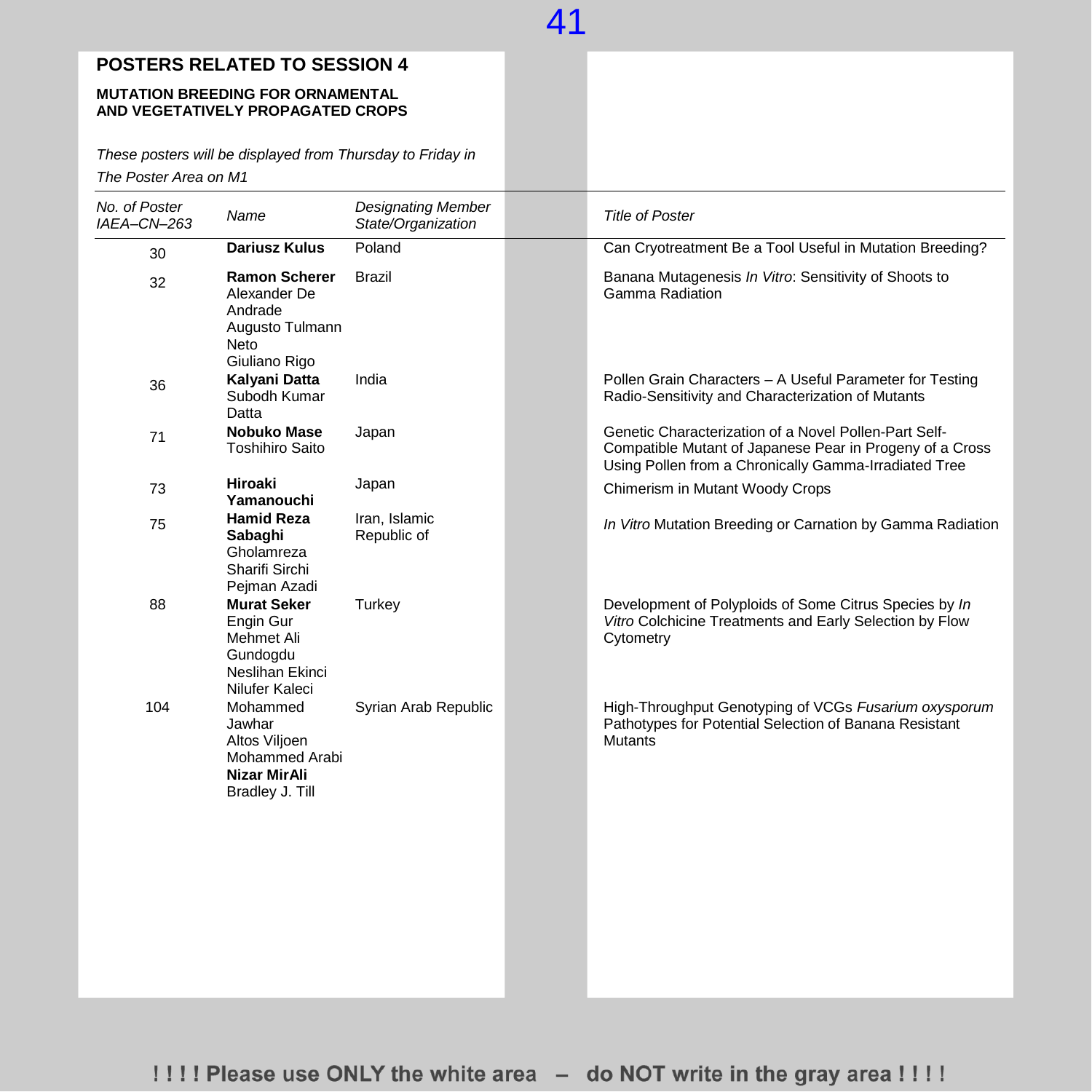| No. of Poster<br>IAEA-CN-263 | Name                                                                                                                                                     | <b>Designating Member</b><br>State/Organization | <b>Title of Poster</b>                                                                                                          |
|------------------------------|----------------------------------------------------------------------------------------------------------------------------------------------------------|-------------------------------------------------|---------------------------------------------------------------------------------------------------------------------------------|
| 119                          | Norazlina<br><b>Noordin</b><br>Mohd Fairi Osman<br>Nashimatul<br>Adadiah Yahya<br>Norellia Bahari<br>Norhafiz Talib<br>Nurhayati Irwan<br>Saw Peng Chong | Malaysia                                        | Improvement of Stevia rebaudiana Bertoni Through Gamma<br>Irradiation and Micropropagation                                      |
| 138                          | <b>Ethel Velasquez</b><br>Adriana Nario<br>Oscar Duran<br>Paulina Aguirre                                                                                | Chile                                           | Chilean First Steps in Plant Mutation Breeding                                                                                  |
| 149                          | <b>Murat Seker</b><br>Engin Gur<br>Mehmet Ali<br>Gundogdu<br>Neslihan Ekinci<br>Nilufer Kaleci                                                           | Turkey                                          | Phenological and Pomological Differences in Gamma<br>Irradiated '0900 Ziraat' Sweet Cherry Mutants                              |
| 156                          | Aime Diamuini<br>Ndofunsu<br>Freddy Bulubulu<br>Otono                                                                                                    | Democratic Republic<br>of the Congo,            | In Vitro Mutagenesis in Congolese Cassava Accession,<br>Boma and Reverse Genetics Strategies (Tilling) Studies                  |
| 217                          | Viktor<br>Kozhevnikov<br>Aleksander<br>Pavlov<br>Anton<br>Kozhevnikov<br>Rena Mikailova                                                                  | <b>Russian Federation</b>                       | Mutation Breeding of Ornamental Crops                                                                                           |
| 227                          | Guillermo del<br>Carmen Reyes-<br>Castro<br>Donald Juárez-<br>Gámez<br>Heeidy Corea-<br>Narváez<br>Rosario García-<br>Loáisiga<br>Stephan Nielen         | Nicaragua                                       | Broadening the Genetic Variation of Vegetatively Propagated<br>Crops Using Nuclear Techniques in Nicaragua                      |
| 228                          | Julius Baguma<br>Robert Kawuki<br>Settuba B.<br>Mukasa                                                                                                   | Uganda                                          | Exploring Induction of Doubled Haploids in Cassava Through<br>Wide Crossing with Castor Bean                                    |
| 245                          | Damian Ndubuisi Nigeria<br>Njoku                                                                                                                         |                                                 | Reducing Post-Harvest Physiological Deterioration in<br>Cassava Roots: The Nigerian Experience                                  |
| 249                          | <b>Babita</b><br><b>Dussoruth</b><br>Vivian Vally                                                                                                        | <b>Mauritius</b>                                | Improvement of Local Dessert-Type Banana for Disease<br>Tolerance and Agronomic Traits Through Nuclear Technique<br>Application |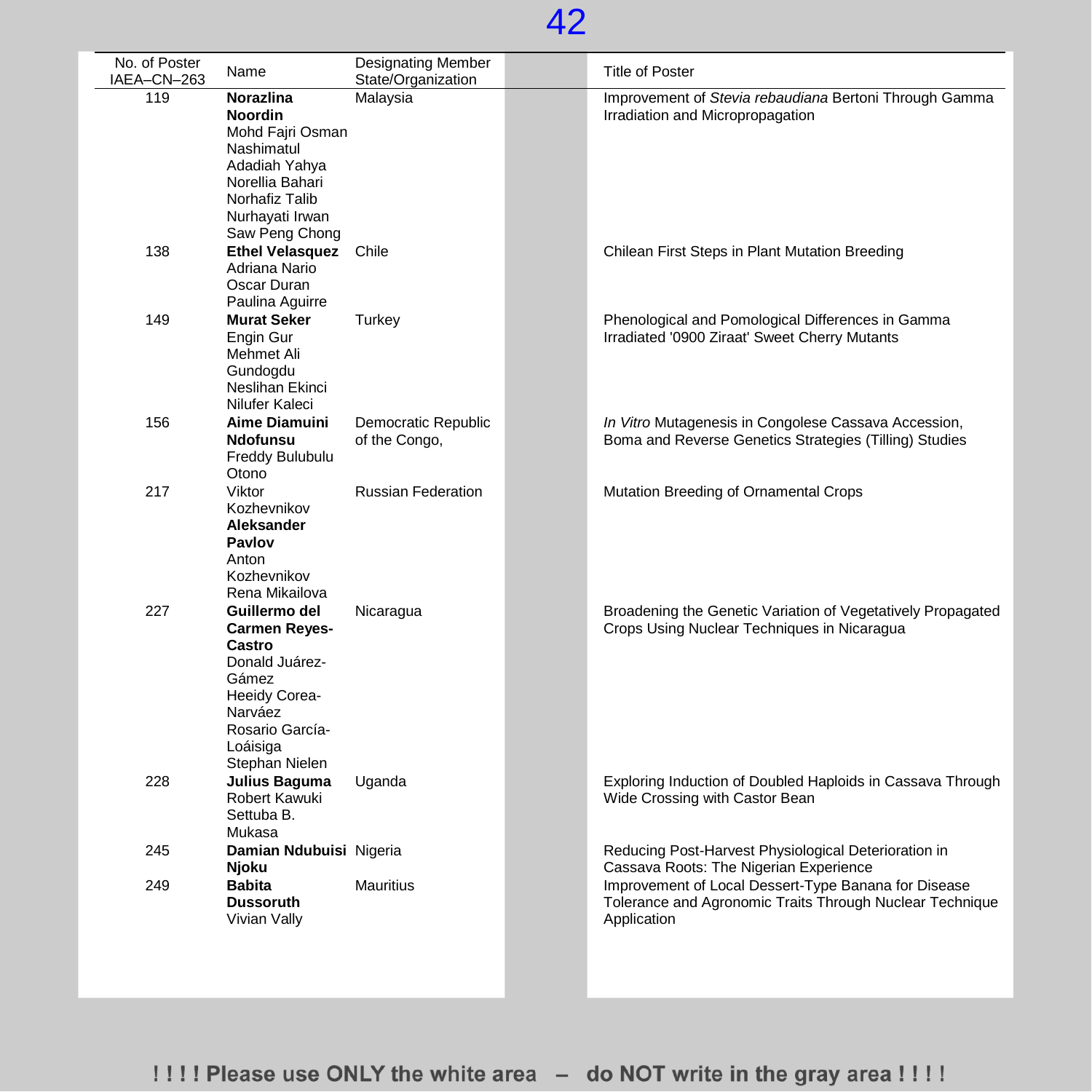

| No. of Poster<br>IAEA-CN-263 | Name                                                             | <b>Designating Member</b><br>State/Organization | Title of Poster                                                                                                                                                         |
|------------------------------|------------------------------------------------------------------|-------------------------------------------------|-------------------------------------------------------------------------------------------------------------------------------------------------------------------------|
| 255                          | <b>Babita</b><br><b>Dussoruth</b><br>Joanna<br>Jankowicz-Cieslak | <b>Mauritius</b>                                | Irradiation as Means for Increasing Genetic Diversity in<br>Banana: The Need to Carry Out Radiosensitivity Tests on In<br>Vitro Cultures at Appropriate Stage of Growth |
| 263                          | Emmanuel<br>Ogwok<br><b>Titus Titus Alicai</b>                   | Uganda                                          | Developing Disease Resistant High Yielding Farmer-<br>Preferred Cassava Varieties in Uganda Through Induced<br><b>Mutation Breeding</b>                                 |
| 275                          | Sasanti<br>Widiarsih<br>Ita Dwimahyani                           | Indonesia                                       | The Presence of Stem Splitting and Fasciation in<br>Chrysanthemum as Response to Gamma Irradiation and<br>Photoperiod                                                   |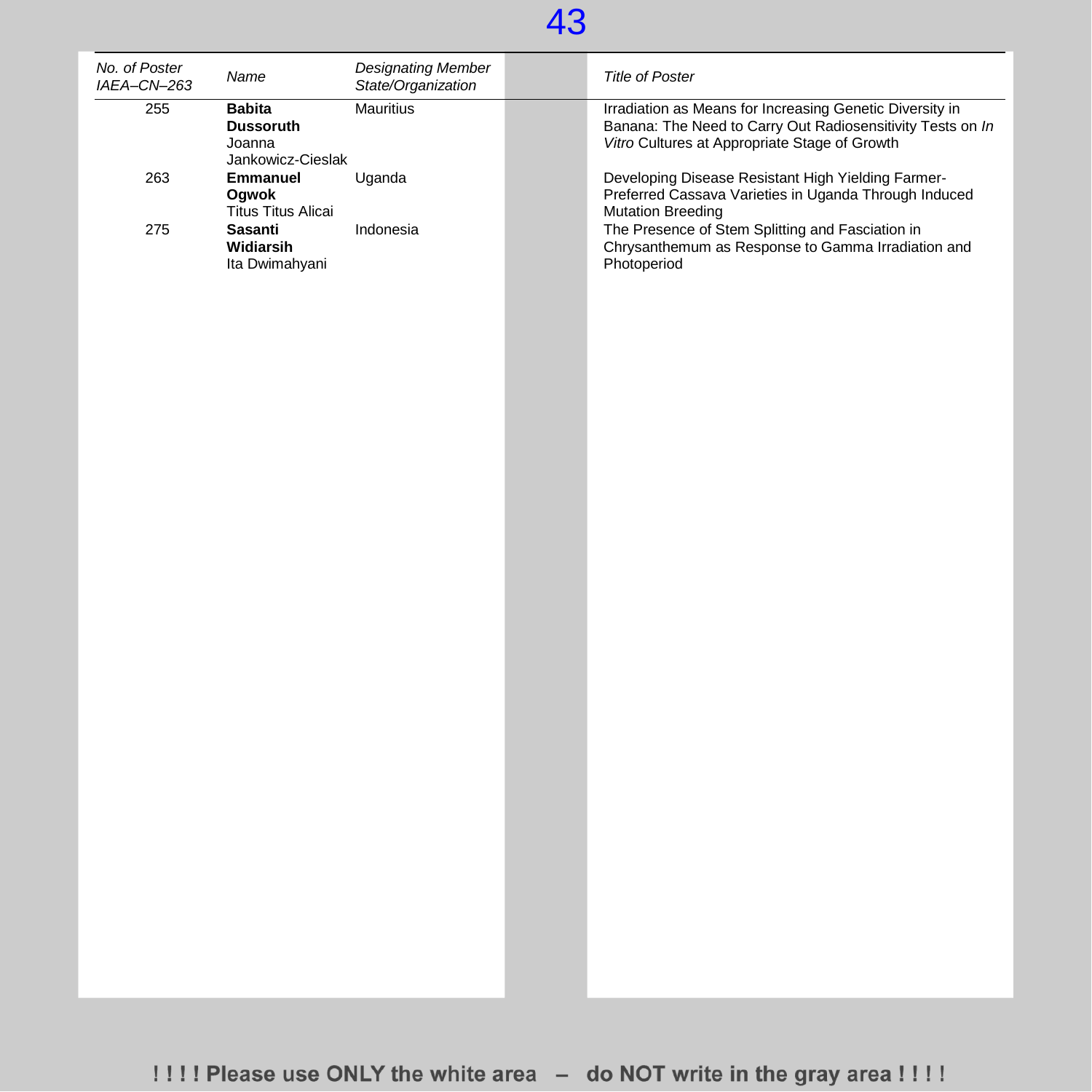#### **POSTERS RELATED TO SESSION 5**

#### *NEW CHALLENGES AND TECHNOLOGIES IN PLANT GENOMICS AND BREEDING*

*These Posters will be displayed from Thursday to Friday in The Poster Area on M1*

| No. of Poster<br>IAEA-CN-263 | Name                                                                                                                 | <b>Designating Member</b><br>State/Organization | <b>Title of Poster</b>                                                                                                                             |
|------------------------------|----------------------------------------------------------------------------------------------------------------------|-------------------------------------------------|----------------------------------------------------------------------------------------------------------------------------------------------------|
| $\mathbf{1}$                 | <b>Roman Churyukin</b><br>Polina Volkova<br>Stanislav Geras'kin                                                      | Russia                                          | Radiation Exposure of Barley Seeds Can Improve Plants'<br>Development                                                                              |
| 39                           | Sang Nag Ahn<br>Hyun-Sook Lee<br>Kyu-Chan Shim<br>Yeo-Tae Yun<br>Yun-Joo Kang                                        | Republic of Korea                               | Fine Mapping and Candidate Gene Analysis of The<br>Quantitative Trait Locus Gw8, 1 Associated with Grain<br>Weight in Rice                         |
| 46                           | Tao Guo<br>Hui Wang<br>Wenlong Luo<br>Zhiqiang Chen                                                                  | China                                           | Analysing the Spectrum of Spaceflight-Induced<br>Mutagenesis Via High Throughput Sequencing                                                        |
| 47                           | Li Zhu<br>Guiying Li<br>Xiaoduo Lu<br>Yubin Li                                                                       | China                                           | Characterization of Novel Sorghum Mutants from an EMS-<br><b>Mutagenized Population</b>                                                            |
| 48                           | Li Zhang<br>Xuanming Peng<br><b>Zhen Yang</b>                                                                        | China                                           | Genomic Variation Characteristics of Gamma Radiation-<br>Induced Mutations in M <sub>1</sub> Population of the Rice Japonica<br>Variety Gaogengnuo |
| 55                           | <b>Hongchun Xiong</b><br>Huijun Guo, Linshu<br>Zhao, Luxiang Liu,<br>Yongdun Xie                                     | China                                           | RNA-Seq-Based Transcriptome Analysis of Molecular<br>Variations in Common Wheat Mutants Derived from<br>Gamma-Rays and EMS                         |
| 63                           | Xinmei Guo<br>Xinxin Sun<br>Xiyun Song                                                                               | China                                           | The Proteomics Research in Maize Mutant Seeds By <sup>60</sup> CO-<br>Gamma Ray Radiation                                                          |
| 76                           | Dana Jawdat<br><b>Bernhard Hofinger</b><br>Nizar Mir Ali<br>Ola Moustafa                                             | Syrian Arab<br>Republic                         | High-Resolution Melting Analysis for the Identification of<br>SNP Mutations in the bZIP Domain of Hvwrk38 Gene<br><b>Among Barley Genotypes</b>    |
| 85                           | Noraishah Hasan<br>Abdul Rahim Harun<br>Norida Mazlan<br>Nusaibah Syed Ali<br>Rafii Mohd Yusoff<br>Shamsiah Abdullah | Malaysia                                        | Marker-Assisted Backcrossing for Recovery of Recurrent<br>Parent Genome from a Cross Between Mr264 and Pongsu<br>Seribu 2 Rice Varieties           |
|                              |                                                                                                                      |                                                 |                                                                                                                                                    |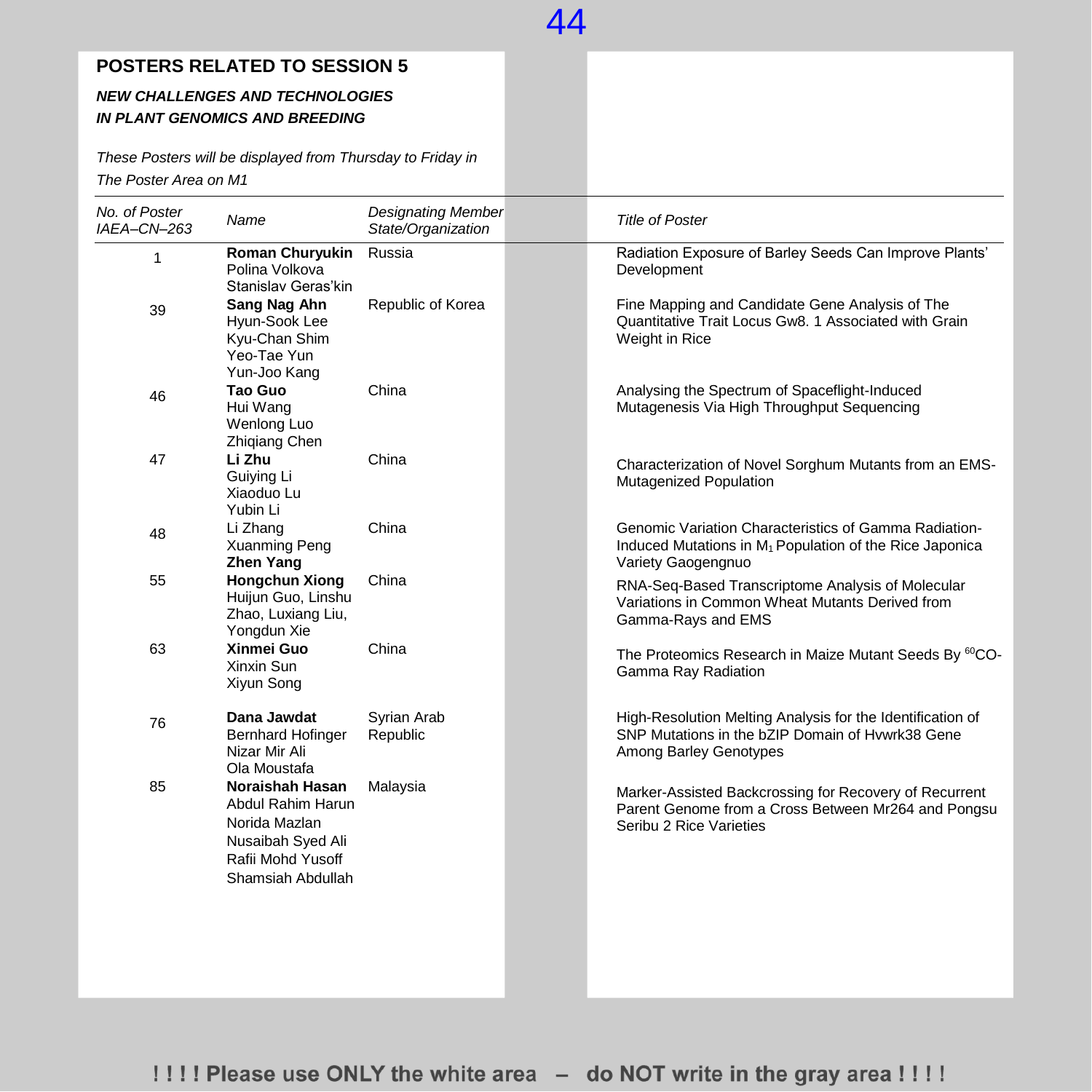| No. of Poster<br>IAEA-CN-263 | Name                                                                                                                                                                                                                                                                                                                                                 | <b>Designating Member</b><br>State/Organization | <b>Title of Poster</b>                                                                                                                      |
|------------------------------|------------------------------------------------------------------------------------------------------------------------------------------------------------------------------------------------------------------------------------------------------------------------------------------------------------------------------------------------------|-------------------------------------------------|---------------------------------------------------------------------------------------------------------------------------------------------|
| 123                          | Vasilissa Manova<br><b>Christopher West</b><br>Lubomir Stoilov<br>Wanda Waterworth                                                                                                                                                                                                                                                                   | <b>Bulgaria</b>                                 | DNA Damage Response During Early Germination in<br>Relation to Seed Aging and Radio-Sensitivity in Barley                                   |
| 124                          | Vasilissa Manova.<br>Irina Boycheva,<br>Lubomir Stoilov,<br>Ralitsa Georgieva                                                                                                                                                                                                                                                                        | <b>Bulgaria</b>                                 | Barley Act7 Homologue is Up-Regulated in Response to<br><b>UC-C Radiation</b>                                                               |
| 127                          | Elena Todorovska<br>Atanas Atanassov<br>Georgi Boncheva<br>Gergana Mihailova<br>Goritza Rakleova<br>Irina Boycheva<br>Katya Georgieva<br><b>Lubomir Stoilov</b><br>Lyudmila Simova-<br>Stoilova<br>Rossitza Rodeva<br>Stefan Tsonev<br>Svetlana Misheva<br>Tanya Karceva<br>Valya Vassileva<br>Vasilissa Manova<br>Zlatina Uhr<br>Zornitsa Stoyanova | <b>Bulgaria</b>                                 | Evaluation of Wheat and Barley Germplasm Stress<br>Response by Nuclear, Omics and Physiological<br>Approaches                               |
| 137                          | Ayse Sen<br>Irfan Ozturk                                                                                                                                                                                                                                                                                                                             | Turkey                                          | Association Mapping Study of Agronomic Traits in<br>Backcrossed Mutant Wheat Germplasms Under Drought<br>Stress and Non-Stressed Conditions |
| 145                          | Andrew Peter,<br>Arumugam Pillai,<br>S. Ramchander, J.<br>Souframanien                                                                                                                                                                                                                                                                               | India                                           | Association Mapping for Morphological and Grain Quality<br>Traits in Rice White Ponni Mutants                                               |
| 176                          | <b>ArumugamPillai</b><br>K. K. Kumar<br>Yasin Jeshima Khan                                                                                                                                                                                                                                                                                           | India                                           | Modification of Unmethylated Cytosine into Thymine in Sd1<br>Causes Semi Dwarfing in White Ponni Rice Mutant                                |
| 179                          | <b>Poonam Bhad</b><br>Anand<br>Badigannavar,<br>Suvendu Mondal                                                                                                                                                                                                                                                                                       | India                                           | Association Mapping of Ascorbic Acid Contents,<br>Antioxidant Activity and Seed Weight in Peanut (Arachis<br>hypogaea L.) Mutants.          |
| 183                          | <b>Fatemeh Maghuly</b><br>Margit Laimer<br><b>Markus</b><br>Freudhofmaier<br><b>Wayne Parrott</b>                                                                                                                                                                                                                                                    | Austria                                         | Establishment of CRISPR/Cas9-Mediated Gene Editing<br>Approaches in Jatropha curcas                                                         |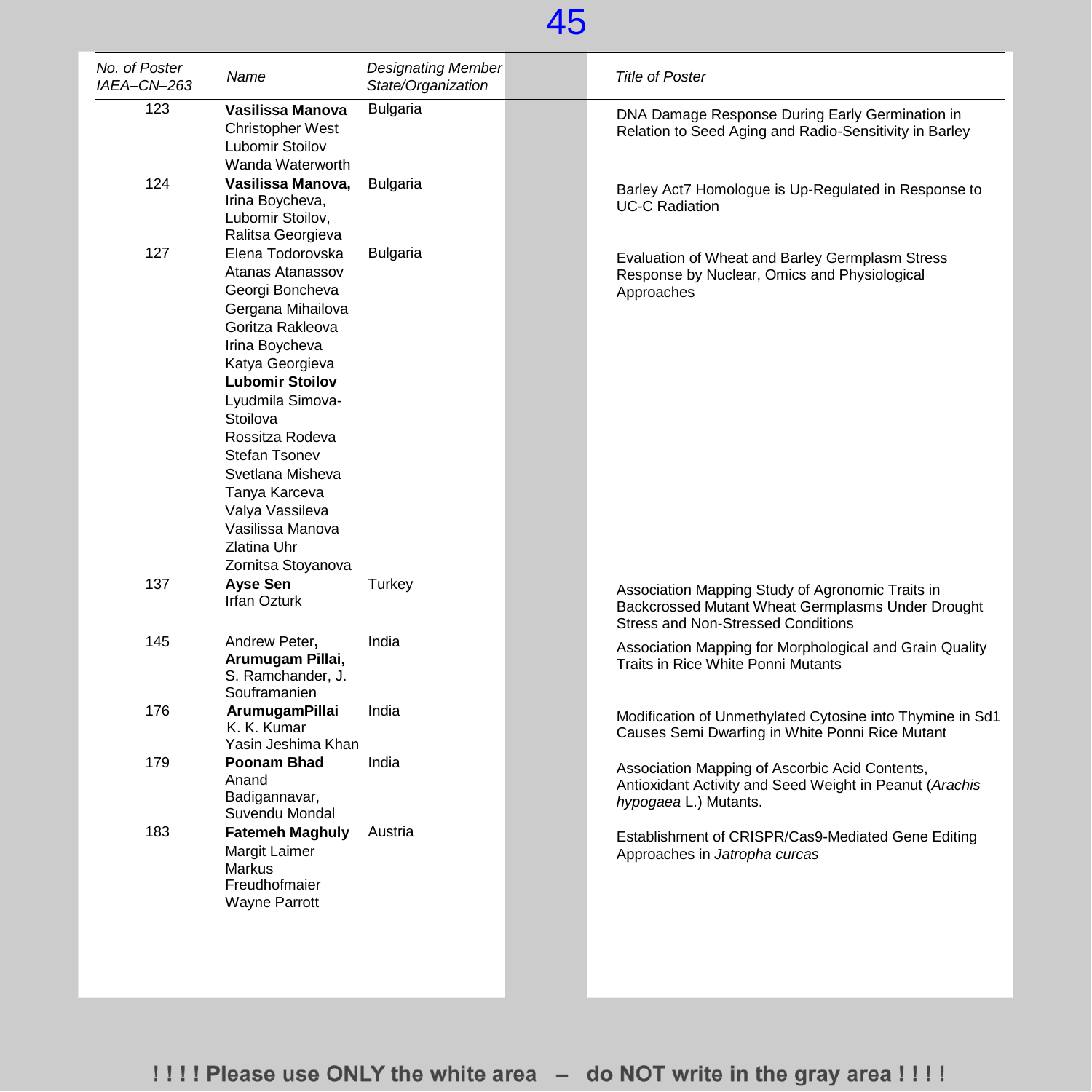| No. of Poster<br>IAEA-CN-263 | Name                                                                                                                                                                                                         | <b>Designating Member</b><br>State/Organization | <b>Title of Poster</b>                                                                                          |
|------------------------------|--------------------------------------------------------------------------------------------------------------------------------------------------------------------------------------------------------------|-------------------------------------------------|-----------------------------------------------------------------------------------------------------------------|
| 218                          | Suhua Wang,<br>Xuzhen Cheng                                                                                                                                                                                  | China                                           | A New Variety Zhonglyu No.8 from Space Mutation<br>Induction                                                    |
| 219                          | Lixia Wang<br>Xuzhen Cheng                                                                                                                                                                                   | China                                           | A New Variety Zhonglyu No.12 from Space Mutation                                                                |
| 229                          | Deepika<br>Weerasinghe<br>Akila Amarathunga<br>Darsha<br>Withanawasam<br>Dimanthi Jayatilake<br>Kapikasiri Udawela<br>Mihirini Gunasinghe<br>Pradeepa De Silva                                               | Sri Lanka                                       | Improving Rice Line Ld 99-12-38 For Bacterial Leaf Blight<br>Resistance Through Marker Assisted Selection (MAS) |
| 265                          | Liuba Coretchi<br>Dinu Cliciuc<br>Ecaterina<br>Bondarenco                                                                                                                                                    | Moldova                                         | Molecular and Genetic Aspects of the Resistance of<br>Leguminous Plants to Biotic Stress Factors                |
| 286                          | Andrea Tramontano<br>Luka Jarc<br>Joanna Jankowicz-<br><b>Cieslak</b><br>Bernhard J.<br>Hofinger<br>Katarzyna Gajek<br>Miriam Szurman-<br>Zubrzycka<br>Iwona Szarejko<br>Ivan Ingelbrecht<br>Bradley J. Till | <b>IAEA</b>                                     | Fragmentation of pooled PCR products for deep amplicon<br>sequencing                                            |
| 287                          | Joanna Jankowicz-<br>Ciesla<br><b>Florian</b><br>Goessnitzer<br>Chih-Ping Chao<br>Shih-Hung Huang<br>Sneha Datta<br>Ivan Ingelbrecht<br>Bradley J. Till                                                      | <b>IAEA</b>                                     | Induced mutagenesis for generating bananas resistant to<br>Fusarium wilt TR4                                    |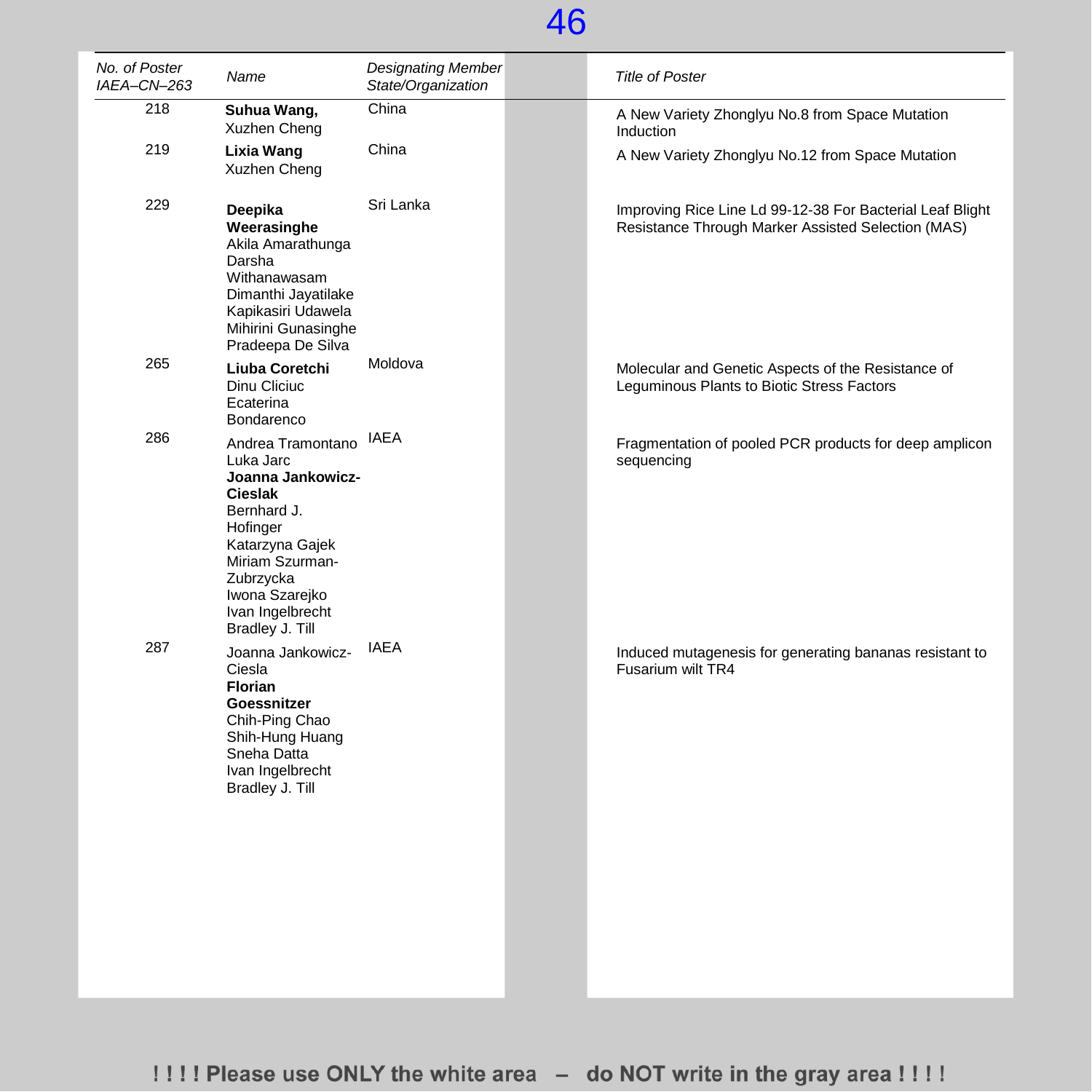| No. of Poster<br>IAEA-CN-263 | Name                                                                                                                                                                                                                      | <b>Designating Member</b><br>State/Organization | <b>Title of Poster</b>                                                                                                                         |
|------------------------------|---------------------------------------------------------------------------------------------------------------------------------------------------------------------------------------------------------------------------|-------------------------------------------------|------------------------------------------------------------------------------------------------------------------------------------------------|
| 288                          | Joanna Jankowicz-<br><b>Cieslak</b><br><b>Binita Saraye</b><br>Sini Junttila<br>AttilaGyenesei<br>Ivan Ingelbrecht<br>Bradley J. Till                                                                                     | <b>IAEA</b>                                     | Mapping the Landscape of Gamma and X-ray-induced<br><b>Mutations in Rice</b>                                                                   |
| 289                          | Joanna Jankowicz-<br>Cieslak<br><b>Binita Saraye</b><br>Sini Junttila<br>AttilaGyenesei<br>Ivan Ingelbrecht<br><b>Bradley J. Till</b>                                                                                     | <b>IAEA</b>                                     | Whole Genome Sequencing of Advanced Mutant Lines of<br>Heat Tolerant Tomato Induced by Gamma Irradiation                                       |
| 298                          | Ivan Ingelbrecht<br><b>Bernhard Hofinger</b><br>Eda Akgun<br>Mirta Matijevic<br>Adel Ali<br>Joanna Jankowicz-<br>Cieslak<br>Luka Jarc<br>Ljupcho Jankuloski<br>Abdelbagi Mukhtar<br>Ali Ghanim<br>Heinrich<br>Grausgruber | <b>IAEA</b>                                     | Development of a Functional Marker for Marker-Assisted<br>Selection of 'Orange Lemma' Mutants to Improve Feed<br>Quality in Barley             |
| 299                          | Norman<br>Warthmann<br>Abdelbagi Mukhtar<br>Ali Ghanim<br>Adel Ali<br>Mirta Matijevic<br>Joanna Jankowicz-<br>Cieslak<br>Ivan Ingelbrecht                                                                                 | <b>IAEA</b>                                     | Creating Desired Traits for African Sorghum, Semi-Dwarf<br>and Early Maturing, and Molecular Characterisation of their<br>Genetic Architecture |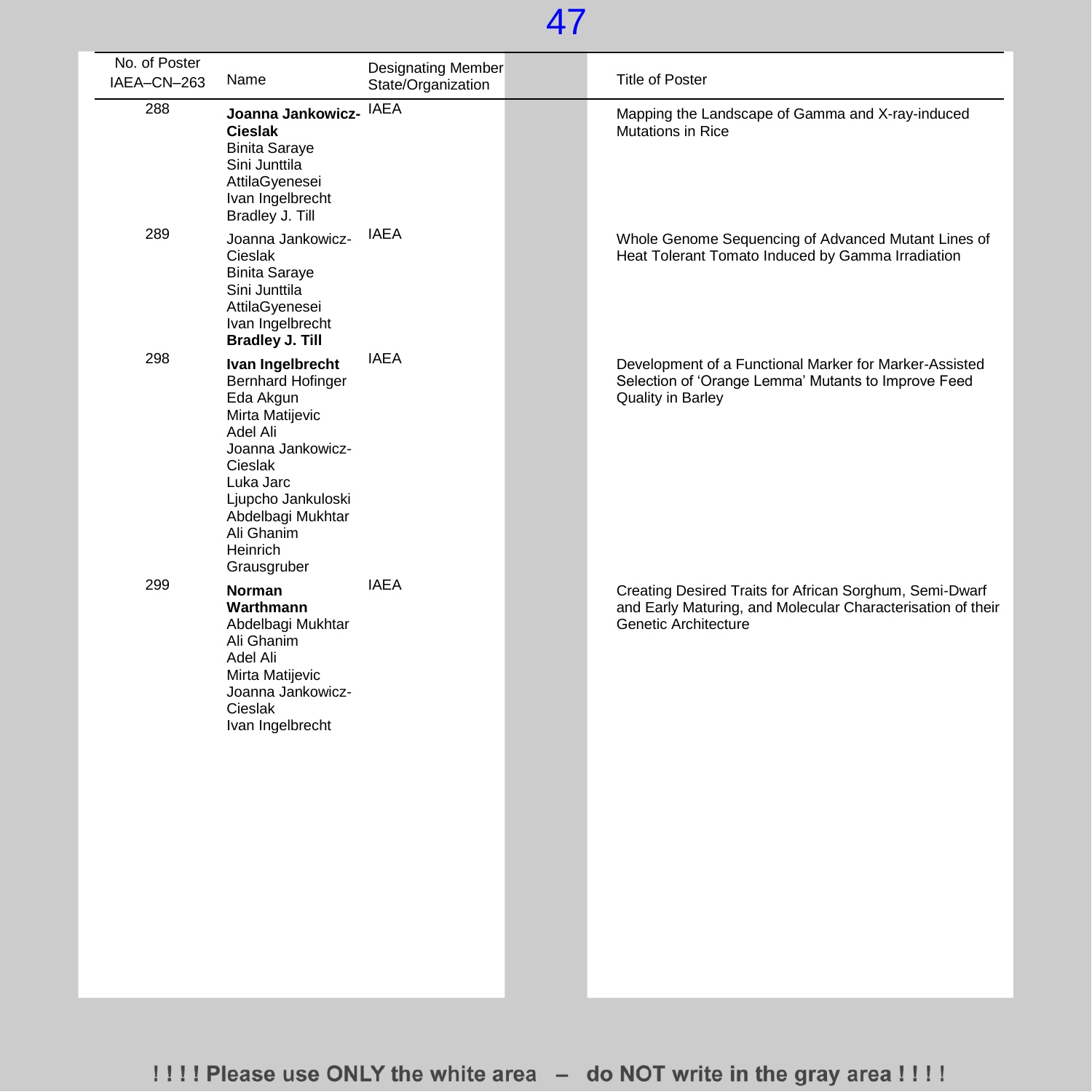#### **PARTICIPATION IN IAEA SCIENTIFIC MEETINGS**

Governments of Member States and those organizations whose activities are relevant to the meeting subject matter are invited to designate participants in IAEA scientific conferences and symposia. In addition, the IAEA itself may invite a limited number of scientists as invited speakers. Only participants designated or invited in this way are entitled to present papers and take part in the discussions.

Representatives of the press, radio, television or other information media and members of the public, the latter as 'observers', may also be authorized to attend, but without the right to take part in the proceedings.

Scientists interested in participating in any of the IAEA meetings should request information from the Government authorities of their own countries, in most cases the Ministry of Foreign Affairs or national atomic energy authority.

#### **PUBLICATION**

A book containing scientific papers based on presentations and selected posters will be published with an external publisher after the Conference.

#### **Orders**

All IAEA publications may be ordered at the Information Desk or directly from:

> Marketing and Sales Unit, Publishing Section International Atomic Energy Agency Vienna International Centre PO Box 100 1400 Vienna, Austria Fax: +43 1 2600 29302 Tel.: +43 1 2600 22529/22530 Email: sales.publications@iaea.org http://www.iaea.org/books

#### **MOBILE CONFERENCE APPLICATION (For smartphones and tablets)**

48

**Android iPhone**





Participants are encouraged to download the conference application (App) **IAEA Conferences and Meetings** available at *Google Play* and the *iTunes Store*. The QR codes above will take you right there. Once you have installed the App simply select this conference.

#### **Log in!**

Many of the App features can be accessed without logging in. However to enjoy all the features of the App you will need to log in with your individual event code. This code was emailed to all registered participants approximately one week before the conference.

#### **App Features**

The App has a number of very useful features. Inter alia it allows you to:

- See who is attending
- Message other participants (log in is required)
- Access PowerPoint presentations which have been released by their authors, abstracts and posters
- View an up-to-date programme
- Receive announcements via push notifications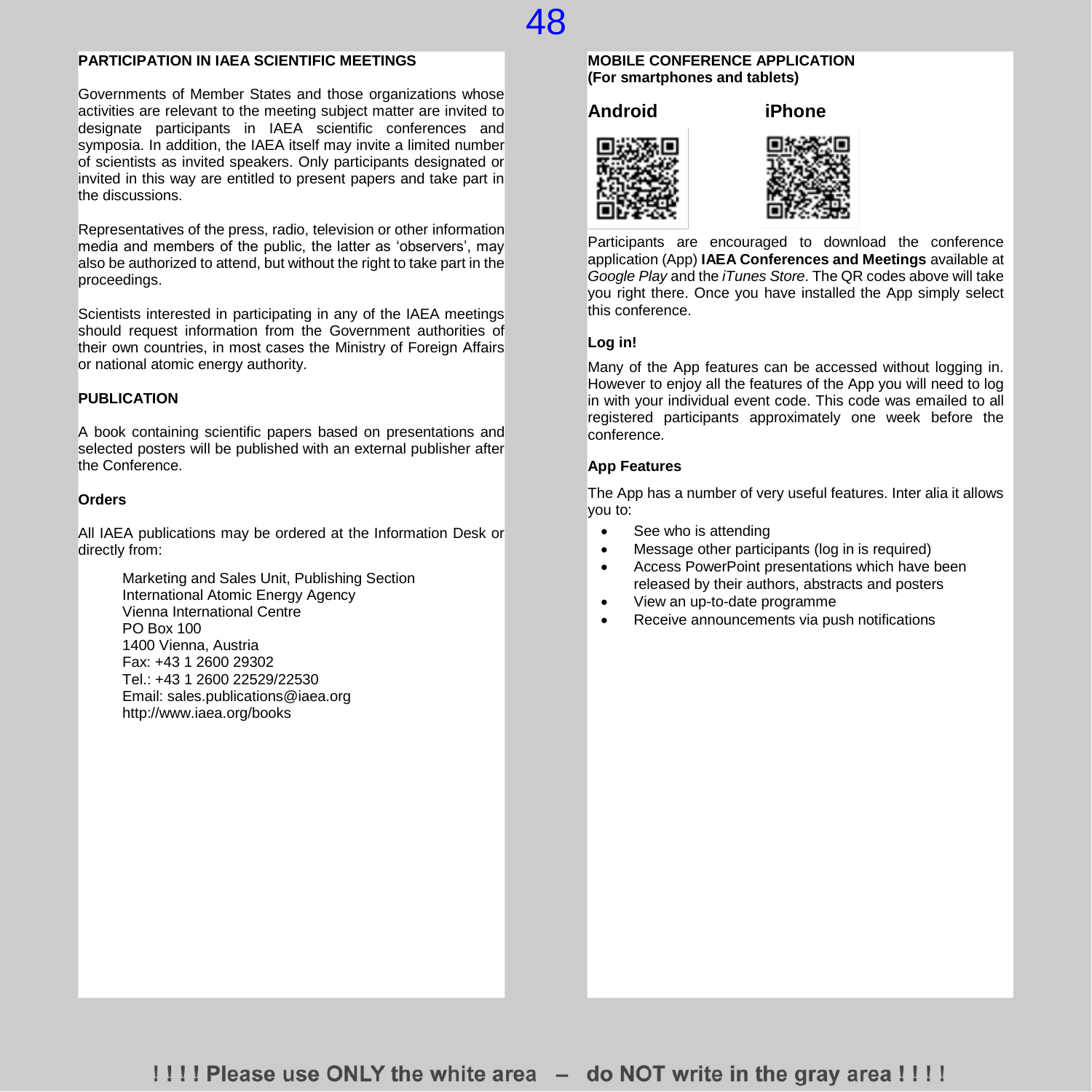#### **FORTHCOMING SCIENTIFIC MEETINGS SCHEDULED BY THE IAEA**

#### **2018**

International Symposium on Communicating Nuclear and Radiological Emergencies to the Public 1-5 October 2018 Vienna, Austria

International Conference on Challenges Faced by Technical and Scientific Support Organizations (TSOs) in Enhancing Nuclear Safety and Security 15-18 October 2018, Brussels, Belgium

27th IAEA Fusion Energy Conference (FEC-2018), 22-27 October 2018, Ahmedabad, India

Symposium on International Safeguards, 5-8 November 2018, Vienna, Austria

Ministerial Conference on Nuclear Science, Technology and Applications for Peaceful Uses 28-30 November 2018, Vienna, Austria

International Conference on Global Radioactive Material Security Governance 3-7 December 2018, Vienna, Austria

International Symposium on Understanding the Double Burden of Malnutrition for Effective Interventions 10-13 December, Vienna, Austria

#### **2019**

49

International Symposium on Isotope Hydrology 20–24 May, Vienna Austria

International Symposium on Standards, Applications and Quality Assurance in Medical Radiation Dosimetry (IDOS-2019) 18–21 June, Vienna, Austria

International Conference on the Management of Spent Fuel from Nuclear Power Reactors: Learning from the Past, Enabling the Future 24–28 June, Vienna, Austria

International Conference on Climate Change and the Role of Nuclear Power 7–11 October, Vienna, Austria

International Symposium on Trends in Radiopharmaceuticals (ISTR-2019) 28 October–1 November, Vienna, Austria

International Conference on Effective Regulatory Systems for Nuclear and Radiation Safety November, Amsterdam, Netherlands

International Conference on Research Reactors: Addressing Challenges and Opportunities to Ensure Effectiveness and **Sustainability** 25–29 November, Buenos Aires, Argentina

For complete information on forthcoming scientific meetings, please consult the IAEA conference web site: http://www.iaea.org/meetings

------------------------------------------------------